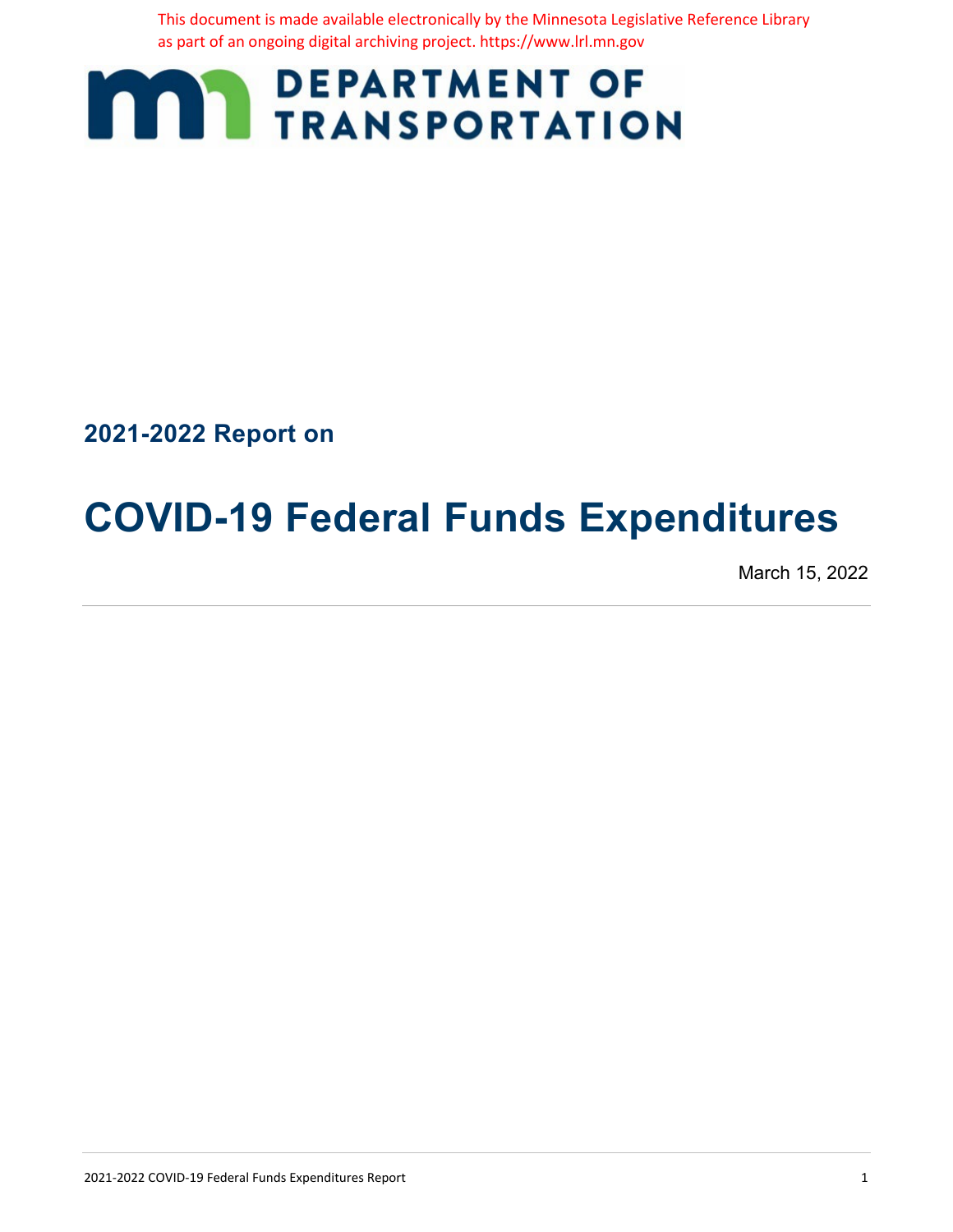Prepared by:

The Minnesota Department of Transportation 395 John Ireland Boulevard Saint Paul, Minnesota 55155-1899 Phone: 651-296-3000

Toll-Free: 1-800-657-3774 TTY, Voice or ASCII: 1-800-627-3529

To request this document in an alternative format, call 651-366-4718 or 1-800-657-3774 (Greater Minnesota). You may also send an email to **ADArequest.dot@state.mn.us**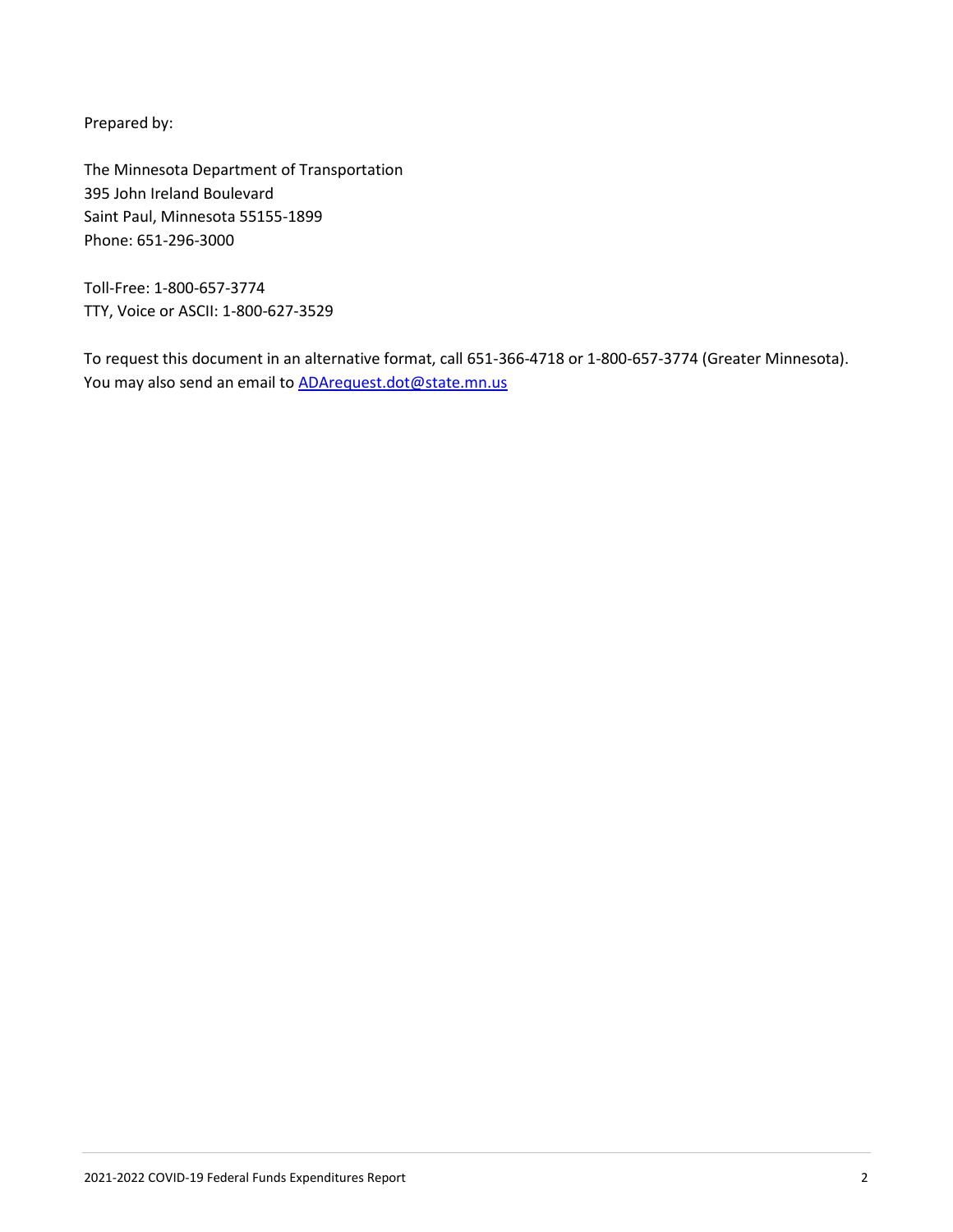## **Contents**

| CRSSA Expenditures - Federal Aid Highway Program: Aid to Cities-Towns-Counties27 |  |
|----------------------------------------------------------------------------------|--|
|                                                                                  |  |
|                                                                                  |  |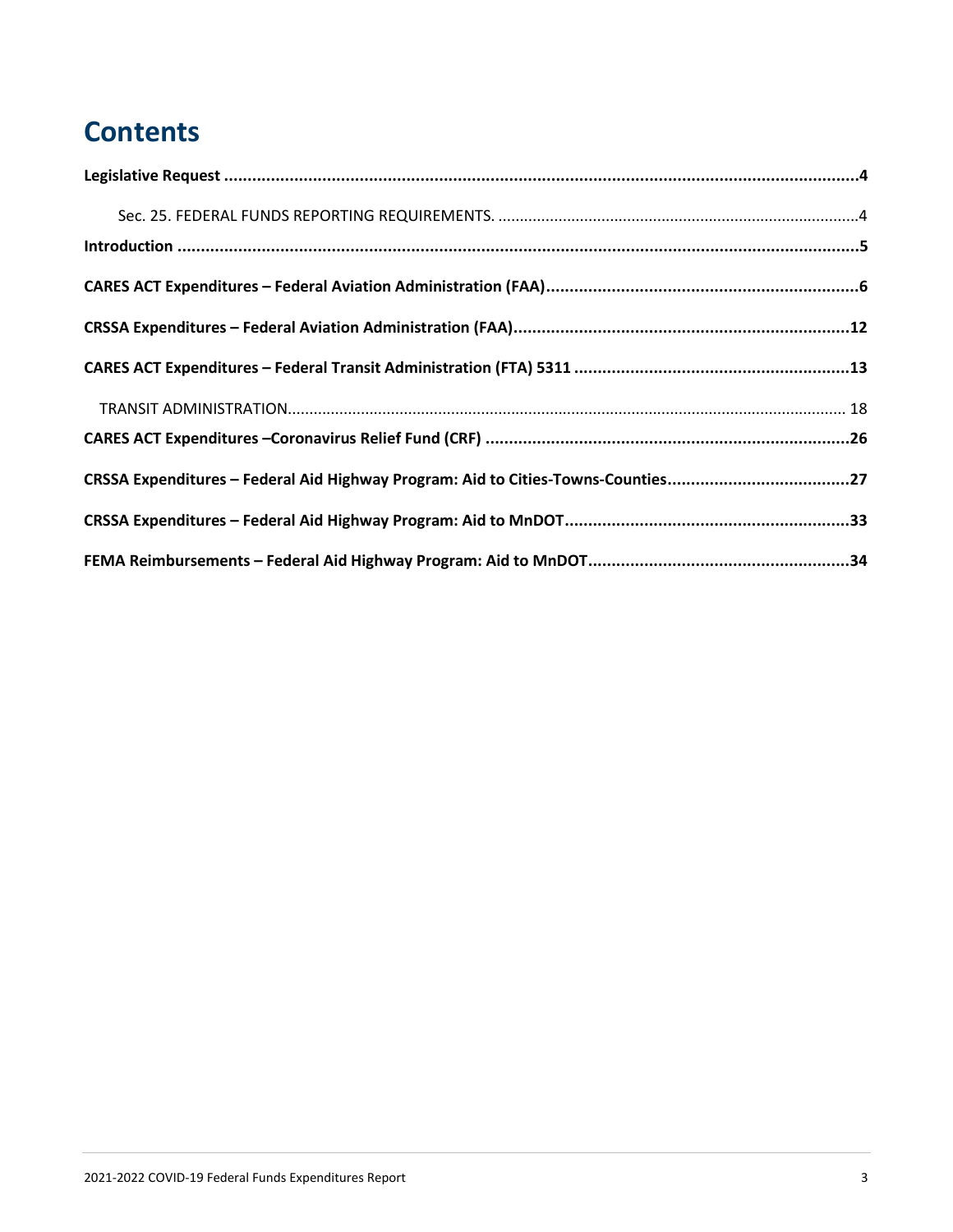### <span id="page-3-0"></span>**Legislative Request**

<span id="page-3-1"></span>This report is issued to comply with [2020 Laws of Minnesota, Ch. 100, Sec. 25, \(a\)\(b\).](https://www.revisor.mn.gov/laws/2020/0/Session+Law/Chapter/100/)

#### **Sec. 25. FEDERAL FUNDS REPORTING REQUIREMENTS.**

(a) For purposes of this section, "federal funds" means any funding received by the state from the federal government pursuant to any federal law, rule, grant, or loan relating to the infectious disease known as COVID-19. This includes but is not limited to the Coronavirus Aid, Relief, and Economic Security (CARES) Act, Public Law 116-136.

(b) The commissioner of transportation must report all expenditures of federal funds to the chairs and ranking minority members of the legislative committees with jurisdiction over transportation finance and policy by February 15, 2021, and annually thereafter until all federal funds are expended. The report must include the total amount of each expenditure, the purpose of each expenditure, and any additional information the commissioner determines is necessary to properly document each expenditure.

*The cost of preparing this report is less than \$5,000.*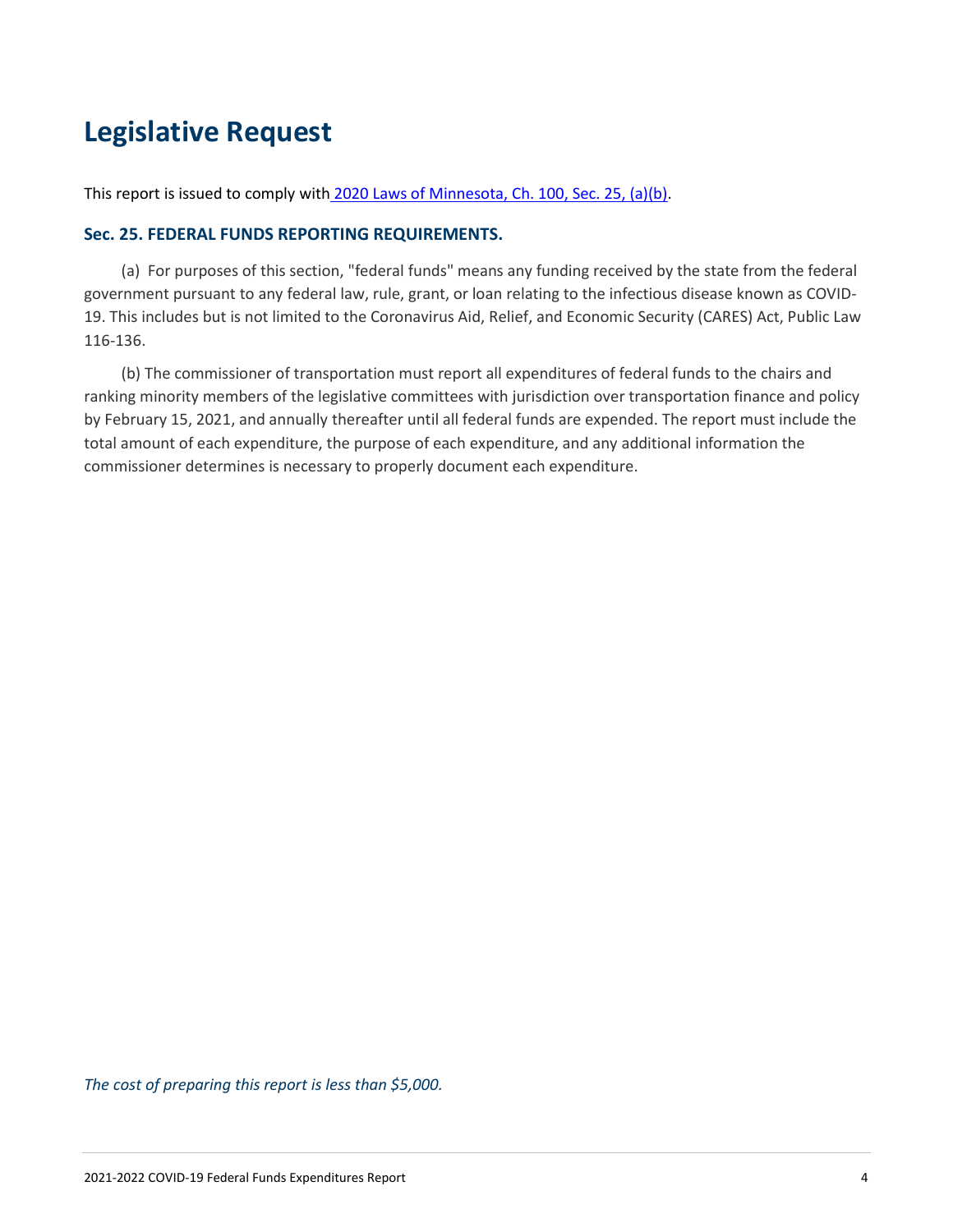### <span id="page-4-0"></span>**Introduction**

This report includes a summary of federal stimulus funds received by the Minnesota Department of Transportation as part of the Coronavirus Aid, Relief, and Economic Security Act, otherwise known as the CARES Act and enacted on March 27, 2020, providing federal financial assistance to three significant elements related to transportation:

- 1. Established the \$150 billion Coronavirus Relief Fund with Minnesota receiving \$2.187 billion
	- Greater Minnesota Transit received \$750,000 for COVID-19-positive client transportation, subsequently reduced to \$600,000
- 2. Federal Transit Administration received \$25 billion, in which Minnesota's share was distributed as follows:
	- \$54 million for greater Minnesota transit (administered by MnDOT)
	- \$27 million for transit systems in urban areas with populations of 50,000+ (administered directly by transit systems)
	- \$227 million for Twin Cities metro transit (administered by Met Council)
	- \$4.4 million to replace 47 buses for 20 transit agencies in rural areas across the state
- 3. Federal Aviation Administration received \$10 billion, in which Minnesota's share was distributed as follows:
	- \$158 million for operations grants to 97 airports (flows through MnDOT, specific amounts by airport):
		- o \$125 million for Minneapolis-St. Paul (MSP)
		- o \$30 million for other eight commercial service airports
		- $\circ$  \$3 million for 88 general aviation airports
		- o 36 airports receive nothing

Data includes expenditures from the enactment of the CARES Act (March 2020) through January 2022. Subsequent updates will include February through the following January.

This report does include information for the \$215 million in additional federal funds MnDOT received as part of the Coronavirus Response and Relief Supplemental Act signed into law on December 27, 2020. Details related to the December 27, 2020, authorization is included in this report.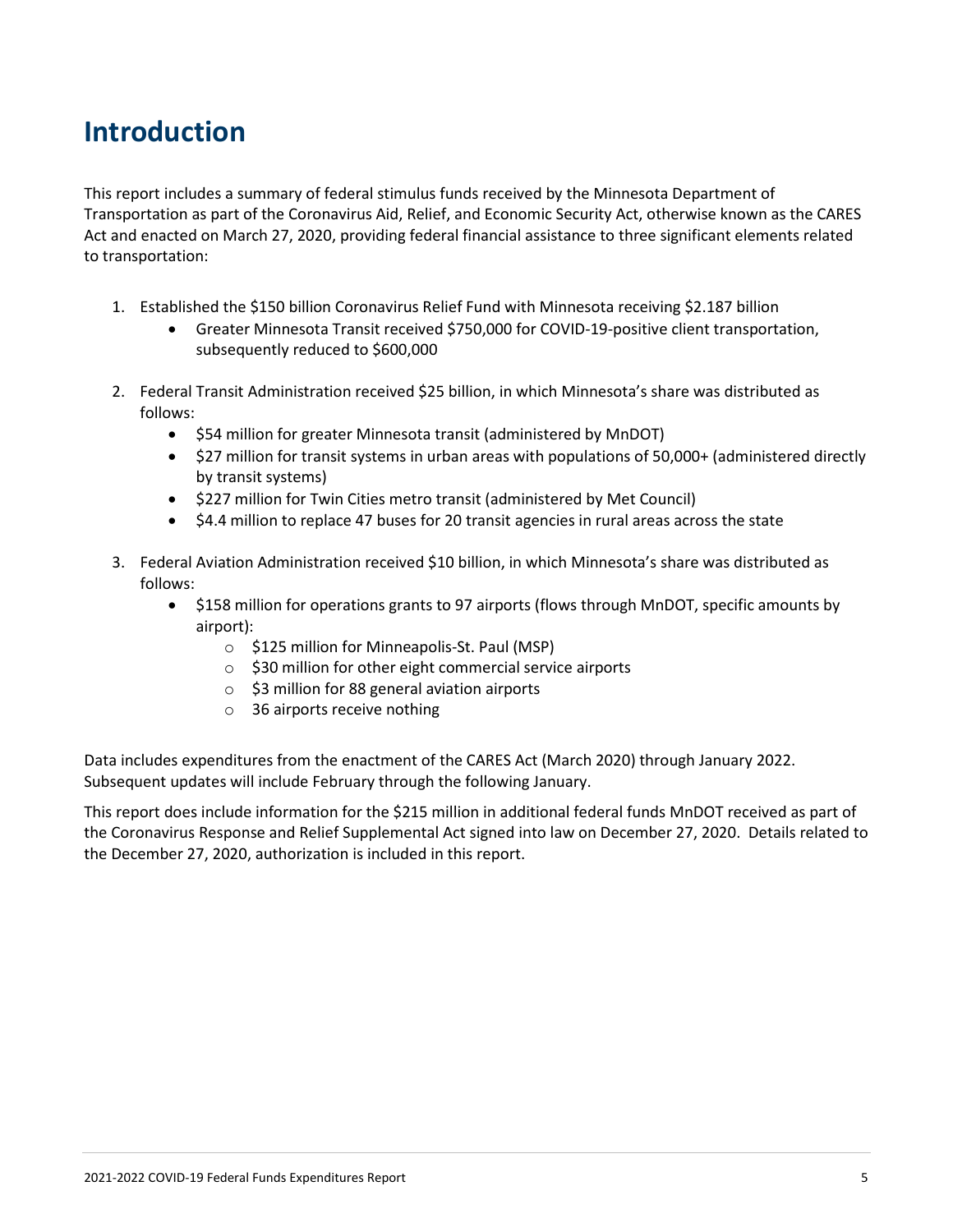### **Minnesota Department of Transportation (MnDOT)**

### **CARES ACT Expenditures – Federal Aviation Administration (FAA)**

<span id="page-5-0"></span>

| <b>Acceptance Date</b> | Year | <b>Funding / Area</b>                   | <b>Governmental Unit / Airport Name</b> | <b>Expenditures</b> | <b>Total / Airport</b> | <b>Percentage of</b><br><b>Funds</b> |
|------------------------|------|-----------------------------------------|-----------------------------------------|---------------------|------------------------|--------------------------------------|
| 8/10/2021              | 2022 | <b>CARES Act for Aitkin</b>             | Aitkin                                  | \$20,000            | \$20,000               | 0.0%                                 |
| 3/30/2021              | 2021 | <b>CARES Act Albert Lea</b>             | Albert Lea                              | \$30,000            | \$30,000               | 0.0%                                 |
| 5/5/2021               | 2021 | <b>CARES Act Austin</b>                 | Austin                                  | \$30,000            | \$30,000               | 0.0%                                 |
| 10/9/2020              | 2021 | <b>CARES Act for Baudette</b>           | <b>Baudette Low Airport Comm</b>        | \$17,238            | \$20,000               | 0.0%                                 |
| 2/10/2021              | 2021 | <b>CARES Act for Baudette</b>           | <b>Baudette Low Airport Comm</b>        | \$2,762             |                        |                                      |
| 7/30/2020              | 2021 | <b>CARES Act</b>                        | Bemidji Regional Airport                | \$340,909           | \$1,123,770            | 0.9%                                 |
| 2/10/2021              | 2021 | <b>CARES Act</b>                        | Bemidji Regional Airport                | \$356,895           |                        |                                      |
| 5/5/2021               | 2021 | <b>CARES Act</b>                        | Bemidji Regional Airport                | \$327,098           |                        |                                      |
| 8/10/2021              | 2022 | <b>CARES Act</b>                        | Bemidji Regional Airport                | \$98,868            |                        |                                      |
| 10/30/2020             | 2021 | <b>CARES Act - Benson BBB</b>           | Benson                                  | \$6,153             | \$30,000               | 0.0%                                 |
| 2/10/2021              | 2021 | <b>CARES Act - Benson BBB</b>           | Benson                                  | \$12,867            |                        |                                      |
| 5/5/2021               | 2021 | <b>CARES Act - Benson BBB</b>           | Benson                                  | \$10,980            |                        |                                      |
| 5/5/2021               | 2021 | <b>CARES Act - Blue Earth - SBU</b>     | <b>Blue Earth</b>                       | \$30,000            | \$30,000               | 0.0%                                 |
| 1/8/2021               | 2021 | <b>CARES Act Operations Grant</b>       | <b>Brainerd</b>                         | \$260,287           | \$2,135,051            | 1.7%                                 |
| 8/10/2021              | 2022 | <b>CARES Act Operations Grant</b>       | <b>Brainerd</b>                         | \$116,989           |                        |                                      |
| 9/8/2021               | 2022 | <b>CARES Act Operations Grant</b>       | <b>Brainerd</b>                         | \$54,310            |                        |                                      |
| 12/2/2021              | 2022 | <b>CARES Act Operations Grant</b>       | <b>Brainerd</b>                         | \$225,646           |                        |                                      |
| 11/10/2021             | 2022 | <b>CARES Amendment - Design Service</b> | <b>Brainerd</b>                         | \$567,394           |                        |                                      |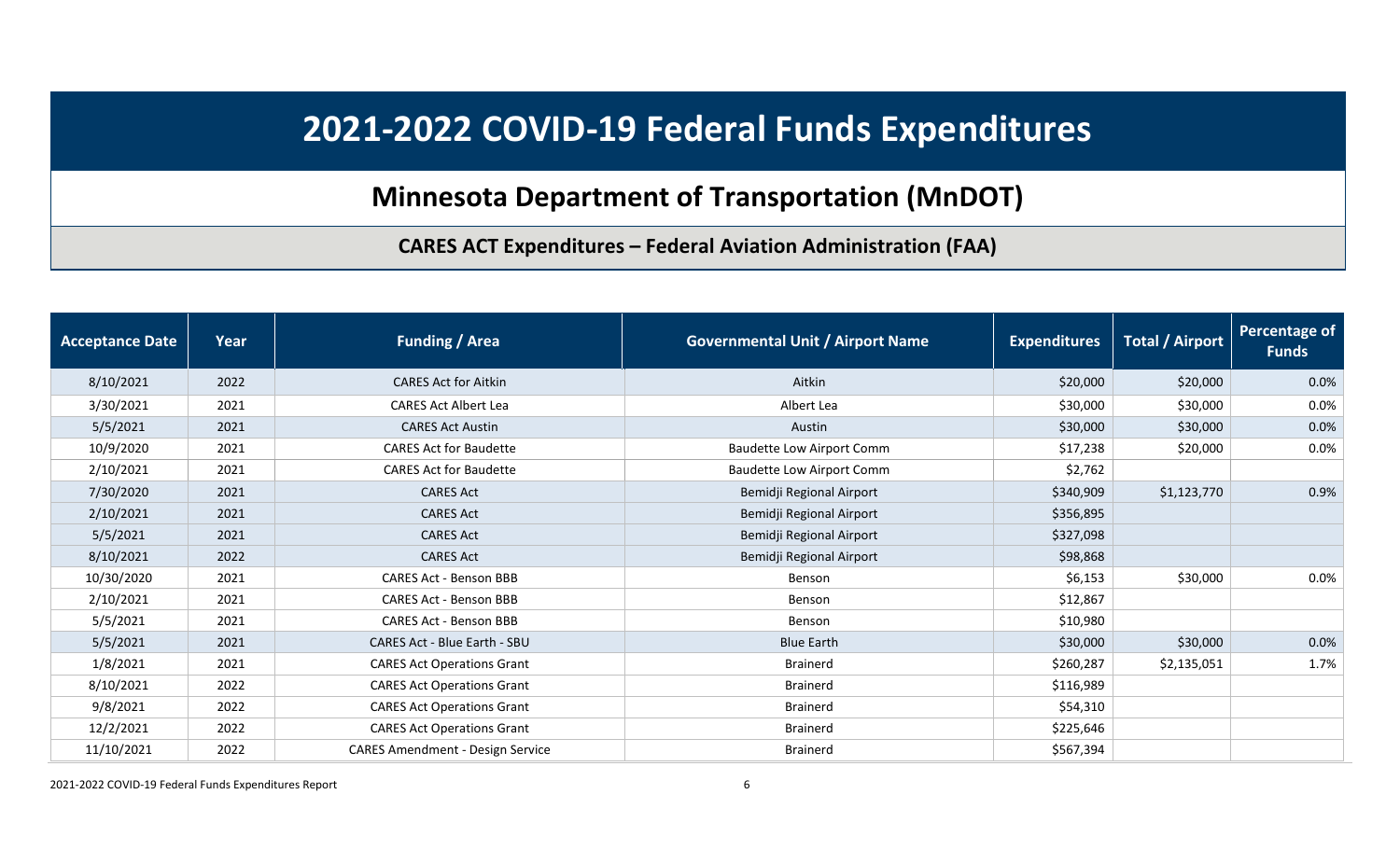| <b>Acceptance Date</b> | Year | <b>Funding / Area</b>               | <b>Governmental Unit / Airport Name</b> | <b>Expenditures</b> | <b>Total / Airport</b> | <b>Percentage of</b><br><b>Funds</b> |
|------------------------|------|-------------------------------------|-----------------------------------------|---------------------|------------------------|--------------------------------------|
| 10/30/2020             | 2021 | <b>CARES Act Operations Grant</b>   | <b>Brainerd</b>                         | \$486,542           |                        |                                      |
| 3/2/2021               | 2021 | <b>CARES Act Operations Grant</b>   | <b>Brainerd</b>                         | \$186,021           |                        |                                      |
| 3/30/2021              | 2021 | <b>CARES Act Operations Grant</b>   | <b>Brainerd</b>                         | \$15,924            |                        |                                      |
| 5/5/2021               | 2021 | <b>CARES Act Operations Grant</b>   | <b>Brainerd</b>                         | \$119,187           |                        |                                      |
| 5/24/2021              | 2021 | <b>CARES Act Operations Grant</b>   | <b>Brainerd</b>                         | \$102,751           |                        |                                      |
| 11/24/2020             | 2021 | <b>CARES Act - Buffalo - CFE</b>    | <b>Buffalo</b>                          | \$30,000            | \$30,000               | 0.0%                                 |
| 3/30/2021              | 2021 | CARES Act - Cambridge - CBG         | Cambridge                               | \$30,000            | \$30,000               | 0.0%                                 |
| 12/18/2020             | 2021 | <b>CARES Act Canby</b>              | Canby                                   | \$30,000            | \$30,000               | 0.0%                                 |
| 9/10/2020              | 2021 | <b>CARES Act for Carlton County</b> | Carlton County                          | \$29,905            | \$60,000               | 0.0%                                 |
| 11/24/2020             | 2021 | <b>CARES Act for Carlton County</b> | Carlton County                          | \$20,046            |                        |                                      |
| 3/2/2021               | 2021 | <b>CARES Act for Carlton County</b> | <b>Carlton County</b>                   | \$10,049            |                        |                                      |
| 7/30/2020              | 2021 | <b>CARES Act</b>                    | Chisholm Hibbing Airport                | \$350,851           | \$1,070,404            | 0.8%                                 |
| 10/30/2020             | 2021 | <b>CARES Act</b>                    | Chisholm Hibbing Airport                | \$426,713           |                        |                                      |
| 2/10/2021              | 2021 | <b>CARES Act</b>                    | Chisholm Hibbing Airport                | \$292,840           |                        |                                      |
| 10/30/2020             | 2021 | <b>CARES Act for Cook</b>           | Cook                                    | \$21,356            | \$30,000               | 0.0%                                 |
| 2/10/2021              | 2021 | <b>CARES Act for Cook</b>           | Cook                                    | \$8,644             |                        |                                      |
| 1/8/2021               | 2021 | <b>CARES Act for Grand Marais</b>   | Cook County                             | \$30,000            | \$30,000               | 0.0%                                 |
| 3/2/2021               | 2021 | <b>CARES Act for Crookston</b>      | Crookston                               | \$30,000            | \$30,000               | 0.0%                                 |
| 2/10/2021              | 2021 | <b>CARES Act for Detroit Lakes</b>  | <b>Detroit Lakes</b>                    | \$30,000            | \$30,000               | 0.0%                                 |
| 11/24/2020             | 2021 | <b>CARES Act Dodge Center</b>       | Dodge Center                            | \$14,467            | \$30,000               | 0.0%                                 |
| 5/5/2021               | 2021 | <b>CARES Act Dodge Center</b>       | Dodge Center                            | \$15,533            |                        |                                      |
| 7/30/2020              | 2021 | <b>CARES Act</b>                    | Duluth                                  | \$444,252           | \$3,929,661            | 3.1%                                 |
| 9/10/2020              | 2021 | <b>CARES Act</b>                    | Duluth                                  | \$253,976           |                        |                                      |
| 10/30/2020             | 2021 | <b>CARES Act</b>                    | Duluth                                  | \$314,930           |                        |                                      |
| 11/24/2020             | 2021 | <b>CARES Act</b>                    | Duluth                                  | \$325,458           |                        |                                      |
| 12/18/2020             | 2021 | <b>CARES Act</b>                    | Duluth                                  | \$339,419           |                        |                                      |
| 1/8/2021               | 2021 | <b>CARES Act</b>                    | Duluth                                  | \$590,529           |                        |                                      |
| 2/10/2021              | 2021 | <b>CARES Act</b>                    | Duluth                                  | \$656,825           |                        |                                      |
| 3/2/2021               | 2021 | <b>CARES Act</b>                    | Duluth                                  | \$1,004,272         |                        |                                      |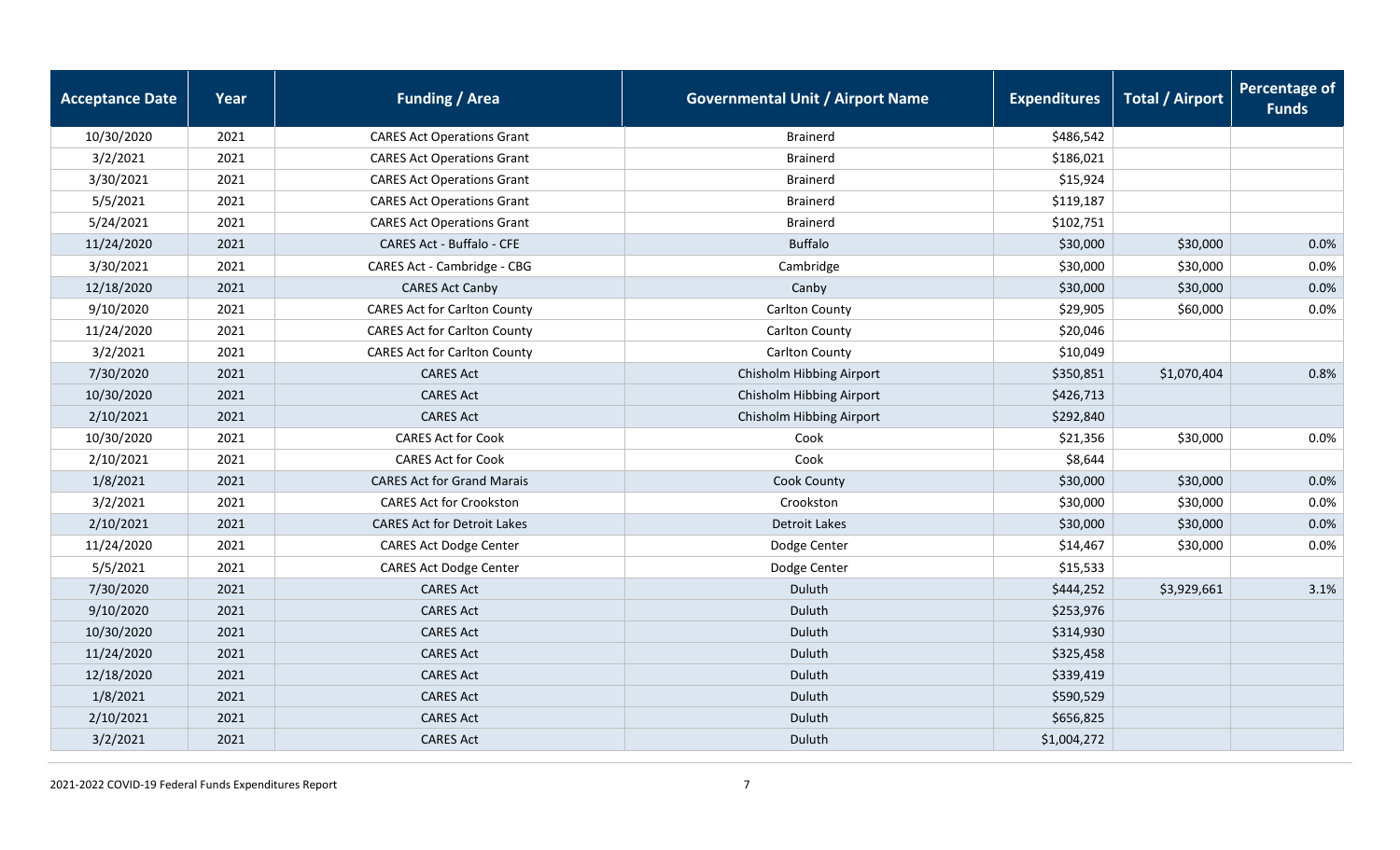| <b>Acceptance Date</b> | Year | <b>Funding / Area</b>             | <b>Governmental Unit / Airport Name</b> | <b>Expenditures</b> | <b>Total / Airport</b> | <b>Percentage of</b><br><b>Funds</b> |
|------------------------|------|-----------------------------------|-----------------------------------------|---------------------|------------------------|--------------------------------------|
| 3/2/2021               | 2021 | CARES Act for Ely                 | Ely                                     | \$30,000            | \$30,000               | 0.0%                                 |
| 11/24/2020             | 2021 | CARES Act for Eveleth/Virginia    | Eveleth Virginia Airport Authority      | \$13,706            | \$30,000               | 0.0%                                 |
| 12/18/2020             | 2021 | CARES Act for Eveleth/Virginia    | Eveleth Virginia Airport Authority      | \$16,294            |                        |                                      |
| 2/10/2021              | 2021 | <b>CARES Act - Fairmont - FRM</b> | Fairmont                                | \$29,999            | \$29,999               | 0.0%                                 |
| 12/18/2020             | 2021 | <b>CARES Act Faribault</b>        | Faribault                               | \$30,000            | \$30,000               | 0.0%                                 |
| 9/8/2021               | 2022 | CARES Act - Fergus Falls - FF     | <b>Fergus Falls</b>                     | \$30,000            | \$30,000               | 0.0%                                 |
| 12/21/2020             | 2021 | <b>CARES Act for Fosston</b>      | Fosston                                 | \$6,038             | \$20,000               | 0.0%                                 |
| 2/10/2021              | 2021 | <b>CARES Act for Fosston</b>      | Fosston                                 | \$13,962            |                        |                                      |
| 3/2/2021               | 2021 | CARES Act - Glencoe - GYL         | Glencoe                                 | \$30,000            | \$30,000               | 0.0%                                 |
| 2/10/2021              | 2021 | <b>CARES Act Operations Grant</b> | Glenwood                                | \$13,563            | \$20,000               | 0.0%                                 |
| 6/17/2021              | 2021 | <b>CARES Act Operations Grant</b> | Glenwood                                | \$6,437             |                        |                                      |
| 9/10/2020              | 2021 | <b>CARES Act for Grand Rapids</b> | <b>Grand Rapids</b>                     | \$16,880            | \$69,000               | 0.1%                                 |
| 12/21/2020             | 2021 | <b>CARES Act for Grand Rapids</b> | <b>Grand Rapids</b>                     | \$9,221             |                        |                                      |
| 2/10/2021              | 2021 | <b>CARES Act for Grand Rapids</b> | <b>Grand Rapids</b>                     | \$27,371            |                        |                                      |
| 5/5/2021               | 2021 | <b>CARES Act for Grand Rapids</b> | <b>Grand Rapids</b>                     | \$7,090             |                        |                                      |
| 5/24/2021              | 2021 | <b>CARES Act for Grand Rapids</b> | <b>Grand Rapids</b>                     | \$8,438             |                        |                                      |
| 1/8/2021               | 2021 | <b>CARES Act for Hallock</b>      | Hallock                                 | \$21,686            | \$30,000               | 0.0%                                 |
| 3/2/2021               | 2021 | <b>CARES Act for Hallock</b>      | Hallock                                 | \$6,013             |                        |                                      |
| 5/24/2021              | 2021 | <b>CARES Act for Hallock</b>      | Hallock                                 | \$2,301             |                        |                                      |
| 10/9/2020              | 2021 | <b>CARES Act for Hawley</b>       | Hawley                                  | \$28,886            | \$30,000               | 0.0%                                 |
| 1/8/2021               | 2021 | <b>CARES Act for Hawley</b>       | Hawley                                  | \$1,114             |                        |                                      |
| 12/18/2020             | 2021 | CARES Act - Hector - 1D6          | Hector                                  | \$20,278            | \$30,000               | 0.0%                                 |
| 2/10/2021              | 2021 | CARES Act - Hector - 1D6          | Hector                                  | \$9,180             |                        |                                      |
| 5/5/2021               | 2021 | CARES Act - Hector - 1D6          | Hector                                  | \$542               |                        |                                      |
| 10/30/2020             | 2021 | CARES Act - Caledonia/Houston     | <b>Houston County</b>                   | \$8,912             | \$20,000               | 0.0%                                 |
| 12/2/2021              | 2022 | CARES Act - Caledonia/Houston     | <b>Houston County</b>                   | \$11,088            |                        |                                      |
| 11/24/2020             | 2021 | CARES Act - Hutchinson - HCD      | Hutchinson                              | \$23,629            | \$30,000               | 0.0%                                 |
| 5/24/2021              | 2021 | CARES Act - Hutchinson - HCD      | Hutchinson                              | \$6,371             |                        |                                      |
| 10/30/2020             | 2021 | <b>CARES Act</b>                  | <b>International Falls</b>              | \$184,869           | \$654,005              | 0.5%                                 |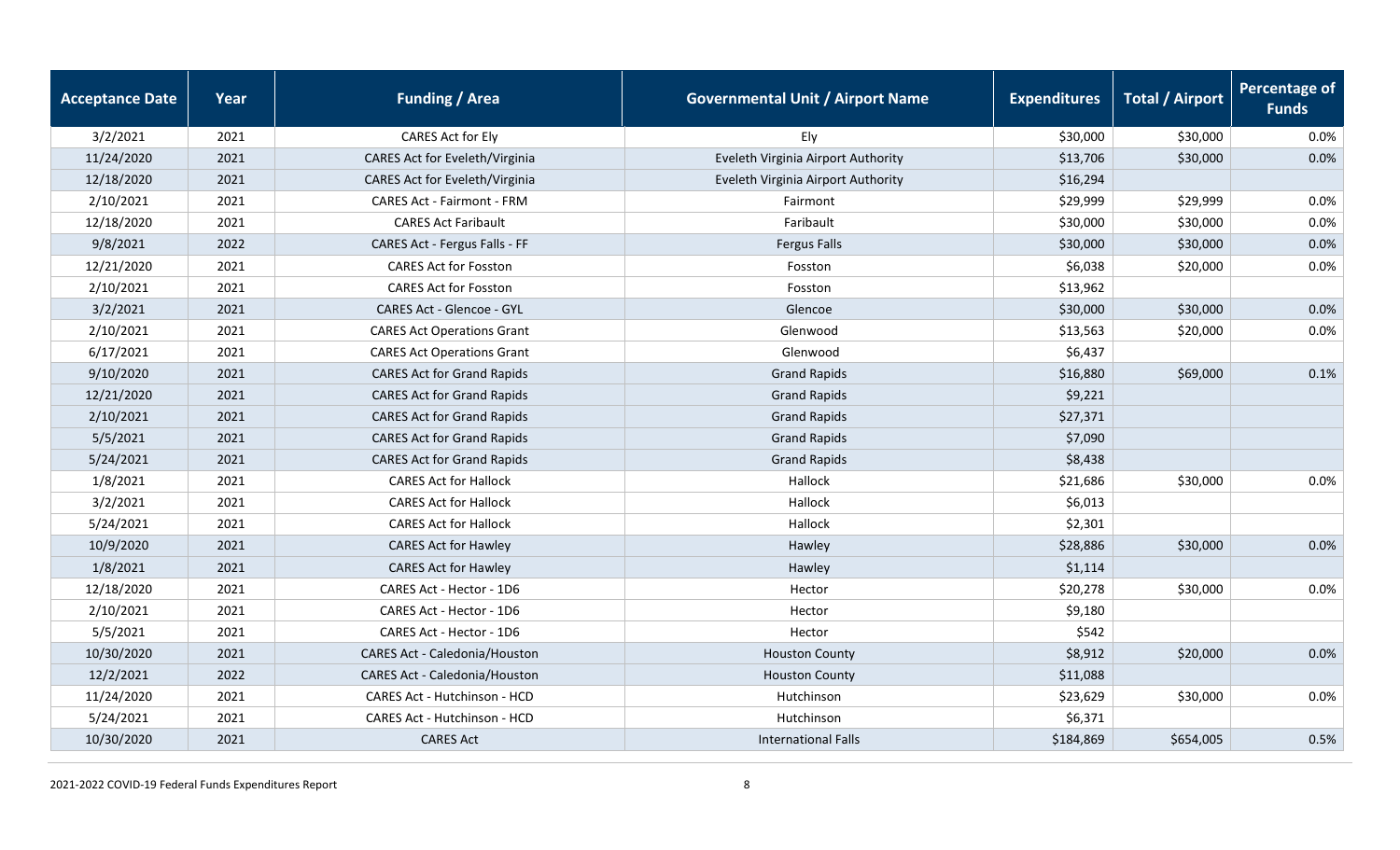| <b>Acceptance Date</b> | Year | <b>Funding / Area</b>                | <b>Governmental Unit / Airport Name</b> | <b>Expenditures</b> | <b>Total / Airport</b> | <b>Percentage of</b><br><b>Funds</b> |
|------------------------|------|--------------------------------------|-----------------------------------------|---------------------|------------------------|--------------------------------------|
| 2/10/2021              | 2021 | <b>CARES Act</b>                     | <b>International Falls</b>              | \$127,620           |                        |                                      |
| 5/24/2021              | 2021 | <b>CARES Act</b>                     | <b>International Falls</b>              | \$341,516           |                        |                                      |
| 10/9/2020              | 2021 | CARES Act - Jackson - MJQ            | Jackson                                 | \$30,000            | \$30,000               | 0.0%                                 |
| 10/30/2020             | 2021 | <b>CARES Act - Madison - DXX</b>     | Lac Qui Parle County Airport            | \$5,035             | \$20,000               | 0.0%                                 |
| 5/24/2021              | 2021 | <b>CARES Act - Madison - DXX</b>     | Lac Qui Parle County Airport            | \$14,965            |                        |                                      |
| 10/30/2020             | 2021 | <b>CARES Act Le Sueur</b>            | LeSueur                                 | \$20,000            | \$20,000               | 0.0%                                 |
| 8/10/2021              | 2022 | <b>CARES Act Operations Grant</b>    | Litchfield                              | \$30,000            | \$30,000               | 0.0%                                 |
| 2/10/2021              | 2021 | <b>CARES Act - Little Falls - LX</b> | <b>Little Falls</b>                     | \$30,000            | \$30,000               | 0.0%                                 |
| 5/5/2021               | 2021 | CARES Act - Long Prairie 14Y         | Long Prairie                            | \$20,000            | \$20,000               | 0.0%                                 |
| 10/9/2020              | 2021 | <b>CARES Act for Longville</b>       | Longville                               | \$12,875            | \$30,000               | 0.0%                                 |
| 11/24/2020             | 2021 | <b>CARES Act for Longville</b>       | Longville                               | \$17,125            |                        |                                      |
| 10/30/2020             | 2021 | CARES Act - Luverne - LYV            | Luverne                                 | \$30,000            | \$30,000               | 0.0%                                 |
| 5/5/2021               | 2021 | CARES Act - Mankato - MKT            | Mankato                                 | \$69,000            | \$69,000               | 0.1%                                 |
| 11/24/2020             | 2021 | CARES Act - Marshall - MML           | Marshall                                | \$69,000            | \$69,000               | 0.1%                                 |
| 10/29/2020             | 2021 | <b>CARES Act Operations Grant</b>    | Metropolitan Airports Comm              | \$16,485,581        | \$112,371,423          | 88.5%                                |
| 12/18/2020             | 2021 | <b>CARES Act Operations Grant</b>    | Metropolitan Airports Comm              | \$4,128,395         |                        |                                      |
| 1/8/2021               | 2021 | <b>CARES Act Operations Grant</b>    | Metropolitan Airports Comm              | \$62,072,790        |                        |                                      |
| 2/10/2021              | 2021 | <b>CARES Act Operations Grant</b>    | Metropolitan Airports Comm              | \$4,974,709         |                        |                                      |
| 5/5/2021               | 2021 | <b>CARES Act Operations Grant</b>    | Metropolitan Airports Comm              | \$4,283,701         |                        |                                      |
| 8/10/2021              | 2022 | <b>CARES Act Operations Grant</b>    | Metropolitan Airports Comm              | \$16,895,016        |                        |                                      |
| 10/26/2021             | 2022 | <b>CARES Act Operations Grant</b>    | Metropolitan Airports Comm              | \$3,531,231         |                        |                                      |
| 8/10/2021              | 2022 | <b>CARES Act - Montevideo - MVE</b>  | Montevideo                              | \$20,000            | \$20,000               | 0.0%                                 |
| 9/10/2020              | 2021 | <b>CARES Act for Moorhead</b>        | Moorhead                                | \$22,192            | \$30,000               | 0.0%                                 |
| 12/18/2020             | 2021 | <b>CARES Act for Moorhead</b>        | Moorhead                                | \$7,808             |                        |                                      |
| 5/5/2021               | 2021 | CARES Act - Mora - JMR               | Mora                                    | \$18,741            | \$30,000               | 0.0%                                 |
| 8/10/2021              | 2022 | CARES Act - Mora - JMR               | Mora                                    | \$11,259            |                        |                                      |
| 2/10/2021              | 2021 | <b>CARES Act - Morris - MOX</b>      | <b>Morris</b>                           | \$30,000            | \$30,000               | 0.0%                                 |
| 11/24/2020             | 2021 | CARES Act - New Ulm - ULM            | New Ulm                                 | \$24,899            | \$30,000               | 0.0%                                 |
| 5/5/2021               | 2021 | CARES Act - New Ulm - ULM            | New Ulm                                 | \$5,101             |                        |                                      |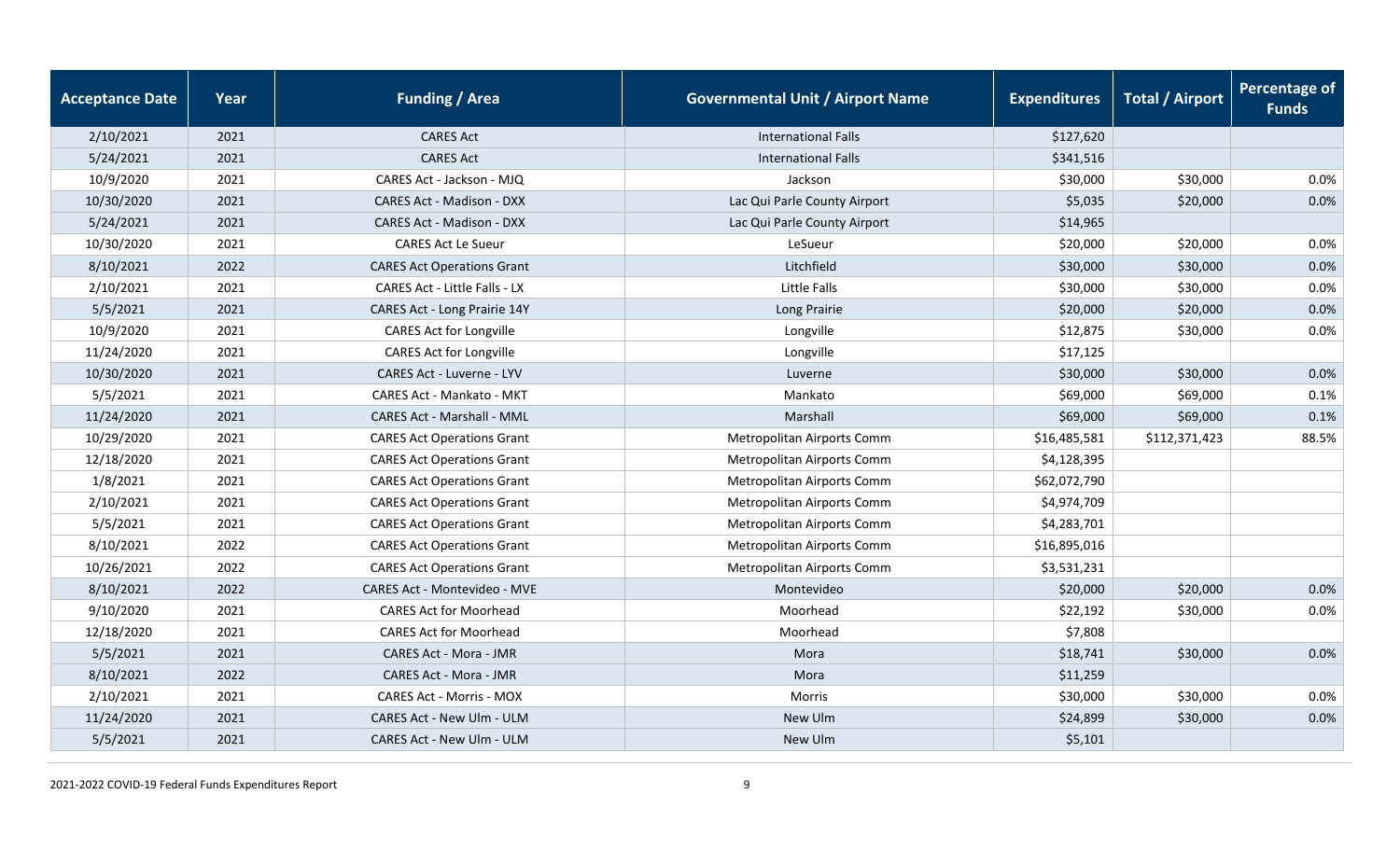| <b>Acceptance Date</b> | Year | <b>Funding / Area</b>                | <b>Governmental Unit / Airport Name</b> | <b>Expenditures</b> | <b>Total / Airport</b> | <b>Percentage of</b><br><b>Funds</b> |
|------------------------|------|--------------------------------------|-----------------------------------------|---------------------|------------------------|--------------------------------------|
| 11/24/2020             | 2021 | CARES Act for Orr                    | Orr                                     | \$12,389            | \$20,000               | 0.0%                                 |
| 12/18/2020             | 2021 | <b>CARES Act for Orr</b>             | Orr                                     | \$7,611             |                        |                                      |
| 12/18/2020             | 2021 | CARES Act - Ortonville - VVV         | Ortonville                              | \$1,000             | \$1,000                | 0.0%                                 |
| 3/30/2021              | 2021 | CARES Act - Owatonna - OWA           | Owatonna                                | \$30,000            | \$30,000               | 0.0%                                 |
| 4/20/2021              | 2021 | <b>CARES Act for Park Rapids</b>     | Park Rapids                             | \$30,000            | \$30,000               | 0.0%                                 |
| 3/30/2021              | 2021 | CARES Act - Paynesville - PEX        | Paynesville                             | \$22,638            | \$30,000               | 0.0%                                 |
| 10/26/2021             | 2022 | CARES Act - Paynesville - PEX        | Paynesville                             | \$7,362             |                        |                                      |
| 10/9/2020              | 2021 | <b>CARES Act for Pine River</b>      | Pine River                              | \$1,007             | \$30,000               | 0.0%                                 |
| 10/30/2020             | 2021 | <b>CARES Act for Pine River</b>      | Pine River                              | \$4,046             |                        |                                      |
| 12/18/2020             | 2021 | <b>CARES Act for Pine River</b>      | Pine River                              | \$3,878             |                        |                                      |
| 3/2/2021               | 2021 | <b>CARES Act for Pine River</b>      | Pine River                              | \$7,917             |                        |                                      |
| 8/10/2021              | 2022 | <b>CARES Act for Pine River</b>      | Pine River                              | \$13,152            |                        |                                      |
| 8/10/2021              | 2022 | CARES Act - Pipestone - PQN          | Pipestone                               | \$27,755            | \$30,000               | 0.0%                                 |
| 12/2/2021              | 2022 | CARES Act - Pipestone - PQN          | Pipestone                               | \$2,245             |                        |                                      |
| 4/20/2021              | 2021 | <b>CARES Act - Princeton - PNM</b>   | Princeton                               | \$20,899            | \$30,000               | 0.0%                                 |
| 6/17/2021              | 2021 | <b>CARES Act - Princeton - PNM</b>   | Princeton                               | \$9,101             |                        |                                      |
| 9/29/2021              | 2022 | CARES Act - Red Wing - RGK           | Red Wing                                | \$69,000            | \$69,000               | 0.1%                                 |
| 12/18/2020             | 2021 | CARES Act - Redwood Falls - R        | <b>Redwood Falls</b>                    | \$30,000            | \$30,000               | 0.0%                                 |
| 10/30/2020             | 2021 | <b>CARES Act</b>                     | Rochester                               | \$1,294,456         | \$2,479,991            | 2.0%                                 |
| 6/17/2021              | 2021 | <b>CARES Act</b>                     | Rochester                               | \$1,185,535         |                        |                                      |
| 10/9/2020              | 2021 | <b>CARES Act for Roseau</b>          | Roseau                                  | \$17,901            | \$30,000               | 0.0%                                 |
| 12/18/2020             | 2021 | <b>CARES Act for Roseau</b>          | Roseau                                  | \$12,099            |                        |                                      |
| 11/24/2020             | 2021 | <b>CARES Act Operations Grant</b>    | <b>Rush City</b>                        | \$26,136            | \$30,000               | 0.0%                                 |
| 3/30/2021              | 2021 | <b>CARES Act Operations Grant</b>    | Rush City                               | \$3,864             |                        |                                      |
| 12/2/2021              | 2022 | <b>CARES Act - Sauk Centre - D39</b> | Sauk Centre                             | \$30,000            | \$30,000               | 0.0%                                 |
| 2/10/2021              | 2021 | CARES Act - South St. Paul -         | South St Paul                           | \$69,000            | \$69,000               | 0.1%                                 |
| 2/10/2021              | 2021 | CARES Act - Springfield - D42        | Springfield                             | \$1,000             | \$1,000                | 0.0%                                 |
| 1/8/2021               | 2021 | CARES Act - St. Cloud - STC          | St Cloud                                | \$670,796           | \$1,092,430            | 0.9%                                 |
| 5/24/2021              | 2021 | CARES Act - St. Cloud - STC          | St Cloud                                | \$289,976           |                        |                                      |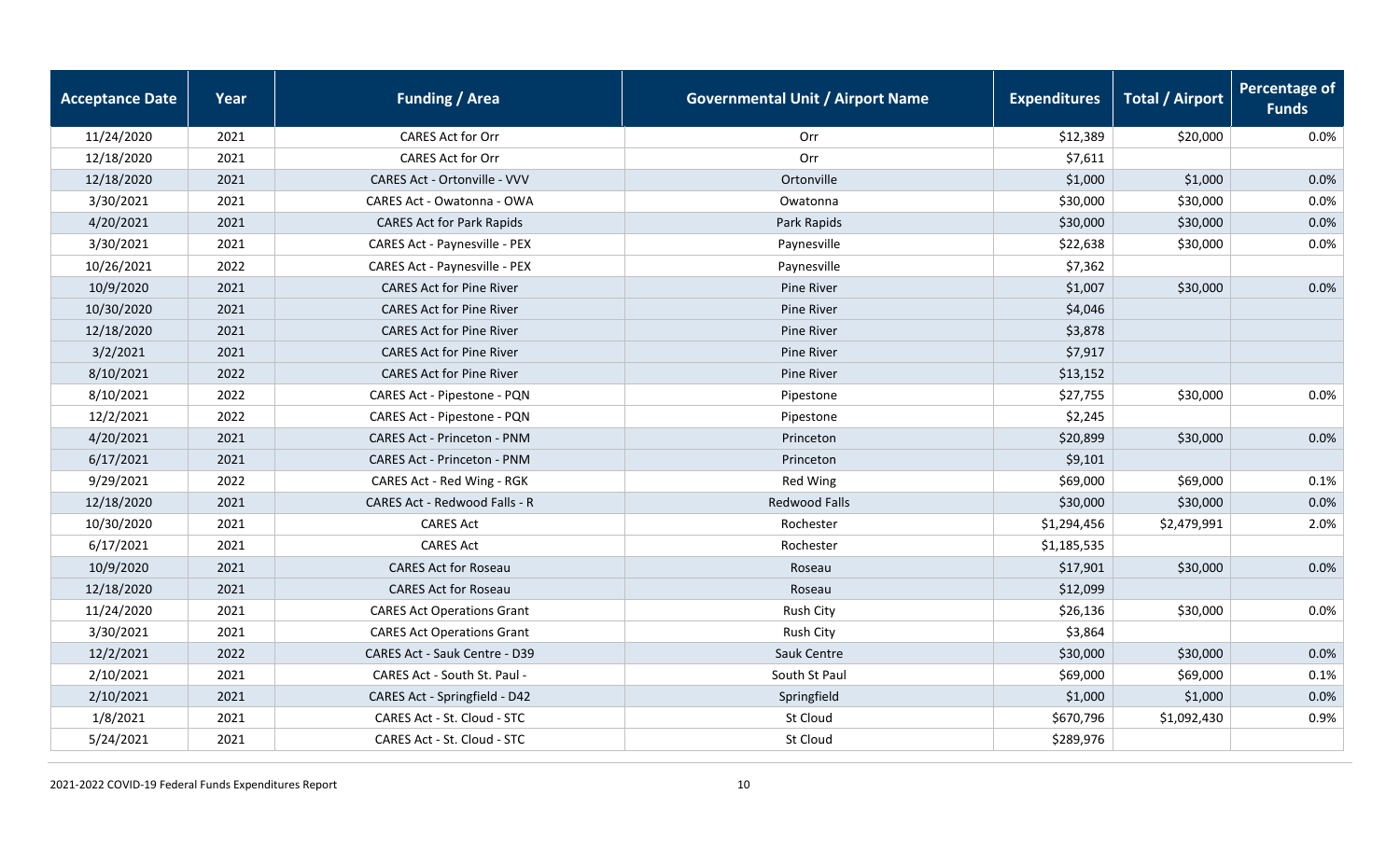| <b>Acceptance Date</b> | Year | <b>Funding / Area</b>                                                                     | <b>Governmental Unit / Airport Name</b> | <b>Expenditures</b> | <b>Total / Airport</b> | Percentage of<br><b>Funds</b> |
|------------------------|------|-------------------------------------------------------------------------------------------|-----------------------------------------|---------------------|------------------------|-------------------------------|
| 8/10/2021              | 2022 | CARES Act - St. Cloud - STC                                                               | St Cloud                                | \$131,658           |                        |                               |
| 12/18/2020             | 2021 | CARES Act - St. James - JYG                                                               | St James                                | \$20,000            | \$20,000               | 0.0%                          |
| 11/24/2020             | 2021 | <b>CARES Act for Staples</b>                                                              | <b>Staples</b>                          | \$7,253             | \$30,000               | 0.0%                          |
| 3/2/2021               | 2021 | <b>CARES Act for Staples</b>                                                              | <b>Staples</b>                          | \$16,651            |                        |                               |
| 5/24/2021              | 2021 | <b>CARES Act for Staples</b>                                                              | <b>Staples</b>                          | \$6,096             |                        |                               |
| 3/2/2021               | 2021 | Thief River Falls Regional Airport Auth<br><b>CARES Act Thief River Falls</b><br>\$30,000 |                                         | \$30,000            | 0.0%                   |                               |
| 5/5/2021               | 2021 | <b>CARES Act for Tower</b>                                                                | Tower                                   | \$16,146            | \$20,000               | $0.0\%$                       |
| 9/8/2021               | 2022 | <b>CARES Act for Tower</b>                                                                | Tower                                   | \$3,854             |                        |                               |
| 10/9/2020              | 2021 | <b>CARES Act for Two Harbors</b>                                                          | <b>Two Harbors</b>                      | \$30,000            | \$30,000               | 0.0%                          |
| 2/10/2021              | 2021 | <b>CARES Act for Walker</b>                                                               | Walker                                  | \$30,000            | \$30,000               | 0.0%                          |
| 8/10/2021              | 2022 | <b>CARES Act for Warroad</b>                                                              | Warroad                                 | \$30,000            | \$30,000               | 0.0%                          |
| 8/10/2021              | 2022 | CARES Act - Waseca - ACQ                                                                  | Waseca                                  | \$30,000            | \$30,000               | 0.0%                          |
| 8/10/2021              | 2022 | <b>CARES Act - Windom - MWM</b>                                                           | Windom                                  | \$30,000            | \$30,000               | 0.0%                          |
| 12/18/2020             | 2021 | CARES Act - Winona - ONA                                                                  | Winona                                  | \$20,541            | \$30,000               | 0.0%                          |
| 3/30/2021              | 2021 | <b>CARES Act - Winona - ONA</b>                                                           | Winona                                  | \$2,356             |                        |                               |
| 8/10/2021              | 2022 | CARES Act - Winona - ONA                                                                  | Winona                                  | \$2,978             |                        |                               |
| 10/26/2021             | 2022 | <b>CARES Act - Winona - ONA</b>                                                           | Winona                                  | \$4,125             |                        |                               |
| 3/30/2021              | 2021 | CARES Act - Winstead - 10D                                                                | Winsted                                 | \$12,077            | \$20,000               | 0.0%                          |
| 5/5/2021               | 2021 | CARES Act - Winstead - 10D                                                                | Winsted                                 | \$7,923             |                        |                               |
| 3/30/2021              | 2021 | CARES Act - Worthington - OTG                                                             | Worthington                             | \$30,000            | \$30,000               | 0.0%                          |
|                        |      |                                                                                           |                                         | <b>TOTAL</b>        | \$127,023,734          |                               |

**TOTAL AVAILABLE FAA CARES ACT FUNDS 144,262,254 TOTAL REMAINING FAA FUNDS MINUS TOTAL EXPENDITURES 17,238,520 PERCENT REMAINING 12%**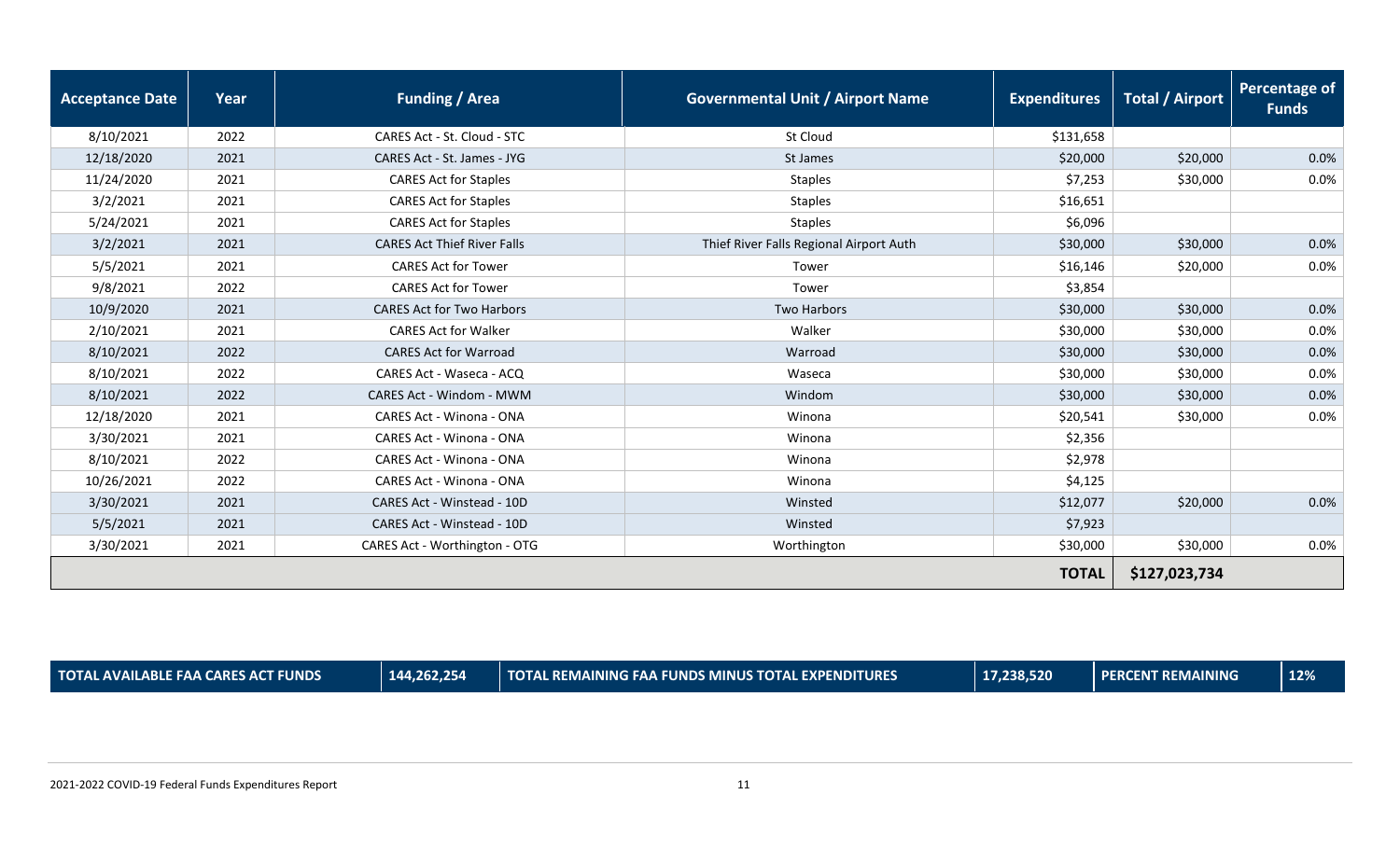### **Minnesota Department of Transportation (MnDOT)**

**CRSSA Expenditures – Federal Aviation Administration (FAA)**

<span id="page-11-0"></span>

| <b>Acceptance Date</b> | <b>Fiscal</b><br>Year | <b>Project Name</b>           | <b>Governmental Unit / Airport Name</b> | <b>Expenditures</b> | <b>Total / Airport</b> | Percentage of<br><b>Funds</b> |
|------------------------|-----------------------|-------------------------------|-----------------------------------------|---------------------|------------------------|-------------------------------|
| 11/4/2021              | 2022                  | CRRSAA - Bemidji              | Bemidji Regional Airport                | \$345,730           | 345,730                | 6.9%                          |
| 11/4/2021              | 2022                  | CRRSAA - Hibbing              | Chisholm Hibbing Airport                | \$136,035           | 464,119                | 9.2%                          |
| 12/16/2021             | 2022                  | CRRSAA - Hibbing              | Chisholm Hibbing Airport                | \$328,084           |                        |                               |
| 12/16/2021             | 2022                  | CRRSAA - Duluth               | Duluth                                  | \$33,311            | 33,311                 | 0.7%                          |
| 11/4/2021              | 2022                  | CRRSAA - Eveleth              | Eveleth Virginia Airport Authority      | \$13,000            | 13,000                 | 0.3%                          |
| 12/16/2021             | 2022                  | CRRSAA - Grand Rapids         | <b>Grand Rapids</b>                     | \$8,630             | 8,630                  | 0.2%                          |
| 11/4/2021              | 2022                  | <b>CRRSAA - Little Falls</b>  | Little Falls                            | \$13,000            | 13,000                 | 0.3%                          |
| 11/4/2021              | 2022                  | <b>CRRSAA - Luverne</b>       | Luverne                                 | \$13,000            | 13,000                 | 0.3%                          |
| 12/17/2021             | 2022                  | CRRSAA - Minneapolis/ St Paul | Metropolitan Airports Comm              | \$4,110,623         | 4,110,623              | 81.6%                         |
| 12/16/2021             | 2022                  | CRRSAA - Moorhead             | Moorhead                                | \$13,000            | 13,000                 | 0.3%                          |
| 11/9/2021              | 2022                  | CRRSAA - South St. Paul       | South St Paul                           | \$23,000            | 23,000                 | 0.5%                          |
|                        |                       |                               |                                         | <b>TOTAL</b>        | \$5,037,413            |                               |

**TOTAL AVAILABLE FAA CRRSA FUNDS \$42,000,000 TOTAL REMAINING CRRSA FUNDS MINUS TOTAL EXPENDITURES \$36,962,587 PERCENT REMAINING 88%**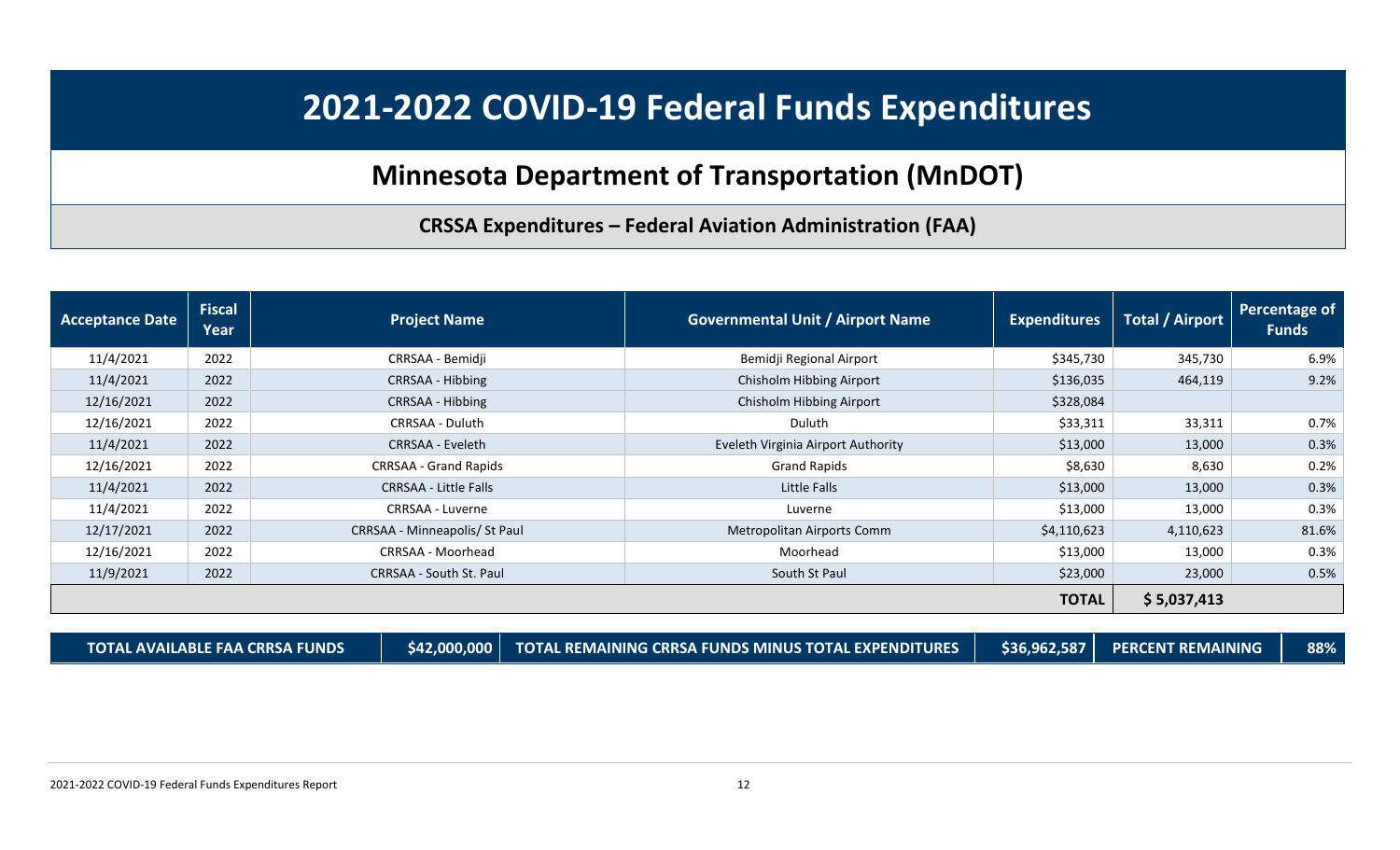## **Minnesota Department of Transportation (MnDOT)**

#### **CARES ACT Expenditures – Federal Transit Administration (FTA) 5311**

<span id="page-12-0"></span>

| <b>Acceptance Date</b> | Year | <b>Funding</b>             | <b>Area</b> | <b>Governmental Unit/Transit Provider</b> | <b>Expenditures</b> | <b>Total/ Transit</b> | Percentage<br>of Funds |
|------------------------|------|----------------------------|-------------|-------------------------------------------|---------------------|-----------------------|------------------------|
| 10/5/2020              | 2020 | FTA Section 5311-CARES Act | Transit     | Arrowhead Econ Opportunity                | \$2,623,250.92      |                       |                        |
| 12/8/2020              | 2021 | FTA Section 5311-CARES Act | Transit     | Arrowhead Econ Opportunity                | \$2,017,168.03      |                       |                        |
| 2/22/2021              | 2021 | FTA Section 5311-CARES Act | Transit     | Arrowhead Econ Opportunity                | \$753,263.05        | \$5,393,682.00        | 10.2%                  |
| 8/20/2020              | 2020 | FTA Section 5311-CARES Act | Transit     | <b>Becker County</b>                      | \$26,299.62         |                       |                        |
| 9/24/2020              | 2020 | FTA Section 5311-CARES Act | Transit     | <b>Becker County</b>                      | \$106,423.97        |                       |                        |
| 11/10/2020             | 2021 | FTA Section 5311-CARES Act | Transit     | <b>Becker County</b>                      | \$110,785.64        |                       |                        |
| 2/10/2021              | 2021 | FTA Section 5311-CARES Act | Transit     | <b>Becker County</b>                      | \$99,409.71         |                       |                        |
| 5/21/2021              | 2021 | FTA Section 5311-CARES Act | Transit     | <b>Becker County</b>                      | \$5,948.06          | \$348,867.00          | 0.7%                   |
| 8/20/2020              | 2020 | FTA Section 5311-CARES Act | Transit     | Blue Earth Blue Sky LLC                   | \$76,286.28         |                       |                        |
| 9/2/2020               | 2020 | FTA Section 5311-CARES Act | Transit     | Blue Earth Blue Sky LLC                   | \$233,423.20        |                       |                        |
| 11/13/2020             | 2021 | FTA Section 5311-CARES Act | Transit     | Blue Earth Blue Sky LLC                   | \$251,361.48        |                       |                        |
| 3/9/2021               | 2021 | FTA Section 5311-CARES Act | Transit     | Blue Earth Blue Sky LLC                   | \$251,599.86        |                       |                        |
| 5/21/2021              | 2021 | FTA Section 5311-CARES Act | Transit     | Blue Earth Blue Sky LLC                   | \$245,279.49        |                       |                        |
| 8/18/2021              | 2021 | FTA Section 5311-CARES Act | Transit     | Blue Earth Blue Sky LLC                   | \$258,737.25        |                       |                        |
| 11/19/2021             | 2022 | FTA Section 5311-CARES Act | Transit     | Blue Earth Blue Sky LLC                   | \$248,534.30        | \$1,565,221.86        | 3.0%                   |
| 8/14/2020              | 2020 | FTA Section 5311-CARES Act | Transit     | <b>Brainerd</b>                           | \$75,872.94         |                       |                        |
| 9/4/2020               | 2020 | FTA Section 5311-CARES Act | Transit     | <b>Brainerd</b>                           | \$193,990.21        |                       |                        |
| 11/13/2020             | 2021 | FTA Section 5311-CARES Act | Transit     | <b>Brainerd</b>                           | \$227,361.70        |                       |                        |
| 5/18/2021              | 2021 | FTA Section 5311-CARES Act | Transit     | <b>Brainerd</b>                           | \$216,184.30        |                       |                        |
| 5/21/2021              | 2021 | FTA Section 5311-CARES Act | Transit     | <b>Brainerd</b>                           | \$69,124.85         | \$782,534.00          | 1.5%                   |
| 8/11/2020              | 2020 | FTA Section 5311-CARES Act | Transit     | <b>Brown County</b>                       | \$177,324.34        |                       |                        |
| 11/20/2020             | 2021 | FTA Section 5311-CARES Act | Transit     | <b>Brown County</b>                       | \$158,407.04        |                       |                        |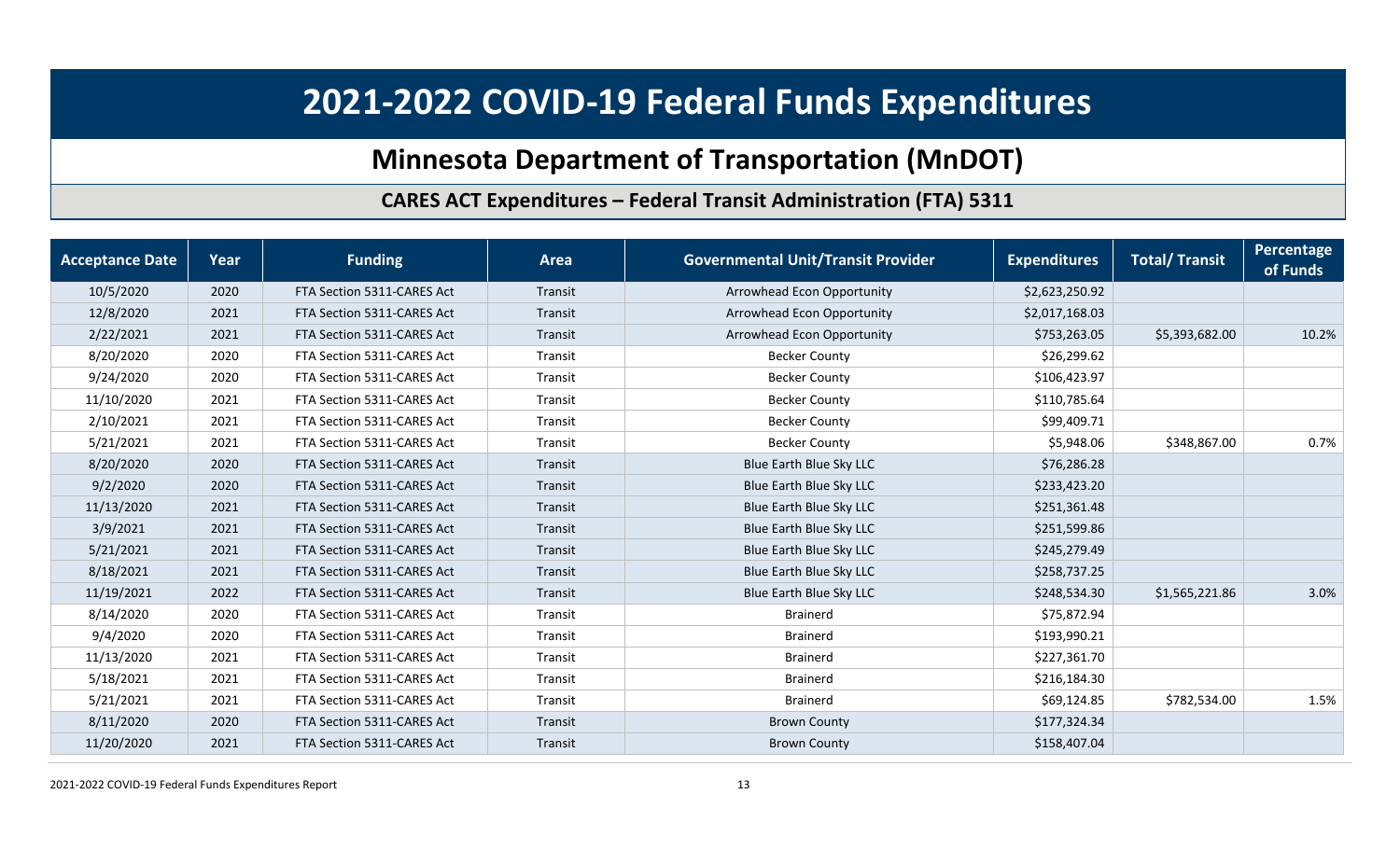| <b>Acceptance Date</b> | Year | <b>Funding</b>             | <b>Area</b> | <b>Governmental Unit/Transit Provider</b>     | <b>Expenditures</b> | <b>Total/ Transit</b> | <b>Percentage</b><br>of Funds |
|------------------------|------|----------------------------|-------------|-----------------------------------------------|---------------------|-----------------------|-------------------------------|
| 2/16/2021              | 2021 | FTA Section 5311-CARES Act | Transit     | <b>Brown County</b>                           | \$186,453.62        | \$522,185.00          | 1.0%                          |
| 9/24/2020              | 2020 | FTA Section 5311-CARES Act | Transit     | Cedar Valley Services Inc                     | \$866,631.97        |                       |                               |
| 11/3/2020              | 2021 | FTA Section 5311-CARES Act | Transit     | Cedar Valley Services Inc                     | \$620,401.05        |                       |                               |
| 4/23/2021              | 2021 | FTA Section 5311-CARES Act | Transit     | Cedar Valley Services Inc                     | \$756,428.98        | \$2,243,462.00        | 4.3%                          |
| 8/20/2020              | 2020 | FTA Section 5311-CARES Act | Transit     | <b>Central Community Transit Joint Powers</b> | \$193,893.44        |                       |                               |
| 9/24/2020              | 2020 | FTA Section 5311-CARES Act | Transit     | <b>Central Community Transit Joint Powers</b> | \$533,046.59        |                       |                               |
| 3/11/2021              | 2021 | FTA Section 5311-CARES Act | Transit     | <b>Central Community Transit Joint Powers</b> | \$1,236,599.91      |                       |                               |
| 6/24/2021              | 2021 | FTA Section 5311-CARES Act | Transit     | <b>Central Community Transit Joint Powers</b> | \$520,187.06        | \$2,483,727.00        | 4.7%                          |
| 8/7/2020               | 2020 | FTA Section 5311-CARES Act | Transit     | Fosston                                       | \$33,778.83         |                       |                               |
| 11/3/2020              | 2021 | FTA Section 5311-CARES Act | Transit     | Fosston                                       | \$34,730.25         |                       |                               |
| 2/11/2021              | 2021 | FTA Section 5311-CARES Act | Transit     | Fosston                                       | \$19,265.92         | \$87,775.00           | 0.2%                          |
| 8/14/2020              | 2020 | FTA Section 5311-CARES Act | Transit     | Hibbing                                       | \$108,357.39        |                       |                               |
| 11/10/2020             | 2021 | FTA Section 5311-CARES Act | Transit     | Hibbing                                       | \$81,216.48         |                       |                               |
| 2/3/2021               | 2021 | FTA Section 5311-CARES Act | Transit     | Hibbing                                       | \$83,676.78         |                       |                               |
| 5/13/2021              | 2021 | FTA Section 5311-CARES Act | Transit     | Hibbing                                       | \$22,431.35         | \$295,682.00          | 0.6%                          |
| 8/7/2020               | 2020 | FTA Section 5311-CARES Act | Transit     | <b>Hubbard County</b>                         | \$30,898.42         |                       |                               |
| 8/31/2020              | 2020 | FTA Section 5311-CARES Act | Transit     | <b>Hubbard County</b>                         | \$110,764.55        |                       |                               |
| 11/13/2020             | 2021 | FTA Section 5311-CARES Act | Transit     | <b>Hubbard County</b>                         | \$92,390.49         |                       |                               |
| 5/18/2021              | 2021 | FTA Section 5311-CARES Act | Transit     | <b>Hubbard County</b>                         | \$21,832.54         | \$255,886.00          | 0.5%                          |
| 9/4/2020               | 2020 | FTA Section 5311-CARES Act | Transit     | Isanti County                                 | \$648,149.40        |                       |                               |
| 11/6/2020              | 2021 | FTA Section 5311-CARES Act | Transit     | Isanti County                                 | \$536,162.13        |                       |                               |
| 2/11/2021              | 2021 | FTA Section 5311-CARES Act | Transit     | Isanti County                                 | \$355,093.47        | \$1,539,405.00        | 2.9%                          |
| 8/20/2020              | 2020 | FTA Section 5311-CARES Act | Transit     | Jefferson Partners LP                         | \$301,674.99        |                       |                               |
| 9/2/2020               | 2020 | FTA Section 5311-CARES Act | Transit     | Jefferson Partners LP                         | \$857,511.19        |                       |                               |
| 12/18/2020             | 2021 | FTA Section 5311-CARES Act | Transit     | Jefferson Partners LP                         | \$854,716.32        |                       |                               |
| 3/9/2021               | 2021 | FTA Section 5311-CARES Act | Transit     | Jefferson Partners LP                         | \$995,527.08        |                       |                               |
| 5/13/2021              | 2021 | FTA Section 5311-CARES Act | Transit     | Jefferson Partners LP                         | \$885,318.31        |                       |                               |
| 10/7/2021              | 2021 | FTA Section 5311-CARES Act | Transit     | Jefferson Partners LP                         | \$880,341.35        |                       |                               |
| 12/7/2021              | 2022 | FTA Section 5311-CARES Act | Transit     | Jefferson Partners LP                         | \$880,827.28        | \$5,655,916.52        | 10.7%                         |
| 8/31/2020              | 2020 | FTA Section 5311-CARES Act | Transit     | Kanabec County                                | \$80,232.66         |                       |                               |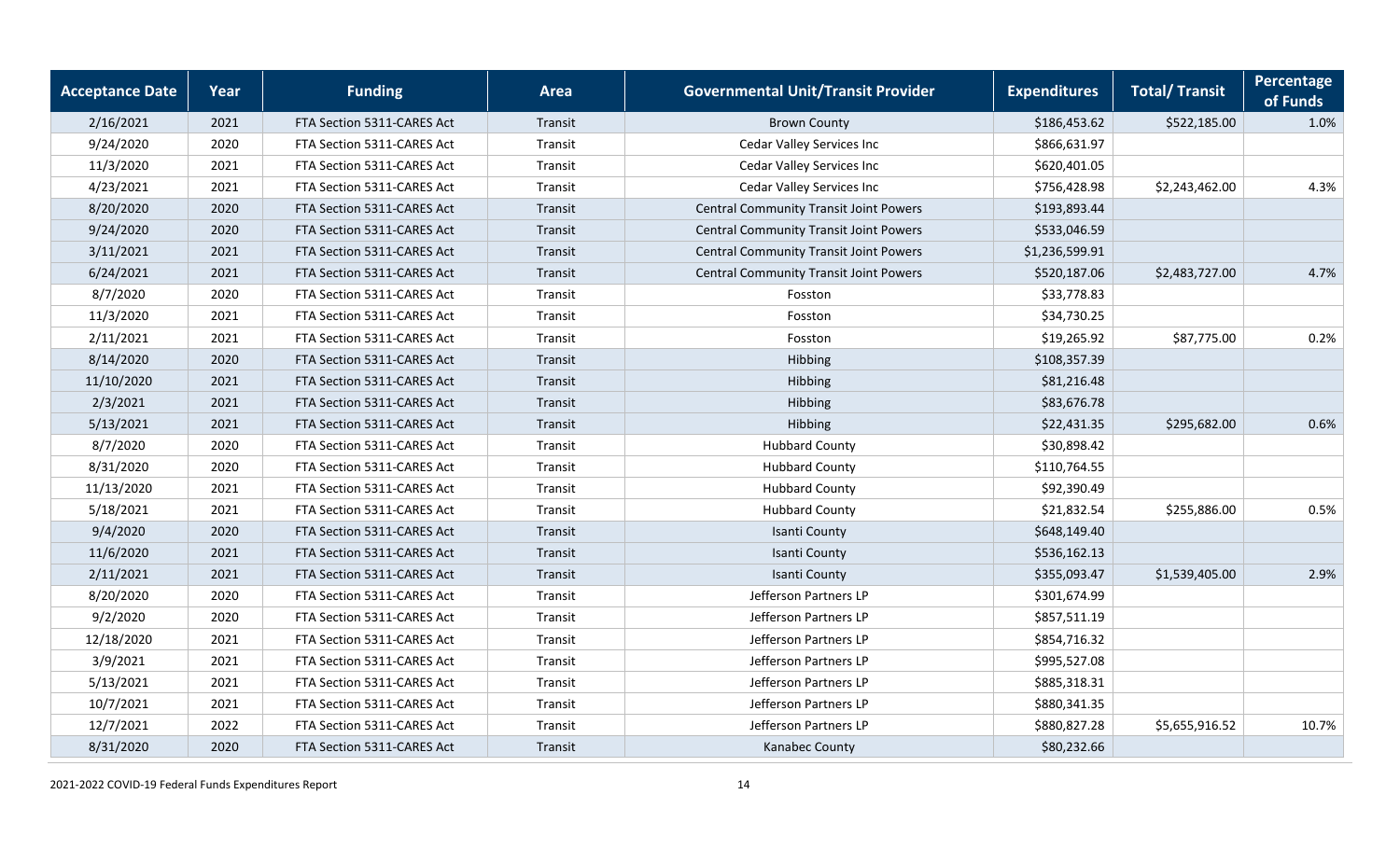| <b>Acceptance Date</b> | Year | <b>Funding</b>             | <b>Area</b> | <b>Governmental Unit/Transit Provider</b> | <b>Expenditures</b> | <b>Total/ Transit</b> | Percentage<br>of Funds |
|------------------------|------|----------------------------|-------------|-------------------------------------------|---------------------|-----------------------|------------------------|
| 9/1/2020               | 2020 | FTA Section 5311-CARES Act | Transit     | Kanabec County                            | \$103,938.80        |                       |                        |
| 1/8/2021               | 2021 | FTA Section 5311-CARES Act | Transit     | Kanabec County                            | \$139,113.21        |                       |                        |
| 2/1/2021               | 2021 | FTA Section 5311-CARES Act | Transit     | Kanabec County                            | \$54,221.33         | \$377,506.00          | 0.7%                   |
| 12/21/2020             | 2020 | FTA Section 5311-CARES Act | Transit     | Metropolitan Council                      | \$128,369.14        |                       |                        |
| 12/31/2020             | 2020 | FTA Section 5311-CARES Act | Transit     | Metropolitan Council                      | \$397,027.87        |                       |                        |
| 1/20/2021              | 2021 | FTA Section 5311-CARES Act | Transit     | Metropolitan Council                      | \$563,568.63        |                       |                        |
| 3/10/2021              | 2021 | FTA Section 5311-CARES Act | Transit     | Metropolitan Council                      | \$94,064.36         | \$1,183,030.00        | 2.2%                   |
| 8/11/2020              | 2020 | FTA Section 5311-CARES Act | Transit     | Minnesota River Valley Transit            | \$200,626.19        |                       |                        |
| 11/20/2020             | 2021 | FTA Section 5311-CARES Act | Transit     | Minnesota River Valley Transit            | \$174,481.15        |                       |                        |
| 2/22/2021              | 2021 | FTA Section 5311-CARES Act | Transit     | Minnesota River Valley Transit            | \$157,863.66        | \$532,971.00          | 1.0%                   |
| 8/20/2020              | 2020 | FTA Section 5311-CARES Act | Transit     | <b>Morris</b>                             | \$50,662.84         |                       |                        |
| 9/24/2020              | 2020 | FTA Section 5311-CARES Act | Transit     | Morris                                    | \$98,556.76         |                       |                        |
| 11/10/2020             | 2021 | FTA Section 5311-CARES Act | Transit     | Morris                                    | \$90,941.31         |                       |                        |
| 3/11/2021              | 2021 | FTA Section 5311-CARES Act | Transit     | <b>Morris</b>                             | \$62,587.09         | \$302,748.00          | 0.6%                   |
| 8/21/2020              | 2020 | FTA Section 5311-CARES Act | Transit     | Paul Bunyan Transit                       | \$383,979.26        |                       |                        |
| 12/18/2020             | 2021 | FTA Section 5311-CARES Act | Transit     | Paul Bunyan Transit                       | \$364,150.05        |                       |                        |
| 2/11/2021              | 2021 | FTA Section 5311-CARES Act | Transit     | Paul Bunyan Transit                       | \$343,945.80        |                       |                        |
| 5/11/2021              | 2021 | FTA Section 5311-CARES Act | Transit     | Paul Bunyan Transit                       | \$204,089.89        | \$1,296,165.00        | 2.5%                   |
| 9/24/2020              | 2020 | FTA Section 5311-CARES Act | Transit     | Prairie Five Comm Action Council Inc      | \$697,264.34        |                       |                        |
| 11/24/2020             | 2021 | FTA Section 5311-CARES Act | Transit     | Prairie Five Comm Action Council Inc      | \$596,634.10        |                       |                        |
| 3/11/2021              | 2021 | FTA Section 5311-CARES Act | Transit     | Prairie Five Comm Action Council Inc      | \$540,105.06        |                       |                        |
| 8/10/2021              | 2021 | FTA Section 5311-CARES Act | Transit     | Prairie Five Comm Action Council Inc      | \$79,931.50         | \$1,913,935.00        | 3.6%                   |
| 8/7/2020               | 2020 | FTA Section 5311-CARES Act | Transit     | Prairie Lakes Transit                     | \$76,788.64         |                       |                        |
| 8/11/2020              | 2020 | FTA Section 5311-CARES Act | Transit     | <b>Prairie Lakes Transit</b>              | \$260,554.02        |                       |                        |
| 11/20/2020             | 2021 | FTA Section 5311-CARES Act | Transit     | Prairie Lakes Transit                     | \$255,094.32        |                       |                        |
| 2/16/2021              | 2021 | FTA Section 5311-CARES Act | Transit     | Prairie Lakes Transit                     | \$229,521.02        | \$821,958.00          | 1.6%                   |
| 8/21/2020              | 2020 | FTA Section 5311-CARES Act | Transit     | <b>Productive Alternatives Inc</b>        | \$167,222.19        |                       |                        |
| 10/5/2020              | 2020 | FTA Section 5311-CARES Act | Transit     | <b>Productive Alternatives Inc</b>        | \$424,625.63        |                       |                        |
| 11/24/2020             | 2021 | FTA Section 5311-CARES Act | Transit     | <b>Productive Alternatives Inc</b>        | \$441,605.63        |                       |                        |
| 3/11/2021              | 2021 | FTA Section 5311-CARES Act | Transit     | <b>Productive Alternatives Inc</b>        | \$299,904.55        | \$1,333,358.00        | 2.5%                   |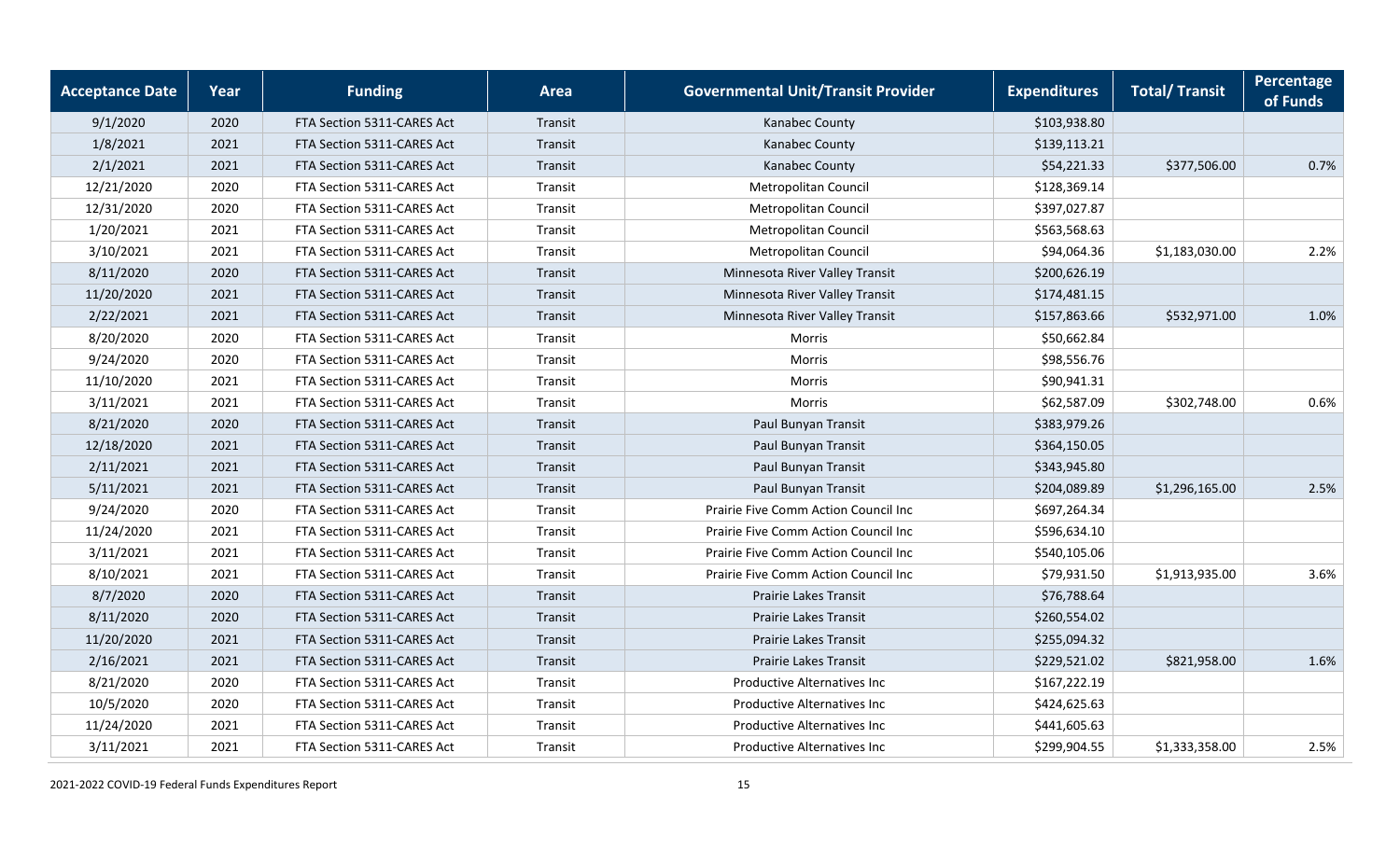| <b>Acceptance Date</b> | Year | <b>Funding</b>             | <b>Area</b> | <b>Governmental Unit/Transit Provider</b>  | <b>Expenditures</b> | <b>Total/ Transit</b> | <b>Percentage</b><br>of Funds |
|------------------------|------|----------------------------|-------------|--------------------------------------------|---------------------|-----------------------|-------------------------------|
| 9/1/2020               | 2020 | FTA Section 5311-CARES Act | Transit     | Rainbow Rider Transit Board                | \$745,648.11        |                       |                               |
| 11/13/2020             | 2021 | FTA Section 5311-CARES Act | Transit     | Rainbow Rider Transit Board                | \$633,049.97        |                       |                               |
| 2/11/2021              | 2021 | FTA Section 5311-CARES Act | Transit     | Rainbow Rider Transit Board                | \$668,849.21        |                       |                               |
| 5/18/2021              | 2021 | FTA Section 5311-CARES Act | Transit     | <b>Rainbow Rider Transit Board</b>         | \$282,201.71        | \$2,329,749.00        | 4.4%                          |
| 10/5/2020              | 2020 | FTA Section 5311-CARES Act | Transit     | Semcac Inc                                 | \$356,499.39        |                       |                               |
| 11/24/2020             | 2021 | FTA Section 5311-CARES Act | Transit     | Semcac Inc                                 | \$297,936.57        |                       |                               |
| 2/11/2021              | 2021 | FTA Section 5311-CARES Act | Transit     | Semcac Inc                                 | \$287,482.25        |                       |                               |
| 6/4/2021               | 2021 | FTA Section 5311-CARES Act | Transit     | Semcac Inc                                 | \$44,803.79         | \$986,722.00          | 1.9%                          |
| 8/14/2020              | 2020 | FTA Section 5311-CARES Act | Transit     | Southwestern Minnesota Opportunity Council | \$111,316.33        |                       |                               |
| 12/8/2020              | 2021 | FTA Section 5311-CARES Act | Transit     | Southwestern Minnesota Opportunity Council | \$77,256.28         |                       |                               |
| 3/11/2021              | 2021 | FTA Section 5311-CARES Act | Transit     | Southwestern Minnesota Opportunity Council | \$90,031.80         |                       |                               |
| 8/4/2021               | 2021 | FTA Section 5311-CARES Act | Transit     | Southwestern Minnesota Opportunity Council | \$17,077.59         | \$295,682.00          | 0.6%                          |
| 10/5/2020              | 2020 | FTA Section 5311-CARES Act | Transit     | Three Rivers Comm Action Inc               | \$993,102.59        |                       |                               |
| 11/10/2020             | 2021 | FTA Section 5311-CARES Act | Transit     | Three Rivers Comm Action Inc               | \$855,690.42        |                       |                               |
| 2/11/2021              | 2021 | FTA Section 5311-CARES Act | Transit     | Three Rivers Comm Action Inc               | \$851,520.51        |                       |                               |
| 5/11/2021              | 2021 | FTA Section 5311-CARES Act | Transit     | Three Rivers Comm Action Inc               | \$50,085.48         | \$2,750,399.00        | 5.2%                          |
| 9/24/2020              | 2020 | FTA Section 5311-CARES Act | Transit     | Trailblazer Joint Powers Board             | \$425,222.61        |                       |                               |
| 10/5/2020              | 2020 | FTA Section 5311-CARES Act | Transit     | Trailblazer Joint Powers Board             | \$1,197,531.76      |                       |                               |
| 2/2/2021               | 2021 | FTA Section 5311-CARES Act | Transit     | Trailblazer Joint Powers Board             | \$1,085,717.35      |                       |                               |
| 3/10/2021              | 2021 | FTA Section 5311-CARES Act | Transit     | Trailblazer Joint Powers Board             | \$1,247,550.73      |                       |                               |
| 5/21/2021              | 2021 | FTA Section 5311-CARES Act | Transit     | Trailblazer Joint Powers Board             | \$422,671.55        | \$4,378,694.00        | 8.3%                          |
| 8/20/2020              | 2020 | FTA Section 5311-CARES Act | Transit     | Tri County Action Programs Inc             | \$187,433.12        |                       |                               |
| 10/5/2020              | 2020 | FTA Section 5311-CARES Act | Transit     | Tri County Action Programs Inc             | \$700,663.59        |                       |                               |
| 11/10/2020             | 2021 | FTA Section 5311-CARES Act | Transit     | Tri County Action Programs Inc             | \$591,521.63        |                       |                               |
| 3/11/2021              | 2021 | FTA Section 5311-CARES Act | Transit     | Tri County Action Programs Inc             | \$400,843.66        | \$1,880,462.00        | 3.6%                          |
| 8/11/2020              | 2020 | FTA Section 5311-CARES Act | Transit     | Tri Valley Opportunity Council             | \$224,912.04        |                       |                               |
| 10/6/2020              | 2020 | FTA Section 5311-CARES Act | Transit     | Tri Valley Opportunity Council             | \$678,852.35        |                       |                               |
| 12/8/2020              | 2021 | FTA Section 5311-CARES Act | Transit     | Tri Valley Opportunity Council             | \$519,939.53        |                       |                               |
| 2/24/2021              | 2021 | FTA Section 5311-CARES Act | Transit     | Tri Valley Opportunity Council             | \$646,812.08        | \$2,070,516.00        | 3.9%                          |
| 8/11/2020              | 2020 | FTA Section 5311-CARES Act | Transit     | United Community Action Partnership Inc    | \$1,148,074.37      |                       |                               |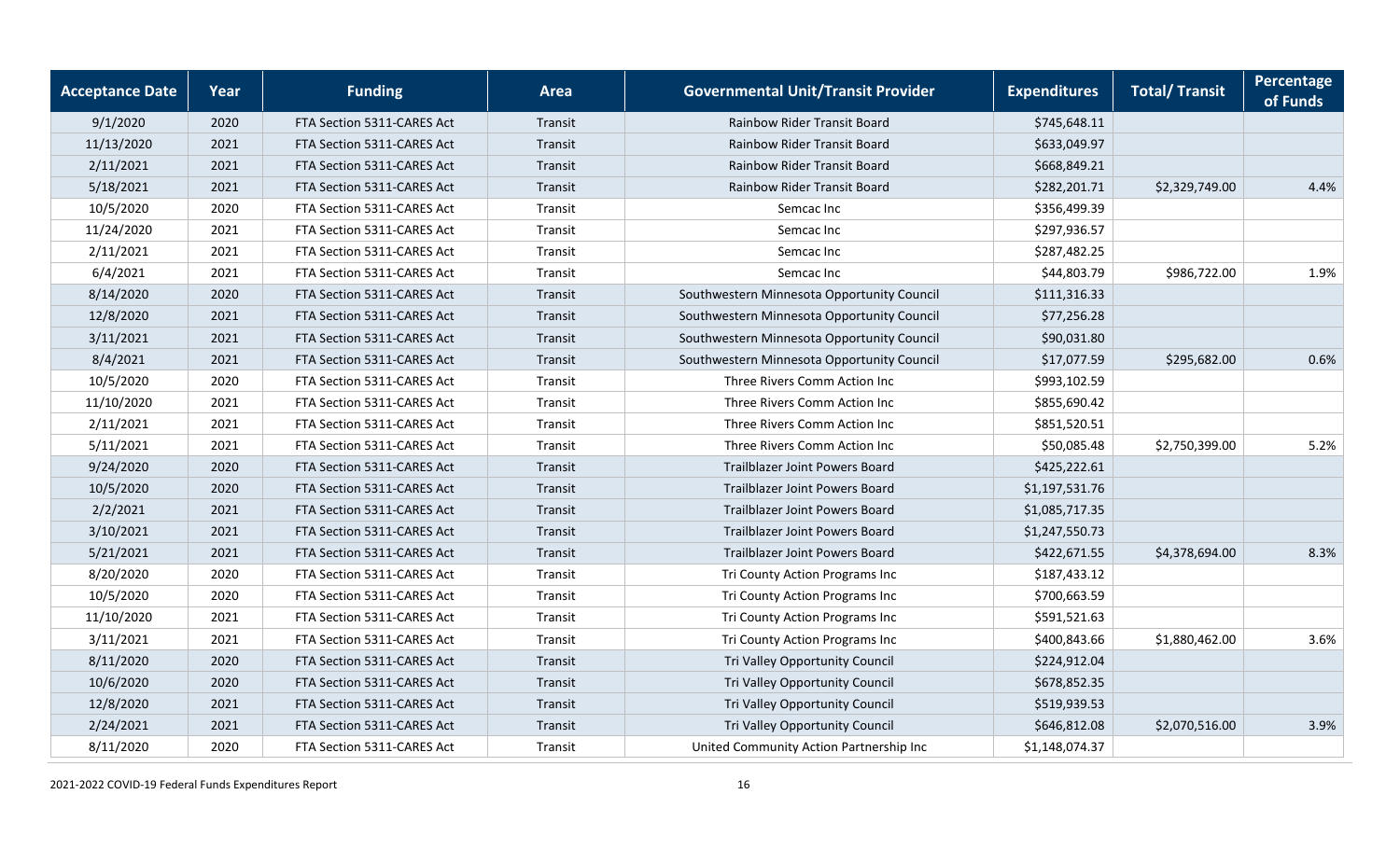| <b>Acceptance Date</b> | Year | <b>Funding</b>             | Area    | <b>Governmental Unit/Transit Provider</b> | <b>Expenditures</b> | <b>Total/ Transit</b> | Percentage<br>of Funds |
|------------------------|------|----------------------------|---------|-------------------------------------------|---------------------|-----------------------|------------------------|
| 11/20/2020             | 2021 | FTA Section 5311-CARES Act | Transit | United Community Action Partnership Inc   | \$824,784.30        |                       |                        |
| 2/16/2021              | 2021 | FTA Section 5311-CARES Act | Transit | United Community Action Partnership Inc   | \$450,244.33        | \$2,423,103.00        | 4.6%                   |
| 8/7/2020               | 2020 | FTA Section 5311-CARES Act | Transit | Volunteer Interfaith Network              | \$51,983.55         |                       |                        |
| 8/11/2020              | 2020 | FTA Section 5311-CARES Act | Transit | Volunteer Interfaith Network              | \$167,328.56        |                       |                        |
| 11/20/2020             | 2021 | FTA Section 5311-CARES Act | Transit | <b>Volunteer Interfaith Network</b>       | \$151,835.40        |                       |                        |
| 2/16/2021              | 2021 | FTA Section 5311-CARES Act | Transit | Volunteer Interfaith Network              | \$216,250.65        |                       |                        |
| 5/11/2021              | 2021 | FTA Section 5311-CARES Act | Transit | <b>Volunteer Interfaith Network</b>       | \$3,965.84          | \$591,364.00          | 1.1%                   |
| 9/4/2020               | 2020 | FTA Section 5311-CARES Act | Transit | Wadena County                             | \$238,725.27        |                       |                        |
| 11/6/2020              | 2021 | FTA Section 5311-CARES Act | Transit | Wadena County                             | \$151,695.24        |                       |                        |
| 2/11/2021              | 2021 | FTA Section 5311-CARES Act | Transit | Wadena County                             | \$169,943.08        |                       |                        |
| 5/13/2021              | 2021 | FTA Section 5311-CARES Act | Transit | Wadena County                             | \$19,098.41         | \$579,462.00          | 1.1%                   |
| 8/17/2020              | 2020 | FTA Section 5311-CARES Act | Transit | Watonwan County                           | \$103,769.24        |                       |                        |
| 12/8/2020              | 2021 | FTA Section 5311-CARES Act | Transit | <b>Watonwan County</b>                    | \$71,912.94         |                       |                        |
| 2/22/2021              | 2021 | FTA Section 5311-CARES Act | Transit | <b>Watonwan County</b>                    | \$98,322.83         |                       |                        |
| 5/11/2021              | 2021 | FTA Section 5311-CARES Act | Transit | Watonwan County                           | \$54,033.99         | \$328,039.00          | 0.6%                   |
| 10/5/2020              | 2020 | FTA Section 5311-CARES Act | Transit | Winona                                    | \$230,227.57        |                       |                        |
| 11/24/2020             | 2021 | FTA Section 5311-CARES Act | Transit | Winona                                    | \$225,320.18        |                       |                        |
| 2/11/2021              | 2021 | FTA Section 5311-CARES Act | Transit | Winona                                    | \$37,255.25         | \$492,803.00          | 0.9%                   |
|                        |      |                            |         |                                           | <b>TOTAL</b>        | \$48,043,009.38       |                        |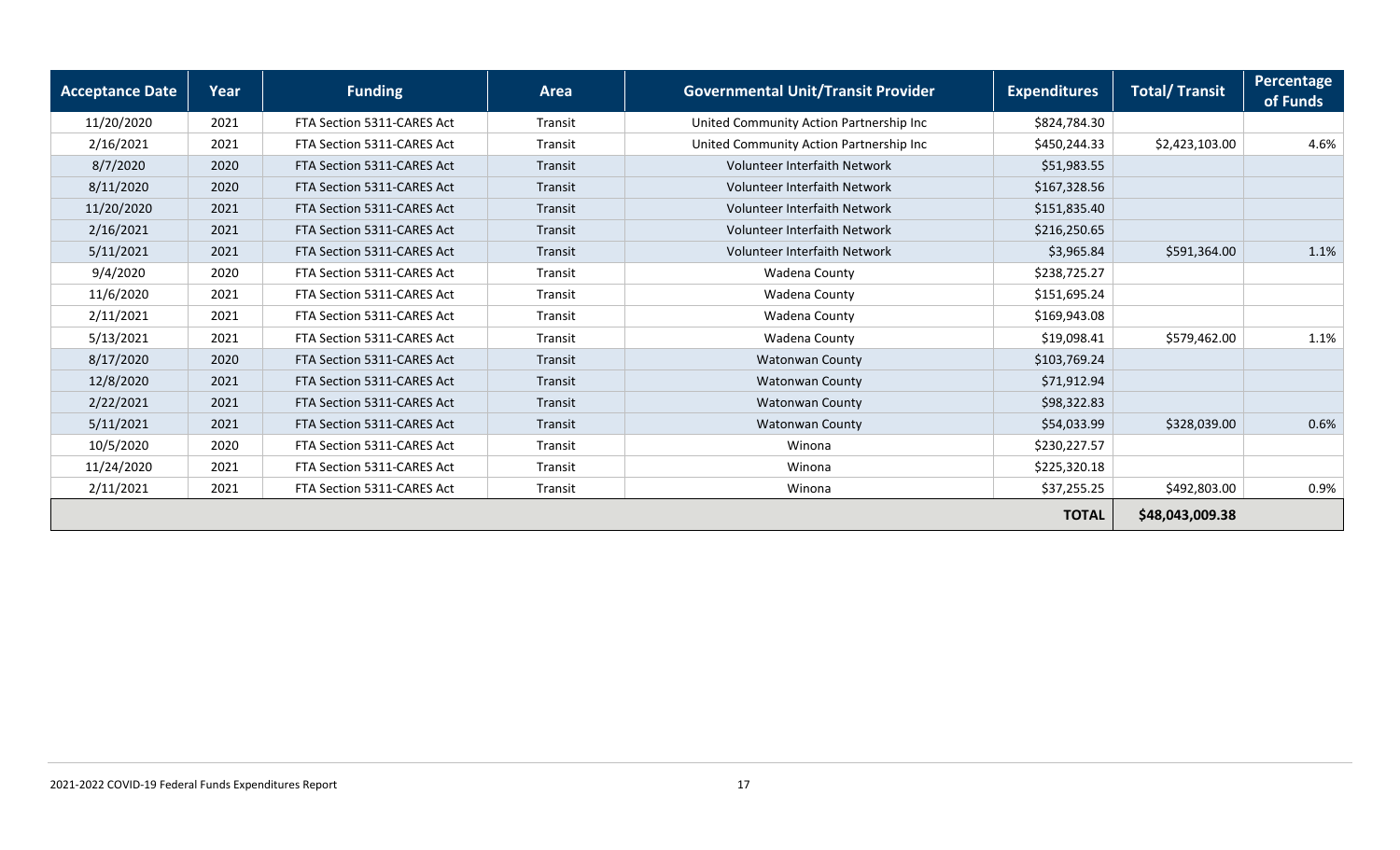#### **TRANSIT ADMINISTRATION**

<span id="page-17-0"></span>

| Acceptance<br><b>Date</b> | Year | <b>Funding</b>   | Area    | <b>Activity Description</b> | <b>Expenditures</b> | Acceptance<br><b>Date</b> | Year | <b>Funding</b>   | Area    | <b>Activity Description</b> | <b>Expenditures</b> |
|---------------------------|------|------------------|---------|-----------------------------|---------------------|---------------------------|------|------------------|---------|-----------------------------|---------------------|
| 5/22/2020                 | 2020 | <b>CARES Act</b> | Transit | Full Time - Salary          | \$4,861.32          | 10/9/2020                 | 2021 | <b>CARES Act</b> | Transit | Full Time - Salary          | \$65,201.37         |
| 5/22/2020                 | 2020 | <b>CARES Act</b> | Transit | Full Time - Salary          | \$48,891.12         | 10/23/2020                | 2021 | <b>CARES Act</b> | Transit | Full Time - Salary          | \$10,113.23         |
| 5/22/2020                 | 2020 | <b>CARES Act</b> | Transit | Full Time - Salary          | \$0.00              | 10/23/2020                | 2021 | <b>CARES Act</b> | Transit | Full Time - Salary          | \$63,870.52         |
| 6/5/2020                  | 2020 | <b>CARES Act</b> | Transit | Full Time - Salary          | \$12,101.21         | 11/6/2020                 | 2021 | <b>CARES Act</b> | Transit | Full Time - Salary          | \$7,970.03          |
| 6/5/2020                  | 2020 | <b>CARES Act</b> | Transit | Full Time - Salary          | \$44,343.63         | 11/6/2020                 | 2021 | <b>CARES Act</b> | Transit | Full Time - Salary          | \$64,886.87         |
| 6/19/2020                 | 2020 | <b>CARES Act</b> | Transit | Full Time - Salary          | \$12,824.51         | 11/20/2020                | 2021 | <b>CARES Act</b> | Transit | Full Time - Salary          | \$7,506.95          |
| 6/19/2020                 | 2020 | <b>CARES Act</b> | Transit | Full Time - Salary          | \$52,607.50         | 11/20/2020                | 2021 | <b>CARES Act</b> | Transit | Full Time - Salary          | \$68,057.57         |
| 7/2/2020                  | 2020 | <b>CARES Act</b> | Transit | Full Time - Salary          | \$9,077.97          | 12/4/2020                 | 2021 | <b>CARES Act</b> | Transit | Full Time - Salary          | \$12,810.65         |
| 7/2/2020                  | 2020 | <b>CARES Act</b> | Transit | Full Time - Salary          | \$54,123.56         | 12/4/2020                 | 2021 | <b>CARES Act</b> | Transit | Full Time - Salary          | \$62,899.55         |
| 7/17/2020                 | 2020 | <b>CARES Act</b> | Transit | Full Time - Salary          | \$4,739.97          | 12/18/2020                | 2021 | <b>CARES Act</b> | Transit | Full Time - Salary          | \$19,902.39         |
| 7/17/2020                 | 2020 | <b>CARES Act</b> | Transit | Full Time - Salary          | \$26,940.39         | 12/18/2020                | 2021 | <b>CARES Act</b> | Transit | Full Time - Salary          | \$54,578.48         |
| 7/17/2020                 | 2021 | <b>CARES Act</b> | Transit | Full Time - Salary          | \$12,052.33         | 12/31/2020                | 2021 | <b>CARES Act</b> | Transit | Full Time - Salary          | \$6,685.68          |
| 7/17/2020                 | 2021 | <b>CARES Act</b> | Transit | Full Time - Salary          | \$20,559.75         | 12/31/2020                | 2021 | <b>CARES Act</b> | Transit | Full Time - Salary          | \$68,027.92         |
| 7/31/2020                 | 2021 | <b>CARES Act</b> | Transit | Full Time - Salary          | \$6,155.91          | 1/15/2021                 | 2021 | <b>CARES Act</b> | Transit | Full Time - Salary          | \$33,207.94         |
| 7/31/2020                 | 2021 | <b>CARES Act</b> | Transit | Full Time - Salary          | \$62,651.89         | 1/15/2021                 | 2021 | <b>CARES Act</b> | Transit | Full Time - Salary          | \$42,619.86         |
| 8/14/2020                 | 2021 | <b>CARES Act</b> | Transit | Full Time - Salary          | \$11,214.05         | 1/29/2021                 | 2021 | <b>CARES Act</b> | Transit | Full Time - Salary          | \$14,310.59         |
| 8/14/2020                 | 2021 | <b>CARES Act</b> | Transit | Full Time - Salary          | \$61,153.75         | 1/29/2021                 | 2021 | <b>CARES Act</b> | Transit | Full Time - Salary          | \$56,853.09         |
| 8/28/2020                 | 2021 | <b>CARES Act</b> | Transit | Full Time - Salary          | \$7,725.34          | 2/12/2021                 | 2021 | <b>CARES Act</b> | Transit | Full Time - Salary          | \$5,200.86          |
| 8/28/2020                 | 2021 | <b>CARES Act</b> | Transit | Full Time - Salary          | \$65,993.69         | 2/12/2021                 | 2021 | <b>CARES Act</b> | Transit | Full Time - Salary          | \$67,012.52         |
| 8/28/2020                 | 2021 | <b>CARES Act</b> | Transit | Full Time - Salary          | \$605.12            | 2/26/2021                 | 2021 | <b>CARES Act</b> | Transit | Full Time - Salary          | \$14,150.92         |
| 9/11/2020                 | 2021 | <b>CARES Act</b> | Transit | Full Time - Salary          | \$7,321.81          | 2/26/2021                 | 2021 | <b>CARES Act</b> | Transit | Full Time - Salary          | \$58,421.35         |
| 9/11/2020                 | 2021 | <b>CARES Act</b> | Transit | Full Time - Salary          | \$66,593.72         | 3/12/2021                 | 2021 | <b>CARES Act</b> | Transit | Full Time - Salary          | \$9,643.32          |
| 9/25/2020                 | 2020 | <b>CARES Act</b> | Transit | Full Time - Salary          | ( \$1,804.95)       | 3/12/2021                 | 2021 | <b>CARES Act</b> | Transit | Full Time - Salary          | \$60,262.54         |
| 9/25/2020                 | 2021 | <b>CARES Act</b> | Transit | Full Time - Salary          | \$16,227.29         | 3/26/2021                 | 2021 | <b>CARES Act</b> | Transit | Full Time - Salary          | \$8,544.85          |
| 9/25/2020                 | 2021 | <b>CARES Act</b> | Transit | Full Time - Salary          | \$54,942.97         | 3/26/2021                 | 2021 | <b>CARES Act</b> | Transit | Full Time - Salary          | \$60,955.79         |
| 10/9/2020                 | 2021 | <b>CARES Act</b> | Transit | Full Time - Salary          | \$0.00              | 4/9/2021                  | 2021 | <b>CARES Act</b> | Transit | Full Time - Salary          | \$7,611.19          |
| 10/9/2020                 | 2021 | <b>CARES Act</b> | Transit | Full Time - Salary          | \$5,098.37          | 4/9/2021                  | 2021 | <b>CARES Act</b> | Transit | Full Time - Salary          | \$64,729.29         |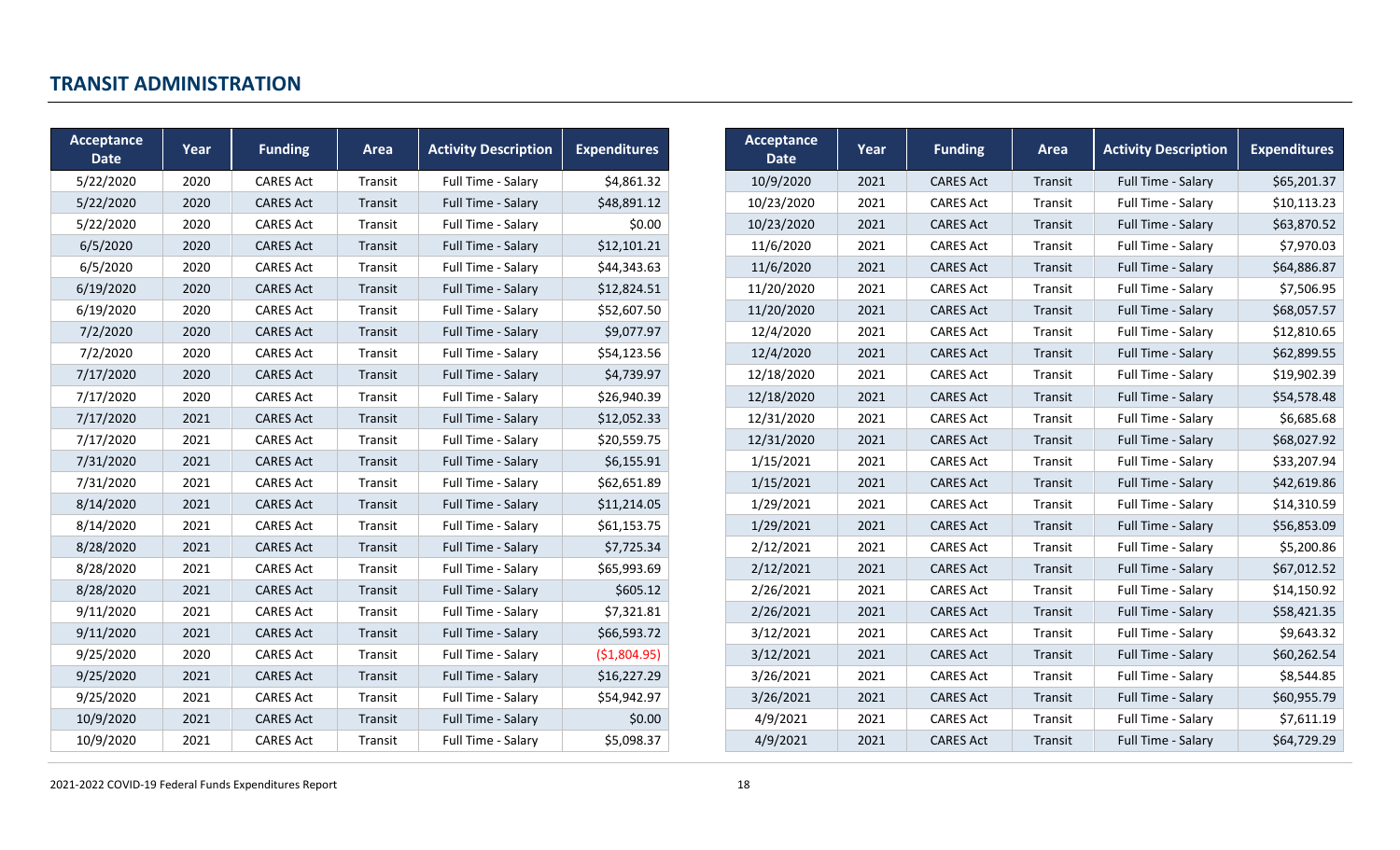| Acceptance<br><b>Date</b> | Year | <b>Funding</b>   | Area    | <b>Activity Description</b> | <b>Expenditures</b> | Acceptance<br><b>Date</b> | Year | <b>Funding</b>   | Area    | <b>Activity Description</b> | <b>Expenditures</b> |
|---------------------------|------|------------------|---------|-----------------------------|---------------------|---------------------------|------|------------------|---------|-----------------------------|---------------------|
| 4/23/2021                 | 2021 | <b>CARES Act</b> | Transit | Full Time - Salary          | \$12,765.43         | 9/10/2021                 | 2022 | <b>CARES Act</b> | Transit | Full Time - Salary          | \$9,447.75          |
| 4/23/2021                 | 2021 | <b>CARES Act</b> | Transit | Full Time - Salary          | \$57,760.77         | 9/10/2021                 | 2022 | <b>CARES Act</b> | Transit | Full Time - Salary          | \$71,051.69         |
| 4/23/2021                 | 2021 | <b>CARES Act</b> | Transit | Full Time - Salary          | \$0.00              | 9/24/2021                 | 2022 | <b>CARES Act</b> | Transit | Full Time - Salary          | \$13,676.92         |
| 5/7/2021                  | 2021 | <b>CARES Act</b> | Transit | Full Time - Salary          | \$6,355.80          | 9/24/2021                 | 2022 | <b>CARES Act</b> | Transit | Full Time - Salary          | \$68,317.33         |
| 5/7/2021                  | 2021 | <b>CARES Act</b> | Transit | Full Time - Salary          | \$66,171.34         | 10/8/2021                 | 2022 | <b>CARES Act</b> | Transit | Full Time - Salary          | \$8,951.49          |
| 5/21/2021                 | 2021 | <b>CARES Act</b> | Transit | Full Time - Salary          | \$7,076.13          | 10/8/2021                 | 2022 | <b>CARES Act</b> | Transit | Full Time - Salary          | \$73,200.27         |
| 5/21/2021                 | 2021 | <b>CARES Act</b> | Transit | Full Time - Salary          | \$64,376.37         | 10/22/2021                | 2022 | <b>CARES Act</b> | Transit | Full Time - Salary          | \$8,922.23          |
| 6/4/2021                  | 2021 | <b>CARES Act</b> | Transit | Full Time - Salary          | \$7,903.80          | 10/22/2021                | 2022 | <b>CARES Act</b> | Transit | Full Time - Salary          | \$77,189.24         |
| 6/4/2021                  | 2021 | <b>CARES Act</b> | Transit | Full Time - Salary          | \$60,123.05         | 11/5/2021                 | 2022 | <b>CARES Act</b> | Transit | Full Time - Salary          | \$9,573.29          |
| 6/4/2021                  | 2021 | <b>CARES Act</b> | Transit | Full Time - Salary          | \$0.00              | 11/5/2021                 | 2022 | <b>CARES Act</b> | Transit | Full Time - Salary          | \$75,994.91         |
| 6/18/2021                 | 2021 | <b>CARES Act</b> | Transit | Full Time - Salary          | \$20,411.60         | 11/19/2021                | 2022 | <b>CARES Act</b> | Transit | Full Time - Salary          | \$8,214.30          |
| 6/18/2021                 | 2021 | <b>CARES Act</b> | Transit | Full Time - Salary          | \$41,488.48         | 11/19/2021                | 2022 | <b>CARES Act</b> | Transit | Full Time - Salary          | \$77,670.73         |
| 7/2/2021                  | 2021 | <b>CARES Act</b> | Transit | Full Time - Salary          | \$8,741.59          | 12/3/2021                 | 2022 | <b>CARES Act</b> | Transit | Full Time - Salary          | \$17,873.40         |
| 7/2/2021                  | 2021 | <b>CARES Act</b> | Transit | Full Time - Salary          | \$49,686.37         | 12/3/2021                 | 2022 | <b>CARES Act</b> | Transit | Full Time - Salary          | \$68,491.57         |
| 7/16/2021                 | 2021 | <b>CARES Act</b> | Transit | Full Time - Salary          | \$7,967.86          | 12/3/2021                 | 2022 | <b>CARES Act</b> | Transit | Full Time - Salary          |                     |
| 7/16/2021                 | 2021 | <b>CARES Act</b> | Transit | Full Time - Salary          | \$25,314.22         | 12/17/2021                | 2022 | <b>CARES Act</b> | Transit | Full Time - Salary          | \$40,432.98         |
| 7/16/2021                 | 2022 | <b>CARES Act</b> | Transit | Full Time - Salary          | \$12,320.80         | 12/17/2021                | 2022 | <b>CARES Act</b> | Transit | Full Time - Salary          | \$60,963.90         |
| 7/16/2021                 | 2022 | <b>CARES Act</b> | Transit | Full Time - Salary          | \$16,422.46         | 12/30/2021                | 2022 | <b>CARES Act</b> | Transit | Full Time - Salary          | \$6,324.43          |
| 7/16/2021                 | 2022 | <b>CARES Act</b> | Transit | Full Time - Salary          | \$170.19            | 12/30/2021                | 2022 | <b>CARES Act</b> | Transit | Full Time - Salary          | \$79,869.85         |
| 7/30/2021                 | 2021 | <b>CARES Act</b> | Transit | Full Time - Salary          | (\$170.88)          | 1/14/2022                 | 2022 | <b>CARES Act</b> | Transit | Full Time - Salary          | \$40,416.05         |
| 7/30/2021                 | 2021 | <b>CARES Act</b> | Transit | Full Time - Salary          | \$170.88            | 1/14/2022                 | 2022 | <b>CARES Act</b> | Transit | Full Time - Salary          | \$46,279.02         |
| 7/30/2021                 | 2022 | <b>CARES Act</b> | Transit | Full Time - Salary          | \$10,735.85         | 1/28/2022                 | 2022 | <b>CARES Act</b> | Transit | Full Time - Salary          | \$13,376.21         |
| 7/30/2021                 | 2022 | <b>CARES Act</b> | Transit | Full Time - Salary          | \$66,009.32         | 1/28/2022                 | 2022 | <b>CARES Act</b> | Transit | Full Time - Salary          | \$73,091.92         |
| 8/13/2021                 | 2022 | <b>CARES Act</b> | Transit | Full Time - Salary          | \$12,114.63         |                           |      |                  |         | <b>TOTAL</b>                | \$3,329,059.18      |
| 8/13/2021                 | 2022 | <b>CARES Act</b> | Transit | Full Time - Salary          | \$62,624.32         |                           |      |                  |         |                             |                     |
| 8/27/2021                 | 2022 | <b>CARES Act</b> | Transit | Full Time - Salary          | \$14,911.59         |                           |      |                  |         |                             |                     |
| 8/27/2021                 | 2022 | <b>CARES Act</b> | Transit | Full Time - Salary          | \$65,240.19         |                           |      |                  |         |                             |                     |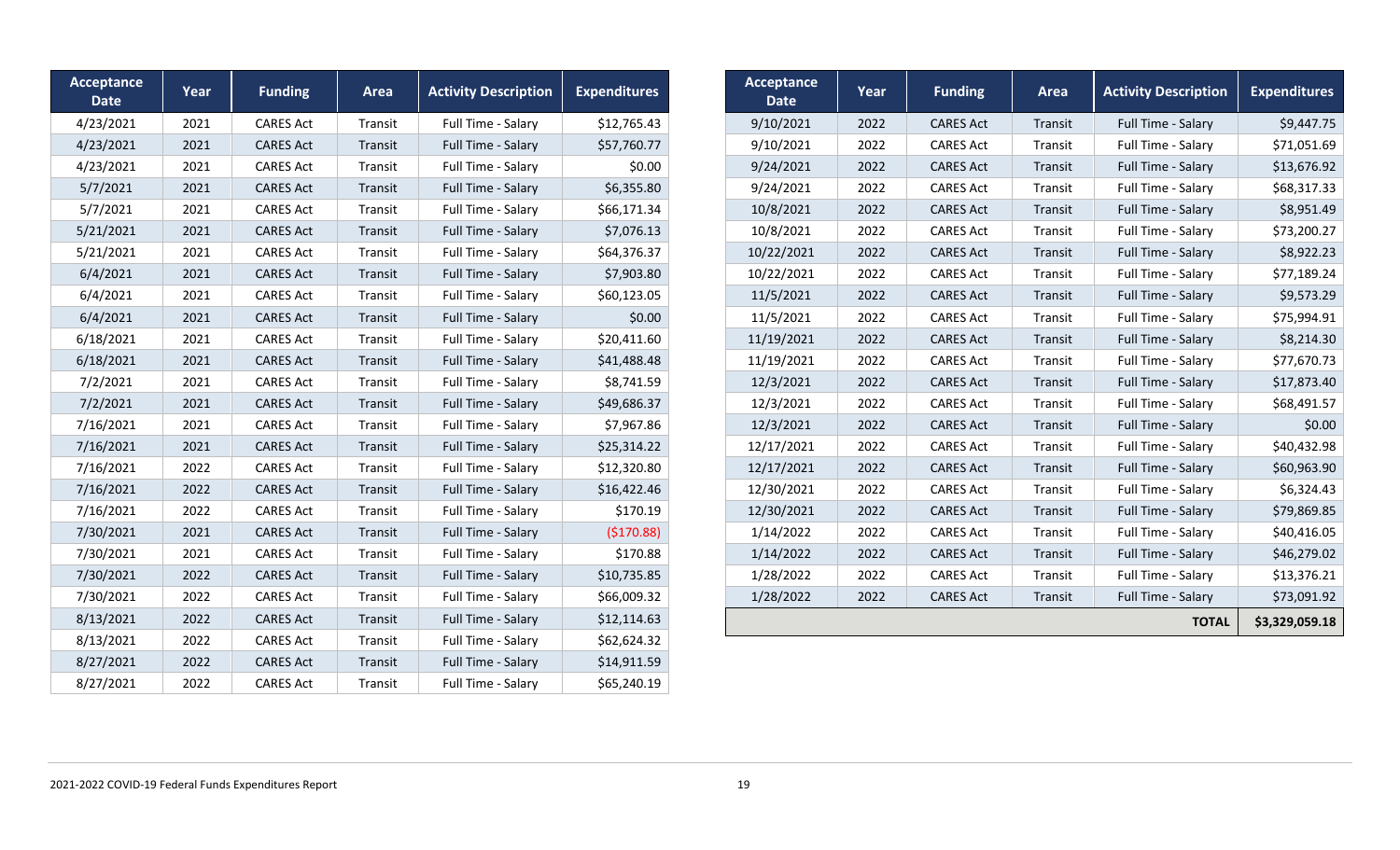| <b>Acceptance Date</b> | Year | <b>Funding</b>   | Area    | <b>Activity Description</b> | <b>Expenditures</b> | <b>Acceptance Date</b> | Year | <b>Funding</b>   | Area    | <b>Activity Description</b> | <b>Expenditures</b> |
|------------------------|------|------------------|---------|-----------------------------|---------------------|------------------------|------|------------------|---------|-----------------------------|---------------------|
| 5/22/2020              | 2020 | <b>CARES Act</b> | Transit | Full Time - Fringe          | \$1,548.37          | 11/6/2020              | 2021 | <b>CARES Act</b> | Transit | Full Time - Fringe          | \$22,277.64         |
| 5/22/2020              | 2020 | <b>CARES Act</b> | Transit | Full Time - Fringe          | \$16,053.77         | 11/20/2020             | 2021 | <b>CARES Act</b> | Transit | Full Time - Fringe          | \$2,560.17          |
| 5/22/2020              | 2020 | <b>CARES Act</b> | Transit | Full Time - Fringe          | \$0.00              | 11/20/2020             | 2021 | <b>CARES Act</b> | Transit | Full Time - Fringe          | \$23,283.84         |
| 6/5/2020               | 2020 | <b>CARES Act</b> | Transit | Full Time - Fringe          | \$3,917.11          | 12/4/2020              | 2021 | <b>CARES Act</b> | Transit | Full Time - Fringe          | \$4,369.63          |
| 6/5/2020               | 2020 | <b>CARES Act</b> | Transit | Full Time - Fringe          | \$14,986.50         | 12/4/2020              | 2021 | <b>CARES Act</b> | Transit | Full Time - Fringe          | \$21,471.27         |
| 6/19/2020              | 2020 | <b>CARES Act</b> | Transit | Full Time - Fringe          | \$3,394.35          | 12/18/2020             | 2021 | <b>CARES Act</b> | Transit | Full Time - Fringe          | \$6,825.38          |
| 6/19/2020              | 2020 | <b>CARES Act</b> | Transit | Full Time - Fringe          | \$17,378.21         | 12/18/2020             | 2021 | <b>CARES Act</b> | Transit | Full Time - Fringe          | \$18,613.03         |
| 7/2/2020               | 2020 | <b>CARES Act</b> | Transit | Full Time - Fringe          | \$3,148.39          | 12/31/2020             | 2021 | <b>CARES Act</b> | Transit | Full Time - Fringe          | \$922.56            |
| 7/2/2020               | 2020 | <b>CARES Act</b> | Transit | Full Time - Fringe          | \$19,435.86         | 12/31/2020             | 2021 | <b>CARES Act</b> | Transit | Full Time - Fringe          | \$9,307.08          |
| 7/17/2020              | 2020 | <b>CARES Act</b> | Transit | Full Time - Fringe          | \$1,491.15          | 1/15/2021              | 2021 | <b>CARES Act</b> | Transit | Full Time - Fringe          | \$12,039.99         |
| 7/17/2020              | 2020 | <b>CARES Act</b> | Transit | Full Time - Fringe          | \$9,060.26          | 1/15/2021              | 2021 | <b>CARES Act</b> | Transit | Full Time - Fringe          | \$14,440.48         |
| 7/17/2020              | 2021 | <b>CARES Act</b> | Transit | Full Time - Fringe          | \$3,980.33          | 1/29/2021              | 2021 | <b>CARES Act</b> | Transit | Full Time - Fringe          | \$4,762.86          |
| 7/17/2020              | 2021 | <b>CARES Act</b> | Transit | Full Time - Fringe          | \$6,812.19          | 1/29/2021              | 2021 | <b>CARES Act</b> | Transit | Full Time - Fringe          | \$19,792.13         |
| 7/31/2020              | 2021 | <b>CARES Act</b> | Transit | Full Time - Fringe          | \$875.94            | 2/12/2021              | 2021 | <b>CARES Act</b> | Transit | Full Time - Fringe          | \$2,389.95          |
| 7/31/2020              | 2021 | <b>CARES Act</b> | Transit | Full Time - Fringe          | \$8,845.24          | 2/12/2021              | 2021 | <b>CARES Act</b> | Transit | Full Time - Fringe          | \$24,037.30         |
| 8/14/2020              | 2021 | <b>CARES Act</b> | Transit | Full Time - Fringe          | \$3,498.01          | 2/26/2021              | 2021 | <b>CARES Act</b> | Transit | Full Time - Fringe          | \$4,814.01          |
| 8/14/2020              | 2021 | <b>CARES Act</b> | Transit | Full Time - Fringe          | \$20,685.24         | 2/26/2021              | 2021 | <b>CARES Act</b> | Transit | Full Time - Fringe          | \$20,791.28         |
| 8/28/2020              | 2021 | <b>CARES Act</b> | Transit | Full Time - Fringe          | \$2,701.91          | 3/12/2021              | 2021 | <b>CARES Act</b> | Transit | Full Time - Fringe          | \$3,673.45          |
| 8/28/2020              | 2021 | <b>CARES Act</b> | Transit | Full Time - Fringe          | \$22,148.74         | 3/12/2021              | 2021 | <b>CARES Act</b> | Transit | Full Time - Fringe          | \$21,059.83         |
| 8/28/2020              | 2021 | <b>CARES Act</b> | Transit | Full Time - Fringe          | \$153.61            | 3/26/2021              | 2021 | <b>CARES Act</b> | Transit | Full Time - Fringe          | \$3,030.45          |
| 9/11/2020              | 2021 | <b>CARES Act</b> | Transit | Full Time - Fringe          | \$2,257.40          | 3/26/2021              | 2021 | <b>CARES Act</b> | Transit | Full Time - Fringe          | \$21,599.77         |
| 9/11/2020              | 2021 | <b>CARES Act</b> | Transit | Full Time - Fringe          | \$22,342.99         | 4/9/2021               | 2021 | <b>CARES Act</b> | Transit | Full Time - Fringe          | \$2,380.77          |
| 9/25/2020              | 2020 | <b>CARES Act</b> | Transit | Full Time - Fringe          | (5563.59)           | 4/9/2021               | 2021 | <b>CARES Act</b> | Transit | Full Time - Fringe          | \$23,236.09         |
| 9/25/2020              | 2021 | <b>CARES Act</b> | Transit | Full Time - Fringe          | \$5,446.39          | 4/23/2021              | 2021 | <b>CARES Act</b> | Transit | Full Time - Fringe          | \$4,386.51          |
| 9/25/2020              | 2021 | <b>CARES Act</b> | Transit | Full Time - Fringe          | \$18,430.19         | 4/23/2021              | 2021 | <b>CARES Act</b> | Transit | Full Time - Fringe          | \$20,714.71         |
| 10/9/2020              | 2021 | <b>CARES Act</b> | Transit | Full Time - Fringe          | \$0.00              | 4/23/2021              | 2021 | <b>CARES Act</b> | Transit | Full Time - Fringe          | \$0.00              |
| 10/9/2020              | 2021 | <b>CARES Act</b> | Transit | Full Time - Fringe          | \$2,129.31          | 5/7/2021               | 2021 | <b>CARES Act</b> | Transit | Full Time - Fringe          | \$2,287.75          |
| 10/9/2020              | 2021 | <b>CARES Act</b> | Transit | Full Time - Fringe          | \$21,893.10         | 5/7/2021               | 2021 | <b>CARES Act</b> | Transit | Full Time - Fringe          | \$23,414.21         |
| 10/23/2020             | 2021 | <b>CARES Act</b> | Transit | Full Time - Fringe          | \$3,919.98          | 5/21/2021              | 2021 | <b>CARES Act</b> | Transit | Full Time - Fringe          | \$2,475.44          |
| 10/23/2020             | 2021 | <b>CARES Act</b> | Transit | Full Time - Fringe          | \$22,132.91         | 5/21/2021              | 2021 | <b>CARES Act</b> | Transit | Full Time - Fringe          | \$22,637.75         |
| 11/6/2020              | 2021 | <b>CARES Act</b> | Transit | Full Time - Fringe          | \$2,751.10          | 6/4/2021               | 2021 | <b>CARES Act</b> | Transit | Full Time - Fringe          | \$2,794.22          |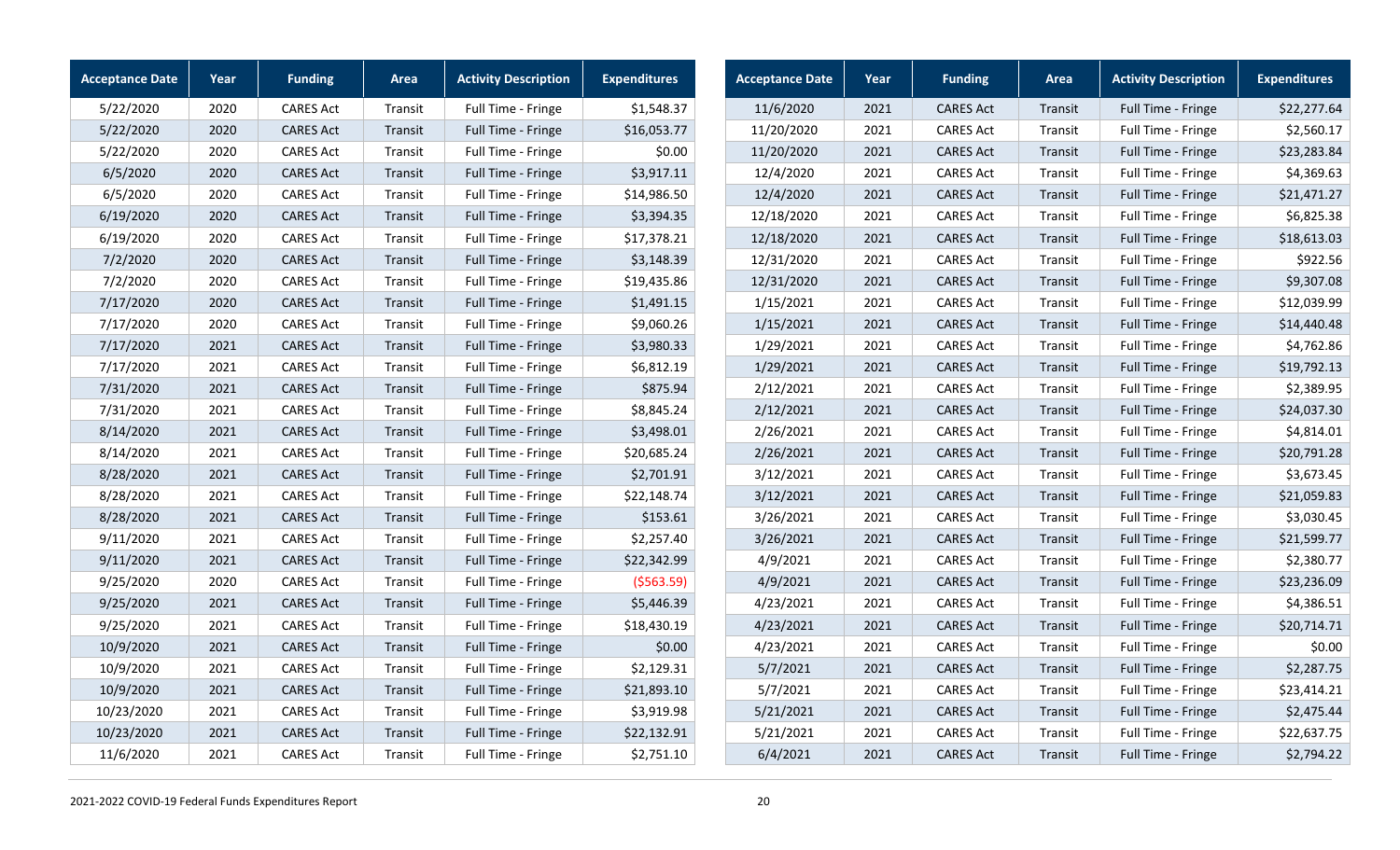| <b>Acceptance Date</b> | Year | <b>Funding</b>   | Area    | <b>Activity Description</b> | <b>Expenditures</b> |
|------------------------|------|------------------|---------|-----------------------------|---------------------|
| 6/4/2021               | 2021 | <b>CARES Act</b> | Transit | Full Time - Fringe          | \$20,961.97         |
| 6/4/2021               | 2021 | <b>CARES Act</b> | Transit | Full Time - Fringe          | \$0.00              |
| 6/18/2021              | 2021 | <b>CARES Act</b> | Transit | Full Time - Fringe          | \$6,913.46          |
| 6/18/2021              | 2021 | <b>CARES Act</b> | Transit | Full Time - Fringe          | \$14,316.46         |
| 7/2/2021               | 2021 | <b>CARES Act</b> | Transit | Full Time - Fringe          | \$3,416.46          |
| 7/2/2021               | 2021 | <b>CARES Act</b> | Transit | Full Time - Fringe          | \$18,436.08         |
| 7/16/2021              | 2021 | <b>CARES Act</b> | Transit | Full Time - Fringe          | \$2,840.53          |
| 7/16/2021              | 2021 | <b>CARES Act</b> | Transit | Full Time - Fringe          | \$9,067.34          |
| 7/16/2021              | 2022 | <b>CARES Act</b> | Transit | Full Time - Fringe          | \$4,415.21          |
| 7/16/2021              | 2022 | <b>CARES Act</b> | Transit | Full Time - Fringe          | \$5,832.42          |
| 7/16/2021              | 2022 | <b>CARES Act</b> | Transit | Full Time - Fringe          | \$82.76             |
| 7/30/2021              | 2021 | <b>CARES Act</b> | Transit | Full Time - Fringe          | ( \$24.36)          |
| 7/30/2021              | 2021 | <b>CARES Act</b> | Transit | Full Time - Fringe          | \$24.40             |
| 7/30/2021              | 2022 | <b>CARES Act</b> | Transit | Full Time - Fringe          | \$1,544.35          |
| 7/30/2021              | 2022 | <b>CARES Act</b> | Transit | Full Time - Fringe          | \$9,418.73          |
| 8/13/2021              | 2022 | <b>CARES Act</b> | Transit | Full Time - Fringe          | \$3,769.50          |
| 8/13/2021              | 2022 | <b>CARES Act</b> | Transit | Full Time - Fringe          | \$22,025.48         |
| 8/27/2021              | 2022 | <b>CARES Act</b> | Transit | Full Time - Fringe          | \$5,126.64          |
| 8/27/2021              | 2022 | <b>CARES Act</b> | Transit | Full Time - Fringe          | \$22,955.11         |
| 9/10/2021              | 2022 | <b>CARES Act</b> | Transit | Full Time - Fringe          | \$3,059.58          |
| 9/10/2021              | 2022 | <b>CARES Act</b> | Transit | Full Time - Fringe          | \$25,073.97         |
| 9/24/2021              | 2022 | <b>CARES Act</b> | Transit | Full Time - Fringe          | \$4,628.11          |
| 9/24/2021              | 2022 | <b>CARES Act</b> | Transit | Full Time - Fringe          | \$24,042.77         |
| 10/8/2021              | 2022 | <b>CARES Act</b> | Transit | Full Time - Fringe          | \$3,174.56          |
| 10/8/2021              | 2022 | <b>CARES Act</b> | Transit | Full Time - Fringe          | \$25,537.02         |
| 10/22/2021             | 2022 | <b>CARES Act</b> | Transit | Full Time - Fringe          | \$3,145.48          |
| 10/22/2021             | 2022 | <b>CARES Act</b> | Transit | Full Time - Fringe          | \$27,240.63         |
| 11/5/2021              | 2022 | <b>CARES Act</b> | Transit | Full Time - Fringe          | \$3,136.35          |
| 11/5/2021              | 2022 | <b>CARES Act</b> | Transit | Full Time - Fringe          | \$26,641.38         |
| 11/19/2021             | 2022 | <b>CARES Act</b> | Transit | Full Time - Fringe          | \$2,985.92          |
| 11/19/2021             | 2022 | <b>CARES Act</b> | Transit | Full Time - Fringe          | \$26,945.95         |

| <b>Acceptance Date</b> | Year | <b>Funding</b>   | Area    | <b>Activity Description</b> | <b>Expenditures</b> |
|------------------------|------|------------------|---------|-----------------------------|---------------------|
| 12/3/2021              | 2022 | <b>CARES Act</b> | Transit | Full Time - Fringe          | \$6,378.97          |
| 12/3/2021              | 2022 | <b>CARES Act</b> | Transit | Full Time - Fringe          | \$23,635.83         |
| 12/3/2021              | 2022 | <b>CARES Act</b> | Transit | Full Time - Fringe          | \$0.00              |
| 12/17/2021             | 2022 | <b>CARES Act</b> | Transit | Full Time - Fringe          | \$12,755.31         |
| 12/17/2021             | 2022 | <b>CARES Act</b> | Transit | Full Time - Fringe          | \$19,007.50         |
| 12/30/2021             | 2022 | <b>CARES Act</b> | Transit | Full Time - Fringe          | \$874.19            |
| 12/30/2021             | 2022 | <b>CARES Act</b> | Transit | Full Time - Fringe          | \$11,068.95         |
| 1/14/2022              | 2022 | <b>CARES Act</b> | Transit | Full Time - Fringe          | \$14,218.21         |
| 1/14/2022              | 2022 | <b>CARES Act</b> | Transit | Full Time - Fringe          | \$15,489.87         |
| 1/28/2022              | 2022 | <b>CARES Act</b> | Transit | Full Time - Fringe          | \$4,646.56          |
| 1/28/2022              | 2022 | <b>CARES Act</b> | Transit | Full Time - Fringe          | \$24,961.64         |
|                        |      |                  |         | <b>TOTAL</b>                | \$1,087,015.80      |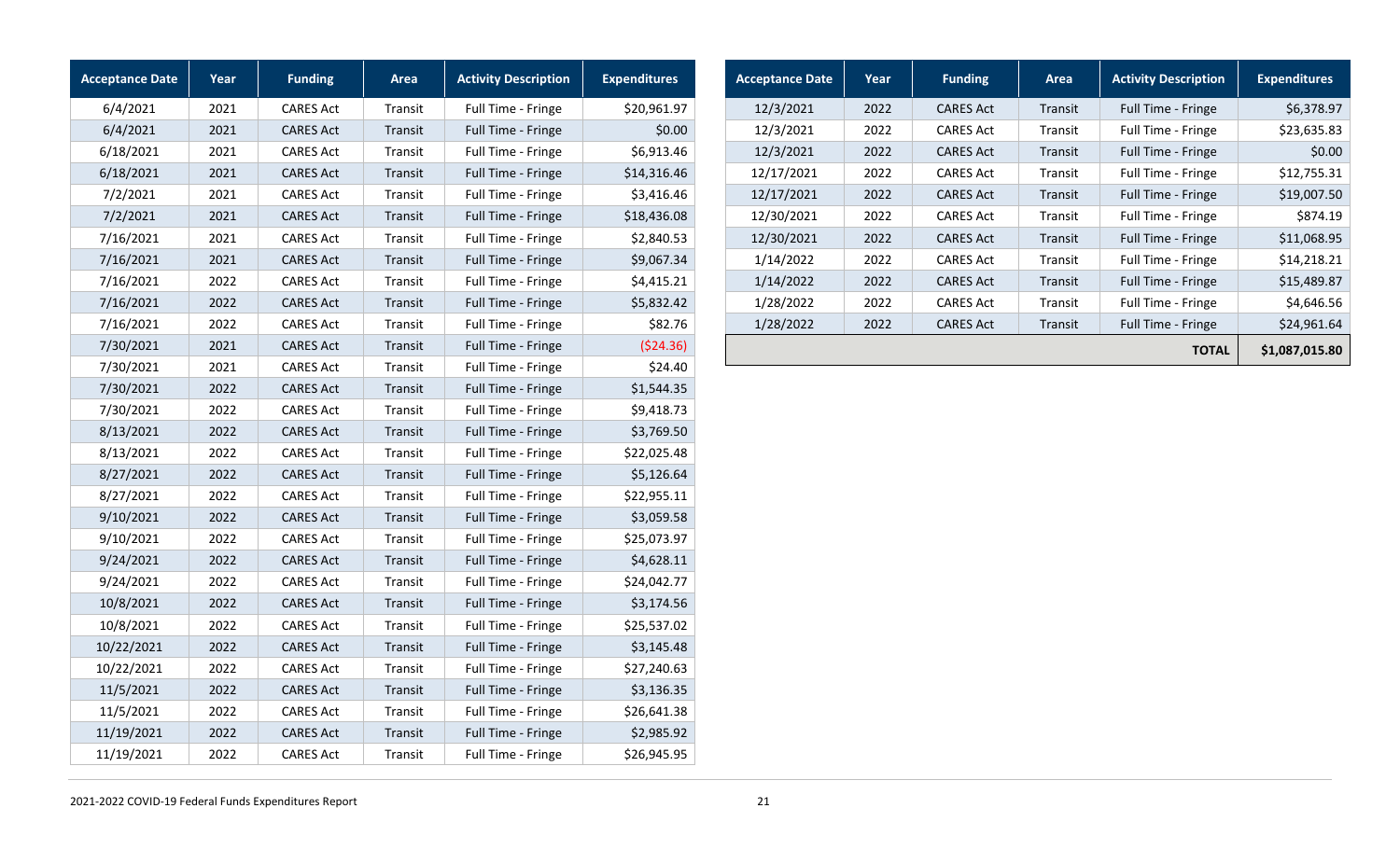| Acceptance<br><b>Date</b> | Year | <b>Funding</b>   | Area           | <b>Activity Description</b>      | <b>Expenditures</b> |
|---------------------------|------|------------------|----------------|----------------------------------|---------------------|
| 6/4/2021                  | 2021 | <b>CARES Act</b> | <b>Transit</b> | PT, Seasonal, Labor Serv.-Salary | \$843.20            |
| 6/18/2021                 | 2021 | <b>CARES Act</b> | Transit        | PT, Seasonal, Labor Serv.-Salary | \$758.88            |
| 7/2/2021                  | 2021 | <b>CARES Act</b> | Transit        | PT, Seasonal, Labor Serv.-Salary | \$843.20            |
| 7/16/2021                 | 2021 | <b>CARES Act</b> | Transit        | PT, Seasonal, Labor Serv.-Salary | \$548.08            |
| 7/16/2021                 | 2022 | <b>CARES Act</b> | Transit        | PT, Seasonal, Labor Serv.-Salary | \$252.96            |
| 7/30/2021                 | 2022 | <b>CARES Act</b> | Transit        | PT, Seasonal, Labor Serv.-Salary | \$843.20            |
| 8/13/2021                 | 2022 | <b>CARES Act</b> | <b>Transit</b> | PT, Seasonal, Labor Serv.-Salary | \$843.20            |
|                           |      |                  |                | <b>TOTAL</b>                     | \$4.932.72          |

| Acceptance<br><b>Date</b> | Year | <b>Funding</b>   | Area    | <b>Activity Description</b>        | <b>Expenditures</b> |
|---------------------------|------|------------------|---------|------------------------------------|---------------------|
| 7/2/2020                  | 2020 | <b>CARES Act</b> | Transit | Overtime Pay - Salary              | \$620.30            |
| 7/2/2021                  | 2021 | <b>CARES Act</b> | Transit | Overtime Pay - Salary              | \$290.31            |
| 7/2/2020                  | 2020 | <b>CARES Act</b> | Transit | Overtime Pay - Fringe              | \$107.06            |
| 7/2/2021                  | 2021 | <b>CARES Act</b> | Transit | Overtime Pay - Fringe              | \$55.47             |
| 8/13/2021                 | 2022 | <b>CARES Act</b> | Transit | Separation Expense - Salary/Fringe | \$523.93            |
|                           |      |                  |         | <b>TOTAL</b>                       | \$1,597.07          |

| Acceptance<br>Date | Year | <b>Funding</b>   | Area    | <b>Activity Description</b>      | <b>Expenditures</b> |
|--------------------|------|------------------|---------|----------------------------------|---------------------|
| 6/4/2021           | 2021 | <b>CARES Act</b> | Transit | PT, Seasonal, Labor Serv.-Fringe | \$64.51             |
| 6/18/2021          | 2021 | <b>CARES Act</b> | Transit | PT, Seasonal, Labor Serv.-Fringe | \$58.07             |
| 7/2/2021           | 2021 | <b>CARES Act</b> | Transit | PT, Seasonal, Labor Serv.-Fringe | \$895.49            |
| 7/2/2021           | 2021 | <b>CARES Act</b> | Transit | PT, Seasonal, Labor Serv.-Fringe | \$61.00             |
| 7/16/2021          | 2021 | <b>CARES Act</b> | Transit | PT, Seasonal, Labor Serv.-Fringe | \$41.02             |
| 7/16/2021          | 2022 | <b>CARES Act</b> | Transit | PT, Seasonal, Labor Serv.-Fringe | \$179.11            |
| 7/16/2021          | 2022 | <b>CARES Act</b> | Transit | PT, Seasonal, Labor Serv.-Fringe | \$18.95             |
| 7/30/2021          | 2022 | <b>CARES Act</b> | Transit | PT, Seasonal, Labor Serv.-Fringe | \$63.86             |
| 8/13/2021          | 2022 | <b>CARES Act</b> | Transit | PT, Seasonal, Labor Serv.-Fringe | \$179.11            |
| 8/13/2021          | 2022 | <b>CARES Act</b> | Transit | PT, Seasonal, Labor Serv.-Fringe | \$63.16             |
|                    |      |                  |         | <b>TOTAL</b>                     | \$1,624.28          |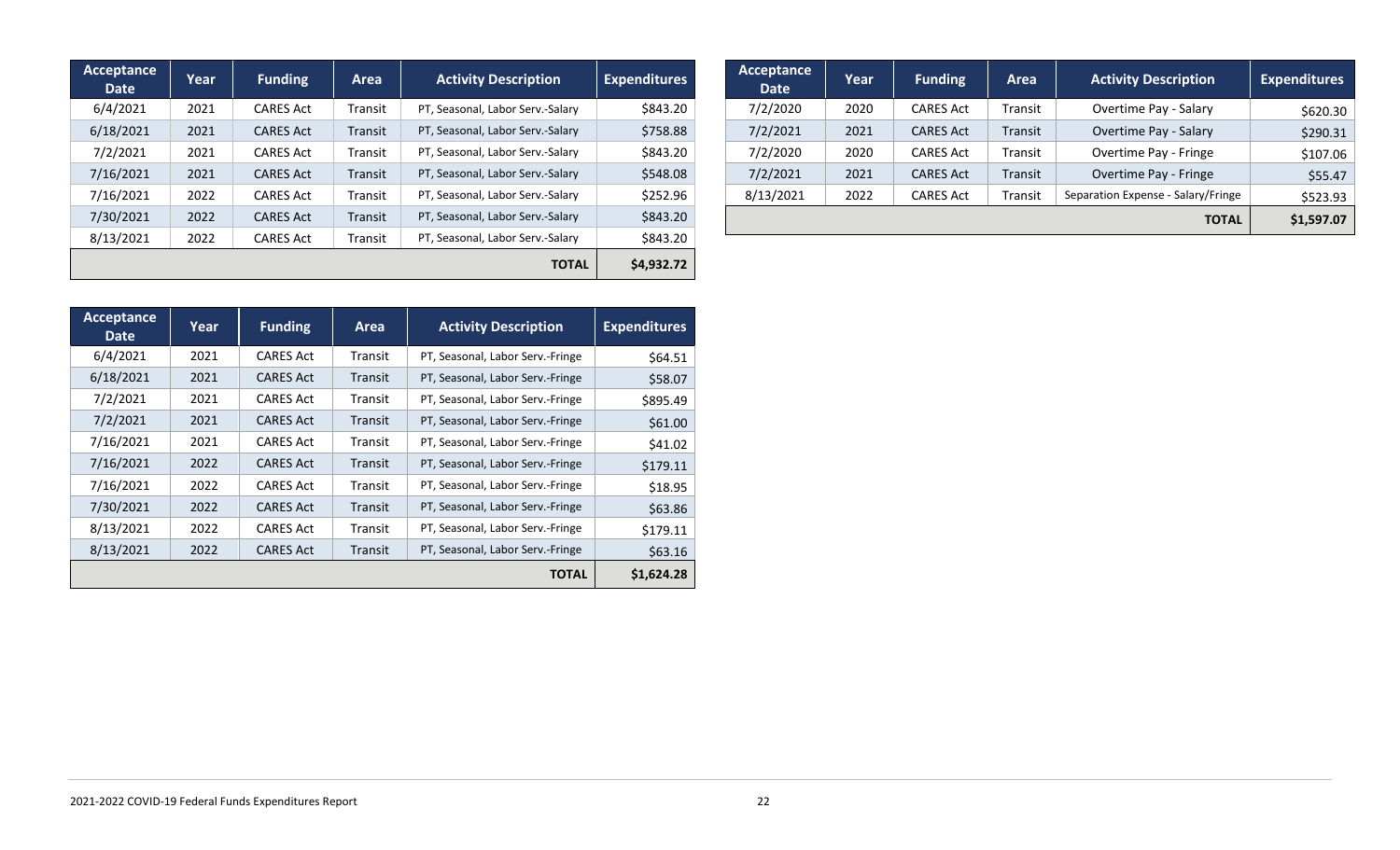| <b>Acceptance</b><br><b>Date</b> | Year | <b>Funding</b>   | <b>Area</b> | <b>Activity Description</b> | <b>Expenditures</b> |
|----------------------------------|------|------------------|-------------|-----------------------------|---------------------|
| 7/2/2020                         | 2020 | <b>CARES Act</b> | Transit     | Travel Expense - In-State   | \$11.85             |
| 7/17/2020                        | 2020 | <b>CARES Act</b> | Transit     | Travel Expense - In-State   | \$150.46            |
| 7/31/2020                        | 2021 | <b>CARES Act</b> | Transit     | Travel Expense - In-State   | \$47.37             |
| 8/14/2020                        | 2021 | <b>CARES Act</b> | Transit     | Travel Expense - In-State   | \$11.84             |
| 8/28/2020                        | 2021 | <b>CARES Act</b> | Transit     | Travel Expense - In-State   | \$805.84            |
| 9/11/2020                        | 2021 | <b>CARES Act</b> | Transit     | Travel Expense - In-State   | \$35.53             |
| 10/9/2020                        | 2021 | <b>CARES Act</b> | Transit     | Travel Expense - In-State   | \$247.59            |
| 10/23/2020                       | 2021 | <b>CARES Act</b> | Transit     | Travel Expense - In-State   | \$288.31            |
| 11/6/2020                        | 2021 | <b>CARES Act</b> | Transit     | Travel Expense - In-State   | \$168.75            |
| 12/4/2020                        | 2021 | <b>CARES Act</b> | Transit     | Travel Expense - In-State   | \$11.84             |
| 12/18/2020                       | 2021 | <b>CARES Act</b> | Transit     | Travel Expense - In-State   | \$42.84             |
| 12/31/2020                       | 2021 | <b>CARES Act</b> | Transit     | Travel Expense - In-State   | \$329.78            |
| 1/15/2021                        | 2021 | <b>CARES Act</b> | Transit     | Travel Expense - In-State   | \$11.85             |
| 2/26/2021                        | 2021 | <b>CARES Act</b> | Transit     | Travel Expense - In-State   | \$11.84             |
| 3/12/2021                        | 2021 | <b>CARES Act</b> | Transit     | Travel Expense - In-State   | \$11.83             |
| 4/7/2021                         | 2021 | <b>CARES Act</b> | Transit     | Travel Expense - In-State   | \$41.13             |
| 5/7/2021                         | 2021 | <b>CARES Act</b> | Transit     | Travel Expense - In-State   | \$23.68             |
| 5/21/2021                        | 2021 | <b>CARES Act</b> | Transit     | Travel Expense - In-State   | \$11.84             |
| 6/1/2021                         | 2021 | <b>CARES Act</b> | Transit     | Travel Expense - In-State   | \$26.36             |
| 7/2/2021                         | 2021 | <b>CARES Act</b> | Transit     | Travel Expense - In-State   | \$172.29            |
| 7/16/2021                        | 2021 | <b>CARES Act</b> | Transit     | Travel Expense - In-State   | \$32.51             |
| 7/16/2021                        | 2022 | <b>CARES Act</b> | Transit     | Travel Expense - In-State   | \$11.78             |
| 7/30/2021                        | 2021 | <b>CARES Act</b> | Transit     | Travel Expense - In-State   | \$43.00             |
| 7/30/2021                        | 2022 | <b>CARES Act</b> | Transit     | Travel Expense - In-State   | \$29.07             |
| 8/13/2021                        | 2022 | <b>CARES Act</b> | Transit     | Travel Expense - In-State   | \$192.18            |
| 8/27/2021                        | 2022 | -CARES Act       | Transit     | Travel Expense - In-State   | \$903.27            |
| 9/10/2021                        | 2022 | <b>CARES Act</b> | Transit     | Travel Expense - In-State   | \$802.88            |
| 9/24/2021                        | 2022 | <b>CARES Act</b> | Transit     | Travel Expense - In-State   | \$294.56            |
| 10/8/2021                        | 2022 | <b>CARES Act</b> | Transit     | Travel Expense - In-State   | \$649.66            |
| 10/22/2021                       | 2022 | <b>CARES Act</b> | Transit     | Travel Expense - In-State   | \$864.97            |
| 11/5/2021                        | 2022 | <b>CARES Act</b> | Transit     | Travel Expense - In-State   | \$266.30            |

| Acceptance<br><b>Date</b> | Year | <b>Funding</b>   | Area    | <b>Activity Description</b> | <b>Expenditures</b> |
|---------------------------|------|------------------|---------|-----------------------------|---------------------|
| 12/3/2021                 | 2022 | <b>CARES Act</b> | Transit | Travel Expense - In-State   | \$82.81             |
| 12/17/2021                | 2022 | <b>CARES Act</b> | Transit | Travel Expense - In-State   | \$398.54            |
| 1/14/2022                 | 2022 | <b>CARES Act</b> | Transit | Travel Expense - In-State   | \$11.84             |
|                           |      |                  |         | <b>TOTAL</b>                | \$7,046.19          |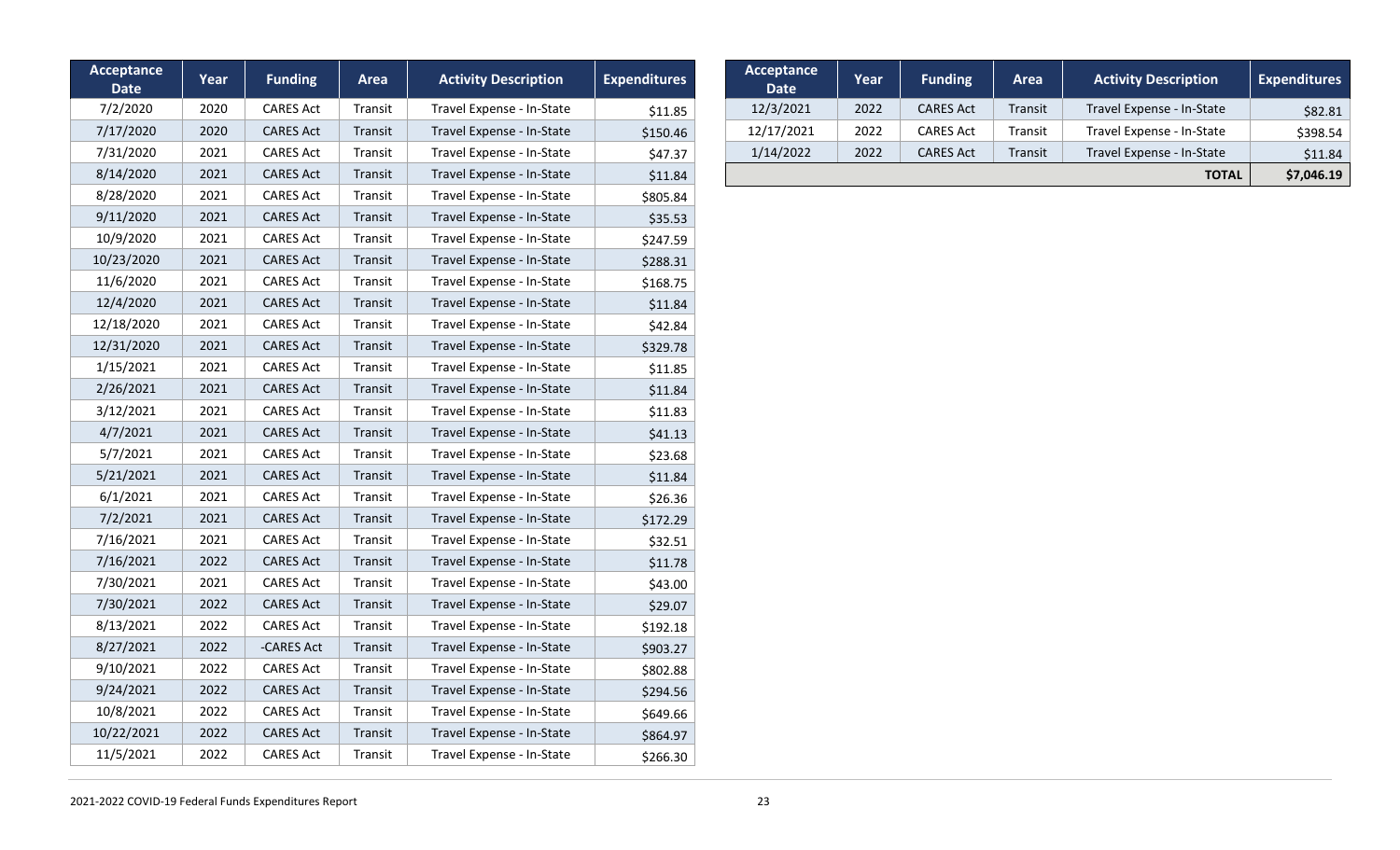| <b>Acceptance Date</b> | Year | <b>Funding</b>   | Area    | <b>Activity Description</b>   | <b>Expenditures</b> |
|------------------------|------|------------------|---------|-------------------------------|---------------------|
| 7/2/2020               | 2020 | <b>CARES Act</b> | Transit | Private Auto Mileage In State | \$174.80            |
| 7/17/2020              | 2020 | <b>CARES Act</b> | Transit | Private Auto Mileage In State | \$177.10            |
| 7/31/2020              | 2021 | <b>CARES Act</b> | Transit | Private Auto Mileage In State | \$25.30             |
| 7/31/2020              | 2021 | <b>CARES Act</b> | Transit | Private Auto Mileage In State | \$596.29            |
| 8/14/2020              | 2021 | <b>CARES Act</b> | Transit | Private Auto Mileage In State | \$256.45            |
| 8/28/2020              | 2021 | <b>CARES Act</b> | Transit | Private Auto Mileage In State | \$1,254.68          |
| 9/11/2020              | 2021 | <b>CARES Act</b> | Transit | Private Auto Mileage In State | \$468.64            |
| 10/9/2020              | 2021 | <b>CARES Act</b> | Transit | Private Auto Mileage In State | \$583.05            |
| 10/23/2020             | 2021 | <b>CARES Act</b> | Transit | Private Auto Mileage In State | \$534.19            |
| 11/6/2020              | 2021 | <b>CARES Act</b> | Transit | Private Auto Mileage In State | \$546.83            |
| 12/4/2020              | 2021 | <b>CARES Act</b> | Transit | Private Auto Mileage In State | \$296.70            |
| 12/31/2020             | 2021 | <b>CARES Act</b> | Transit | Private Auto Mileage In State | \$198.95            |
| 1/15/2021              | 2021 | <b>CARES Act</b> | Transit | Private Auto Mileage In State | \$295.55            |
| 2/12/2021              | 2021 | <b>CARES Act</b> | Transit | Private Auto Mileage In State | \$116.48            |
| 2/26/2021              | 2021 | <b>CARES Act</b> | Transit | Private Auto Mileage In State | \$153.44            |
| 3/12/2021              | 2021 | <b>CARES Act</b> | Transit | Private Auto Mileage In State | \$116.48            |
| 5/7/2021               | 2021 | <b>CARES Act</b> | Transit | Private Auto Mileage In State | \$227.36            |
| 5/21/2021              | 2021 | <b>CARES Act</b> | Transit | Private Auto Mileage In State | \$180.88            |
| 6/4/2021               | 2021 | <b>CARES Act</b> | Transit | Private Auto Mileage In State | \$166.32            |
| 7/2/2021               | 2021 | <b>CARES Act</b> | Transit | Private Auto Mileage In State | \$309.68            |
| 7/16/2021              | 2021 | <b>CARES Act</b> | Transit | Private Auto Mileage In State | \$713.44            |
| 7/16/2021              | 2022 | <b>CARES Act</b> | Transit | Private Auto Mileage In State | \$308.00            |
| 7/30/2021              | 2021 | <b>CARES Act</b> | Transit | Private Auto Mileage In State | \$156.80            |
| 7/30/2021              | 2022 | <b>CARES Act</b> | Transit | Private Auto Mileage In State | \$92.96             |
| 8/13/2021              | 2022 | <b>CARES Act</b> | Transit | Private Auto Mileage In State | \$361.20            |
| 8/17/2021              | 2022 | <b>CARES Act</b> | Transit | Private Auto Mileage In State | \$514.64            |
| 8/18/2021              | 2021 | <b>CARES Act</b> | Transit | Private Auto Mileage In State | \$167.44            |
| 8/27/2021              | 2022 | <b>CARES Act</b> | Transit | Private Auto Mileage In State | \$1,567.44          |
| 9/10/2021              | 2022 | <b>CARES Act</b> | Transit | Private Auto Mileage In State | \$1,286.88          |
| 9/24/2021              | 2022 | <b>CARES Act</b> | Transit | Private Auto Mileage In State | \$405.44            |
| 10/8/2021              | 2022 | <b>CARES Act</b> | Transit | Private Auto Mileage In State | \$1,548.96          |

| <b>Acceptance Date</b> | Year | <b>Funding</b>   | Area    | <b>Activity Description</b>   | <b>Expenditures</b> |
|------------------------|------|------------------|---------|-------------------------------|---------------------|
| 10/22/2021             | 2022 | <b>CARES Act</b> | Transit | Private Auto Mileage In State | \$818.16            |
| 11/5/2021              | 2022 | <b>CARES Act</b> | Transit | Private Auto Mileage In State | \$546.00            |
| 12/3/2021              | 2022 | <b>CARES Act</b> | Transit | Private Auto Mileage In State | \$958.72            |
| 12/17/2021             | 2022 | <b>CARES Act</b> | Transit | Private Auto Mileage In State | \$349.44            |
| 1/14/2022              | 2022 | <b>CARES Act</b> | Transit | Private Auto Mileage In State | \$148.96            |
|                        |      |                  |         | <b>TOTAL</b>                  | \$16,623.65         |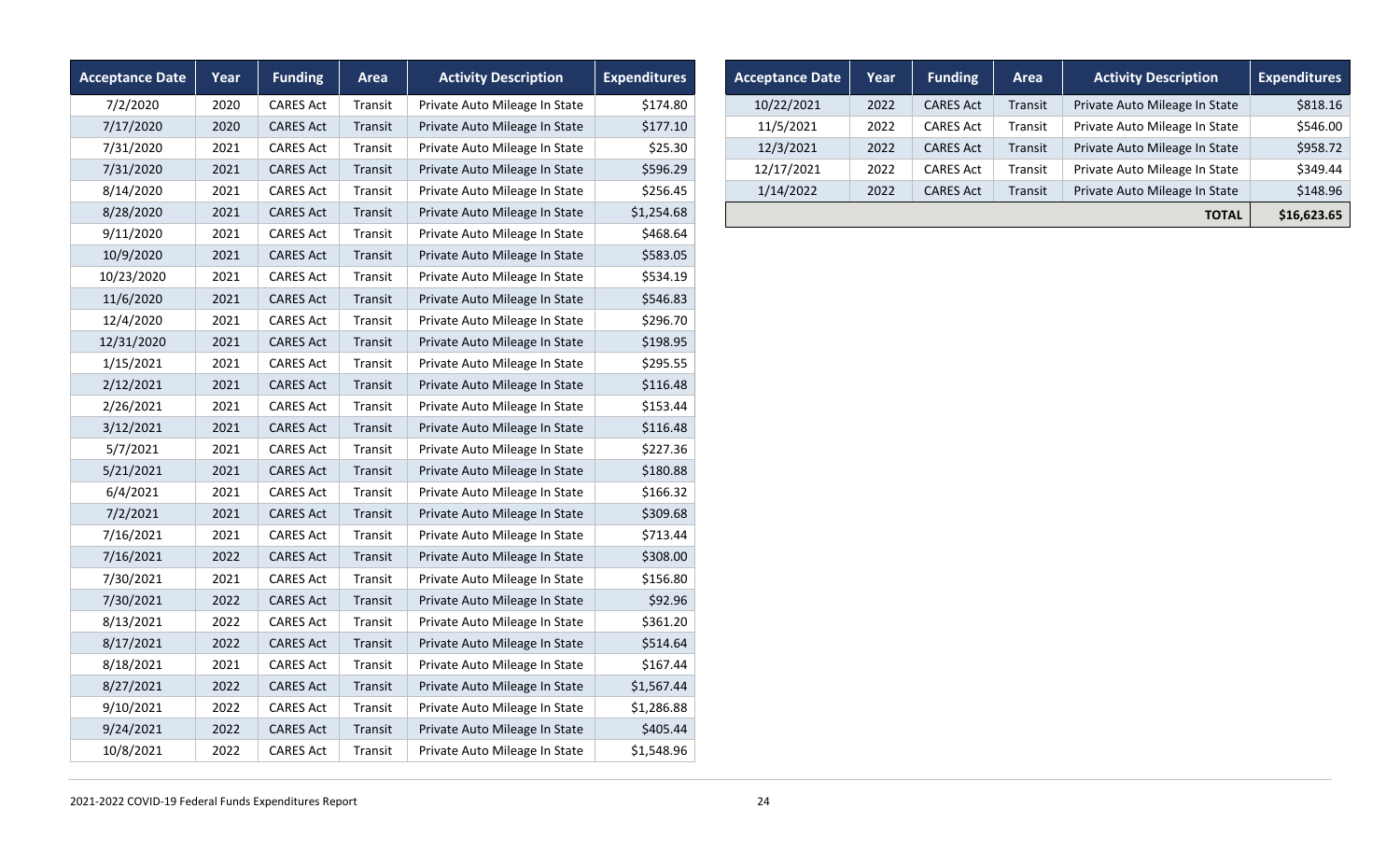| <b>Acceptance Date</b> | Year | <b>Funding</b>   | Area          | <b>Activity Description</b>     | <b>Expenditures</b> | Acceptance<br><b>Date</b> | Year | <b>Funding</b>   | Area                 | <b>Activity Description</b>       | <b>Expenditures</b> |
|------------------------|------|------------------|---------------|---------------------------------|---------------------|---------------------------|------|------------------|----------------------|-----------------------------------|---------------------|
| 8/17/2020              | 2020 | <b>CARES Act</b> | Transit-Admin | <b>Statewide Indirect Costs</b> | \$4,728.00          | 7/12/2021                 | 2021 | <b>CARES Act</b> | <b>Transit Admin</b> | Rate-Based MNIT Services          | \$12,116.67         |
| 10/6/2020              | 2021 | <b>CARES Act</b> | Transit-Admin | <b>Statewide Indirect Costs</b> | \$6,480.00          | 4/8/2021                  | 2021 | <b>CARES Act</b> | <b>Transit Admin</b> | Agency-Specific MNIT Serv         | \$706.37            |
| 10/19/2020             | 2021 | <b>CARES Act</b> | Transit-Admin | Statewide Indirect Costs        | \$2,614.00          | 6/1/2021                  | 2021 | <b>CARES Act</b> | <b>Transit Admin</b> | Agency-Specific MNIT Serv         | \$590.88            |
| 12/7/2020              | 2021 | <b>CARES Act</b> | Transit-Admin | <b>Statewide Indirect Costs</b> | \$7,798.00          | 7/12/2021                 | 2021 | <b>CARES Act</b> | <b>Transit Admin</b> | Agency-Specific MNIT Serv         | \$194.46            |
| 4/7/2021               | 2021 | <b>CARES Act</b> | Transit-Admin | Statewide Indirect Costs        | \$17,875.00         | 4/9/2021                  | 2021 | <b>CARES Act</b> | <b>Transit Admin</b> | Supplies, Materials, Parts        | \$71.30             |
| 4/9/2021               | 2021 | <b>CARES Act</b> | Transit-Admin | <b>Statewide Indirect Costs</b> | \$5,189.76          | 4/9/2021                  | 2021 | <b>CARES Act</b> | <b>Transit Admin</b> | Supplies, Materials, Parts        | \$1,077.64          |
| 4/9/2021               | 2021 | <b>CARES Act</b> | Transit-Admin | <b>Statewide Indirect Costs</b> | \$24,734.37         | 4/9/2021                  | 2021 | <b>CARES Act</b> | <b>Transit Admin</b> | Supplies, Materials, Parts        | \$93.65             |
| 5/7/2021               | 2021 | <b>CARES Act</b> | Transit-Admin | <b>Statewide Indirect Costs</b> | \$0.00              | 4/19/2021                 | 2021 | <b>CARES Act</b> | <b>Transit Admin</b> | Supplies, Materials, Parts        | \$93.65             |
| 5/7/2021               | 2021 | <b>CARES Act</b> | Transit-Admin | Statewide Indirect Costs        | \$0.00              | 4/19/2021                 | 2021 | <b>CARES Act</b> | <b>Transit Admin</b> | Supplies, Materials, Parts        | (593.65)            |
| 6/1/2021               | 2021 | <b>CARES Act</b> | Transit-Admin | <b>Statewide Indirect Costs</b> | \$2,594.88          | 6/1/2021                  | 2021 | <b>CARES Act</b> | <b>Transit Admin</b> | Supplies, Materials, Parts        | \$539.38            |
| 6/1/2021               | 2021 | <b>CARES Act</b> | Transit-Admin | Statewide Indirect Costs        | \$12,367.18         | 7/12/2021                 | 2021 | <b>CARES Act</b> | <b>Transit Admin</b> | Supplies, Materials, Parts        | \$312.82            |
| 6/18/2021              | 2021 | <b>CARES Act</b> | Transit-Admin | <b>Statewide Indirect Costs</b> | \$0.00              | 7/12/2021                 | 2021 | <b>CARES Act</b> | <b>Transit Admin</b> | Supplies, Materials, Parts        | \$425.09            |
| 6/18/2021              | 2021 | <b>CARES Act</b> | Transit-Admin | Statewide Indirect Costs        | \$0.00              | 4/9/2021                  | 2021 | <b>CARES Act</b> | <b>Transit Admin</b> | <b>Computer Related Parts-Sup</b> | \$713.02            |
| 6/25/2021              | 2021 | <b>CARES Act</b> | Transit-Admin | Statewide Indirect Costs        | \$11,716.00         | 6/1/2021                  | 2021 | <b>CARES Act</b> | <b>Transit Admin</b> | <b>Computer Related Parts-Sup</b> | \$425.72            |
| 7/12/2021              | 2021 | <b>CARES Act</b> | Transit-Admin | Statewide Indirect Costs        | \$348.17            | 7/12/2021                 | 2021 | <b>CARES Act</b> | <b>Transit Admin</b> | <b>Computer Related Parts-Sup</b> | \$460.61            |
| 8/18/2021              | 2021 | <b>CARES Act</b> | Transit-Admin | <b>Statewide Indirect Costs</b> | \$6,189.00          | 4/9/2021                  | 2021 | <b>CARES Act</b> | Transit              | Comp-Peripheral-Non Cap           | \$34.54             |
| 10/12/2021             | 2022 | <b>CARES Act</b> | Transit-Admin | Statewide Indirect Costs        | \$6,876.00          |                           |      |                  |                      | <b>TOTAL</b>                      | \$61,319.44         |
| 11/2/2021              | 2022 | <b>CARES Act</b> | Transit-Admin | <b>Statewide Indirect Costs</b> | \$4,853.53          |                           |      |                  |                      |                                   |                     |
| 1/11/2022              | 2022 | <b>CARES Act</b> | Transit-Admin | Statewide Indirect Costs        | (54,853.53)         |                           |      |                  |                      |                                   |                     |
| 1/13/2022              | 2022 | <b>CARES Act</b> | Transit-Admin | <b>Statewide Indirect Costs</b> | \$13,760.00         |                           |      |                  |                      |                                   |                     |
|                        |      |                  |               | <b>TOTAL</b>                    | \$123,270.36        |                           |      |                  |                      |                                   |                     |

| Acceptance<br><b>Date</b> | Year | <b>Funding</b>   | Area                 | <b>Activity Description</b>     | <b>Expenditures</b> |
|---------------------------|------|------------------|----------------------|---------------------------------|---------------------|
| 4/7/2021                  | 2021 | <b>CARES Act</b> | <b>Transit Admin</b> | Tuition / Registration Fees     | \$2,900.00          |
| 4/8/2021                  | 2021 | <b>CARES Act</b> | <b>Transit Admin</b> | Tuition/ Registration Fees      | \$200.00            |
| 4/8/2021                  | 2021 | <b>CARES Act</b> | Transit Admin        | Tuition / Registration Fees     | \$200.00            |
| 6/1/2021                  | 2021 | <b>CARES Act</b> | Transit Admin        | <b>Registration Fees</b>        | \$944.00            |
| 4/8/2021                  | 2021 | <b>CARES Act</b> | Transit Admin        | <b>Rate-Based MNIT Services</b> | \$10,026.04         |
| 4/9/2021                  | 2021 | <b>CARES Act</b> | Transit Admin        | <b>Rate-Based MNIT Services</b> | \$10,233.49         |
| 6/1/2021                  | 2021 | <b>CARES Act</b> | Transit Admin        | <b>Rate-Based MNIT Services</b> | \$19,053.76         |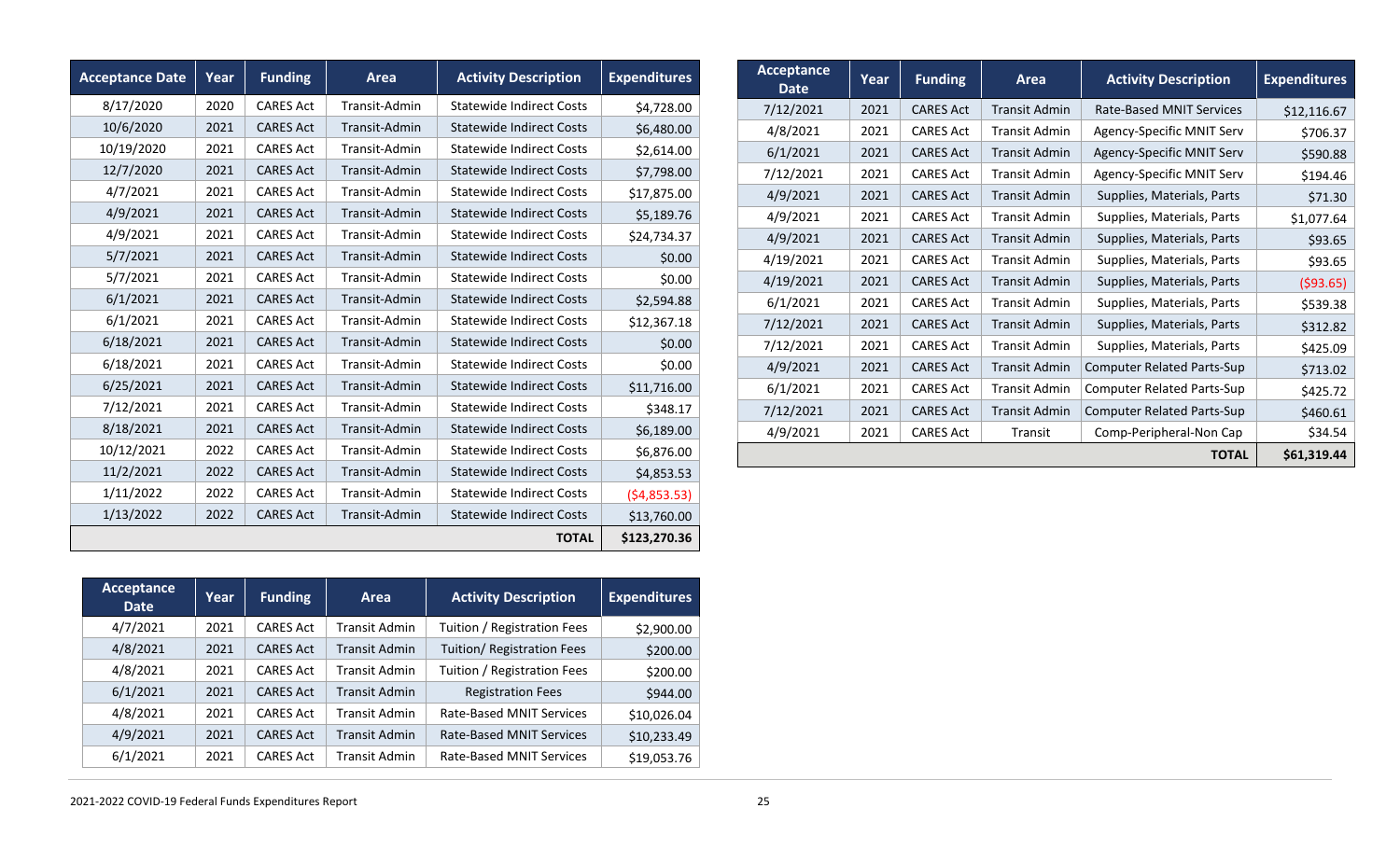## **Minnesota Department of Transportation (MnDOT)**

**CARES ACT Expenditures –Coronavirus Relief Fund (CRF)**

<span id="page-25-0"></span>

| <b>Acceptance Date</b> | Year | <b>Funding</b>                            | <b>Activity</b>                                                    | Area    |            | <b>Governmental Unit/Transit Provider</b> | <b>Expenditures</b> |              |
|------------------------|------|-------------------------------------------|--------------------------------------------------------------------|---------|------------|-------------------------------------------|---------------------|--------------|
| 1/21/2021              | 2021 | Coronavirus Relief Fund-CRF               | <b>COVID Client Transportation</b>                                 | Transit | Semcac Inc |                                           |                     | \$252,216.70 |
| 2/22/2021              | 2021 | <b>Coronavirus Relief Fund-CRF</b>        | <b>COVID Client Transportation</b>                                 | Transit | Semcac Inc |                                           |                     | \$311,459.41 |
|                        |      |                                           |                                                                    |         |            | <b>TOTAL</b>                              |                     | \$563,676.11 |
|                        |      | TOTAL AVAILABLE STATE CRF CARES ACT FUNDS | 600,000   TOTAL REMAINING STATE CRF FUNDS MINUS TOTAL EXPENDITURES |         | 36,324     | <b>PERCENT REMAINING</b>                  |                     | 6%           |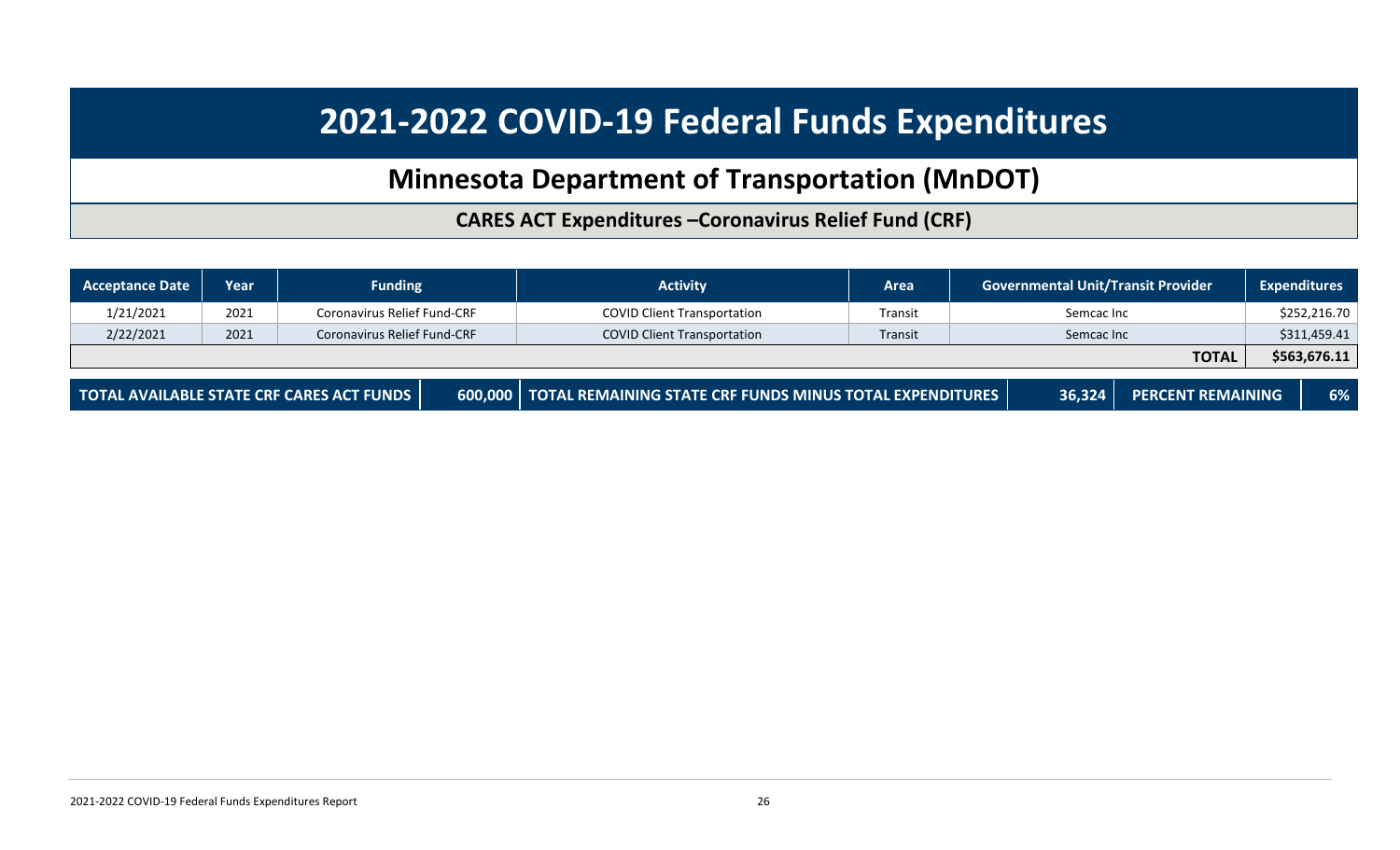### **Minnesota Department of Transportation (MnDOT)**

**CRSSA Expenditures – Federal Aid Highway Program: Aid to Cities-Towns-Counties**

<span id="page-26-0"></span>

| <b>Acceptance Date</b> | <b>Year</b> | <b>Funding</b>                     | <b>Funding Type</b> | <b>City/County</b>      | <b>Expenditures</b> | <b>Percentages</b> |
|------------------------|-------------|------------------------------------|---------------------|-------------------------|---------------------|--------------------|
| 9/15/2021              | 2022        | CRRSAA Federal Aid Highway Program | Aid To Cities-Towns | Albert Lea              | \$36,764.00         | 0.2%               |
| 9/8/2021               | 2022        | CRRSAA Federal Aid Highway Program | Aid To Cities-Towns | Albertville             | \$12,461.00         | 0.1%               |
| 9/29/2021              | 2022        | CRRSAA Federal Aid Highway Program | Aid To Cities-Towns | Alexandria              | \$40,316.00         | 0.2%               |
| 9/29/2021              | 2022        | CRRSAA Federal Aid Highway Program | Aid To Cities-Towns | Austin                  | \$50,178.00         | 0.3%               |
| 9/30/2021              | 2022        | CRRSAA Federal Aid Highway Program | Aid To Cities-Towns | Baxter                  | \$22,713.00         | 0.1%               |
| 9/8/2021               | 2022        | CRRSAA Federal Aid Highway Program | Aid To Cities-Towns | Bemidji                 | \$30,532.00         | 0.2%               |
| 11/8/2021              | 2022        | CRRSAA Federal Aid Highway Program | Aid To Cities-Towns | <b>Big Lake</b>         | \$17,563.00         | 0.1%               |
| 9/22/2021              | 2022        | CRRSAA Federal Aid Highway Program | Aid To Cities-Towns | <b>Brainerd</b>         | \$30,489.00         | 0.2%               |
| 10/14/2021             | 2022        | CRRSAA Federal Aid Highway Program | Aid To Cities-Towns | <b>Buffalo</b>          | \$30,883.00         | 0.2%               |
| 9/28/2021              | 2022        | CRRSAA Federal Aid Highway Program | Aid To Cities-Towns | Byron                   | \$11,063.00         | 0.1%               |
| 9/8/2021               | 2022        | CRRSAA Federal Aid Highway Program | Aid To Cities-Towns | Cambridge               | \$22,997.00         | 0.1%               |
| 9/30/2021              | 2022        | CRRSAA Federal Aid Highway Program | Aid To Cities-Towns | Chisago City            | \$10,432.00         | 0.1%               |
| 9/22/2021              | 2022        | CRRSAA Federal Aid Highway Program | Aid To Cities-Towns | Chisholm                | \$10,319.00         | 0.1%               |
| 9/22/2021              | 2022        | CRRSAA Federal Aid Highway Program | Aid To Cities-Towns | Cloquet                 | \$27,580.00         | 0.1%               |
| 9/29/2021              | 2022        | CRRSAA Federal Aid Highway Program | Aid To Cities-Towns | Crookston               | \$18,575.00         | 0.1%               |
| 9/8/2021               | 2022        | CRRSAA Federal Aid Highway Program | Aid To Cities-Towns | Delano                  | \$10,656.00         | 0.1%               |
| 9/15/2021              | 2022        | CRRSAA Federal Aid Highway Program | Aid To Cities-Towns | Detroit Lakes           | \$28,914.00         | 0.1%               |
| 9/29/2021              | 2022        | CRRSAA Federal Aid Highway Program | Aid To Cities-Towns | Duluth                  | \$189,206.00        | 0.9%               |
| 11/2/2021              | 2022        | CRRSAA Federal Aid Highway Program | Aid To Cities-Towns | <b>East Grand Forks</b> | \$24,120.00         | 0.1%               |
| 9/9/2021               | 2022        | CRRSAA Federal Aid Highway Program | Aid To Cities-Towns | <b>Elk River</b>        | \$55,148.00         | 0.3%               |
| 9/8/2021               | 2022        | CRRSAA Federal Aid Highway Program | Aid To Cities-Towns | Fairmont                | \$26,123.00         | 0.1%               |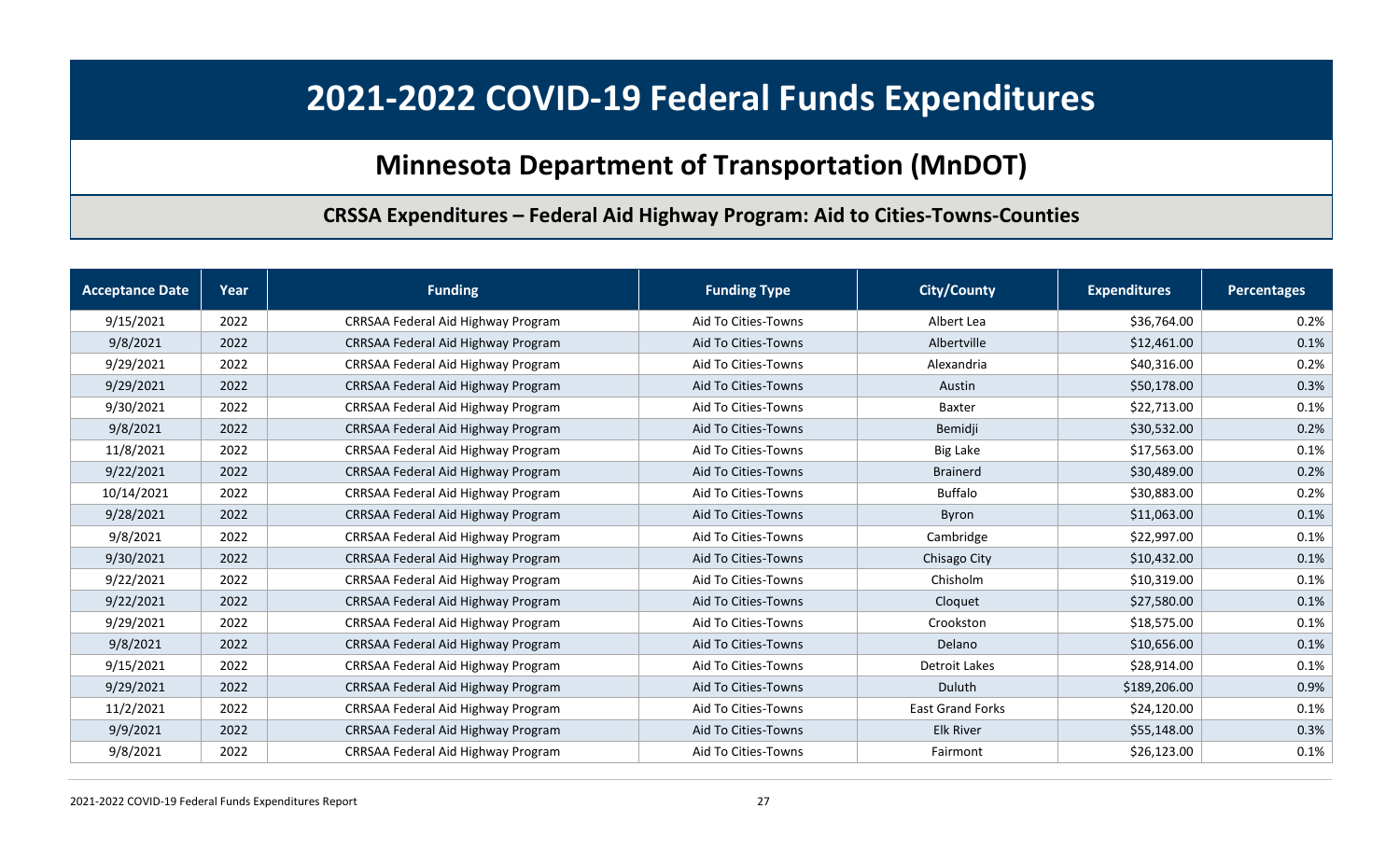| <b>Acceptance Date</b> | Year | <b>Funding</b>                     | <b>Funding Type</b> | <b>City/County</b>         | <b>Expenditures</b> | Percentages |
|------------------------|------|------------------------------------|---------------------|----------------------------|---------------------|-------------|
| 9/30/2021              | 2022 | CRRSAA Federal Aid Highway Program | Aid To Cities-Towns | Faribault                  | \$47,071.00         | 0.2%        |
| 9/15/2021              | 2022 | CRRSAA Federal Aid Highway Program | Aid To Cities-Towns | Fergus Falls               | \$36,378.00         | 0.2%        |
| 11/10/2021             | 2022 | CRRSAA Federal Aid Highway Program | Aid To Cities-Towns | Glencoe                    | \$11,102.00         | 0.1%        |
| 9/8/2021               | 2022 | CRRSAA Federal Aid Highway Program | Aid To Cities-Towns | <b>Grand Rapids</b>        | \$32,067.00         | 0.2%        |
| 9/30/2021              | 2022 | CRRSAA Federal Aid Highway Program | Aid To Cities-Towns | Hermantown                 | \$23,362.00         | 0.1%        |
| 9/8/2021               | 2022 | CRRSAA Federal Aid Highway Program | Aid To Cities-Towns | Hibbing                    | \$51,310.00         | 0.3%        |
| 9/15/2021              | 2022 | CRRSAA Federal Aid Highway Program | Aid To Cities-Towns | Hutchinson                 | \$30,457.00         | 0.2%        |
| 9/28/2021              | 2022 | CRRSAA Federal Aid Highway Program | Aid To Cities-Towns | <b>International Falls</b> | \$10,994.00         | 0.1%        |
| 9/8/2021               | 2022 | CRRSAA Federal Aid Highway Program | Aid To Cities-Towns | Isanti                     | \$9,963.00          | 0.0%        |
| 9/8/2021               | 2022 | CRRSAA Federal Aid Highway Program | Aid To Cities-Towns | Kasson                     | \$10,497.00         | 0.1%        |
| 9/8/2021               | 2022 | CRRSAA Federal Aid Highway Program | Aid To Cities-Towns | La Crescent                | \$8,224.00          | 0.0%        |
| 10/4/2021              | 2022 | CRRSAA Federal Aid Highway Program | Aid To Cities-Towns | Lake City                  | \$9,991.00          | 0.0%        |
| 9/30/2021              | 2022 | CRRSAA Federal Aid Highway Program | Aid To Cities-Towns | Litchfield                 | \$12,083.00         | 0.1%        |
| 9/8/2021               | 2022 | CRRSAA Federal Aid Highway Program | Aid To Cities-Towns | Little Falls               | \$23,767.00         | 0.1%        |
| 9/14/2021              | 2022 | CRRSAA Federal Aid Highway Program | Aid To Cities-Towns | Mankato                    | \$80,340.00         | 0.4%        |
| 9/22/2021              | 2022 | CRRSAA Federal Aid Highway Program | Aid To Cities-Towns | Marshall                   | \$28,298.00         | 0.1%        |
| 9/23/2021              | 2022 | CRRSAA Federal Aid Highway Program | Aid To Cities-Towns | Montevideo                 | \$11,004.00         | 0.1%        |
| 9/8/2021               | 2022 | CRRSAA Federal Aid Highway Program | Aid To Cities-Towns | Monticello                 | \$22,613.00         | 0.1%        |
| 9/30/2021              | 2022 | CRRSAA Federal Aid Highway Program | Aid To Cities-Towns | Moorhead                   | \$95,821.00         | 0.5%        |
| 9/8/2021               | 2022 | CRRSAA Federal Aid Highway Program | Aid To Cities-Towns | Morris                     | \$11,125.00         | 0.1%        |
| 9/28/2021              | 2022 | CRRSAA Federal Aid Highway Program | Aid To Cities-Towns | New Prague                 | \$14,022.00         | 0.1%        |
| 9/8/2021               | 2022 | CRRSAA Federal Aid Highway Program | Aid To Cities-Towns | New Ulm                    | \$26,386.00         | 0.1%        |
| 9/9/2021               | 2022 | CRRSAA Federal Aid Highway Program | Aid To Cities-Towns | North Branch               | \$27,795.00         | 0.1%        |
| 9/22/2021              | 2022 | CRRSAA Federal Aid Highway Program | Aid To Cities-Towns | North Mankato              | \$26,242.00         | 0.1%        |
| 9/29/2021              | 2022 | CRRSAA Federal Aid Highway Program | Aid To Cities-Towns | Northfield                 | \$31,383.00         | 0.2%        |
| 9/8/2021               | 2022 | CRRSAA Federal Aid Highway Program | Aid To Cities-Towns | Otsego                     | \$34,217.00         | 0.2%        |
| 9/8/2021               | 2022 | CRRSAA Federal Aid Highway Program | Aid To Cities-Towns | Owatonna                   | \$53,092.00         | 0.3%        |
| 9/14/2021              | 2022 | CRRSAA Federal Aid Highway Program | Aid To Cities-Towns | Red Wing                   | \$36,100.00         | 0.2%        |
| 9/9/2021               | 2022 | CRRSAA Federal Aid Highway Program | Aid To Cities-Towns | <b>Redwood Falls</b>       | \$12,098.00         | 0.1%        |
| 9/9/2021               | 2022 | CRRSAA Federal Aid Highway Program | Aid To Cities-Towns | Rochester                  | \$232,682.00        | 1.2%        |
| 9/28/2021              | 2022 | CRRSAA Federal Aid Highway Program | Aid To Cities-Towns | Sartell                    | \$34,109.00         | 0.2%        |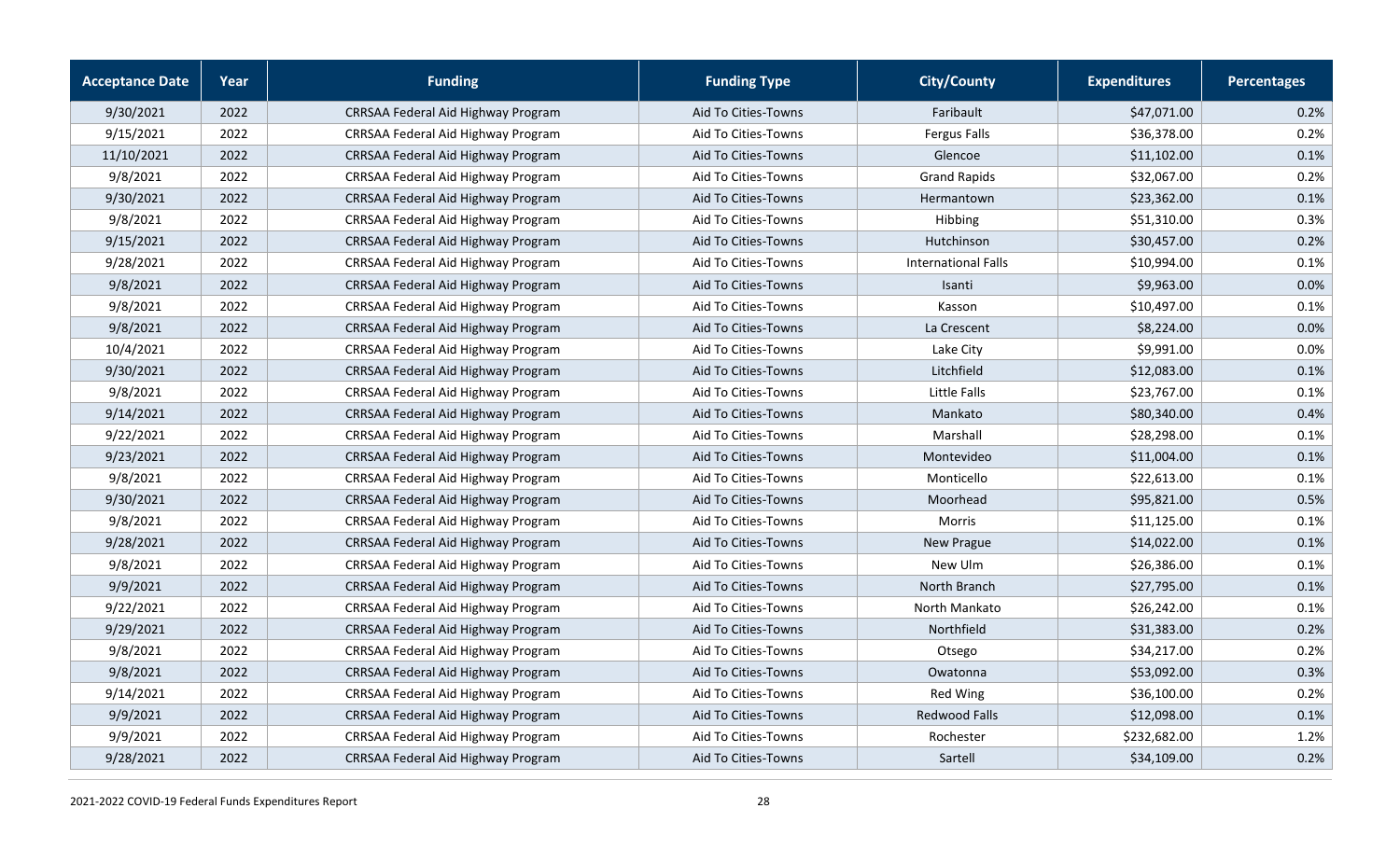| <b>Acceptance Date</b> | Year | <b>Funding</b>                     | <b>Funding Type</b>    | <b>City/County</b>       | <b>Expenditures</b> | <b>Percentages</b> |
|------------------------|------|------------------------------------|------------------------|--------------------------|---------------------|--------------------|
| 9/22/2021              | 2022 | CRRSAA Federal Aid Highway Program | Aid To Cities-Towns    | Sauk Rapids              | \$26,992.00         | 0.1%               |
| 10/11/2021             | 2022 | CRRSAA Federal Aid Highway Program | Aid To Cities-Towns    | <b>St Cloud</b>          | \$128,372.00        | 0.6%               |
| 9/22/2021              | 2022 | CRRSAA Federal Aid Highway Program | Aid To Cities-Towns    | St Joseph                | \$12,556.00         | 0.1%               |
| 9/15/2021              | 2022 | CRRSAA Federal Aid Highway Program | Aid To Cities-Towns    | St Michael               | \$34,023.00         | 0.2%               |
| 9/22/2021              | 2022 | CRRSAA Federal Aid Highway Program | Aid To Cities-Towns    | St Peter                 | \$22,420.00         | 0.1%               |
| 9/8/2021               | 2022 | CRRSAA Federal Aid Highway Program | Aid To Cities-Towns    | Stewartville             | \$8,486.00          | 0.0%               |
| 10/4/2021              | 2022 | CRRSAA Federal Aid Highway Program | Aid To Cities-Towns    | Thief River Falls        | \$23,820.00         | 0.1%               |
| 9/8/2021               | 2022 | CRRSAA Federal Aid Highway Program | Aid To Cities-Towns    | Virginia                 | \$21,035.00         | 0.1%               |
| 9/22/2021              | 2022 | CRRSAA Federal Aid Highway Program | Aid To Cities-Towns    | <b>Waite Park</b>        | \$14,215.00         | 0.1%               |
| 9/8/2021               | 2022 | CRRSAA Federal Aid Highway Program | Aid To Cities-Towns    | Waseca                   | \$13,988.00         | 0.1%               |
| 9/8/2021               | 2022 | CRRSAA Federal Aid Highway Program | Aid To Cities-Towns    | Willmar                  | \$44,152.00         | 0.2%               |
| 9/23/2021              | 2022 | CRRSAA Federal Aid Highway Program | Aid To Cities-Towns    | Winona                   | \$44,949.00         | 0.2%               |
| 9/1/2021               | 2022 | CRRSAA Federal Aid Highway Program | Aid To Cities-Towns    | Worthington              | \$21,024.00         | 0.1%               |
| 10/4/2021              | 2022 | CRRSAA Federal Aid Highway Program | Aid To Cities-Towns    | Wyoming                  | \$18,622.00         | 0.1%               |
| 9/8/2021               | 2022 | CRRSAA Federal Aid Highway Program | Aid To Cities-Towns    | Zimmerman                | \$9,237.00          | 0.0%               |
|                        |      |                                    |                        | <b>CITY TOTAL</b>        | \$2,245,516.00      | 11%                |
| 9/2/2021               | 2022 | CRRSAA Federal Aid Highway Program | Aid To Counties        | Aitkin                   | \$194,933.00        | 1.0%               |
| 10/4/2021              | 2022 | CRRSAA Federal Aid Highway Program | <b>Aid To Counties</b> | <b>Becker County</b>     | \$247,838.00        | 1.2%               |
| 9/14/2021              | 2022 | CRRSAA Federal Aid Highway Program | Aid To Counties        | <b>Beltrami County</b>   | \$286,517.00        | 1.4%               |
| 9/27/2021              | 2022 | CRRSAA Federal Aid Highway Program | Aid To Counties        | <b>Benton County</b>     | \$155,536.00        | 0.8%               |
| 9/15/2021              | 2022 | CRRSAA Federal Aid Highway Program | Aid To Counties        | <b>Big Stone County</b>  | \$124,385.00        | 0.6%               |
| 9/13/2021              | 2022 | CRRSAA Federal Aid Highway Program | <b>Aid To Counties</b> | <b>Blue Earth</b>        | \$358,688.00        | 1.8%               |
| 9/10/2021              | 2022 | CRRSAA Federal Aid Highway Program | Aid To Counties        | <b>Brown County</b>      | \$206,251.00        | 1.0%               |
| 9/10/2021              | 2022 | CRRSAA Federal Aid Highway Program | Aid To Counties        | Carlton County           | \$209,772.00        | 1.0%               |
| 9/10/2021              | 2022 | CRRSAA Federal Aid Highway Program | Aid To Counties        | Cass County              | \$244,940.00        | 1.2%               |
| 9/27/2021              | 2022 | CRRSAA Federal Aid Highway Program | Aid To Counties        | Chippewa County          | \$134,423.00        | 0.7%               |
| 9/13/2021              | 2022 | CRRSAA Federal Aid Highway Program | <b>Aid To Counties</b> | Chisago                  | \$237,436.00        | 1.2%               |
| 9/20/2021              | 2022 | CRRSAA Federal Aid Highway Program | Aid To Counties        | Clay County              | \$238,987.00        | 1.2%               |
| 9/17/2021              | 2022 | CRRSAA Federal Aid Highway Program | Aid To Counties        | <b>Clearwater County</b> | \$155,634.00        | 0.8%               |
| 9/10/2021              | 2022 | CRRSAA Federal Aid Highway Program | Aid To Counties        | Cook                     | \$124,385.00        | 0.6%               |
| 9/13/2021              | 2022 | CRRSAA Federal Aid Highway Program | Aid To Counties        | Cottonwood County        | \$169,435.00        | 0.8%               |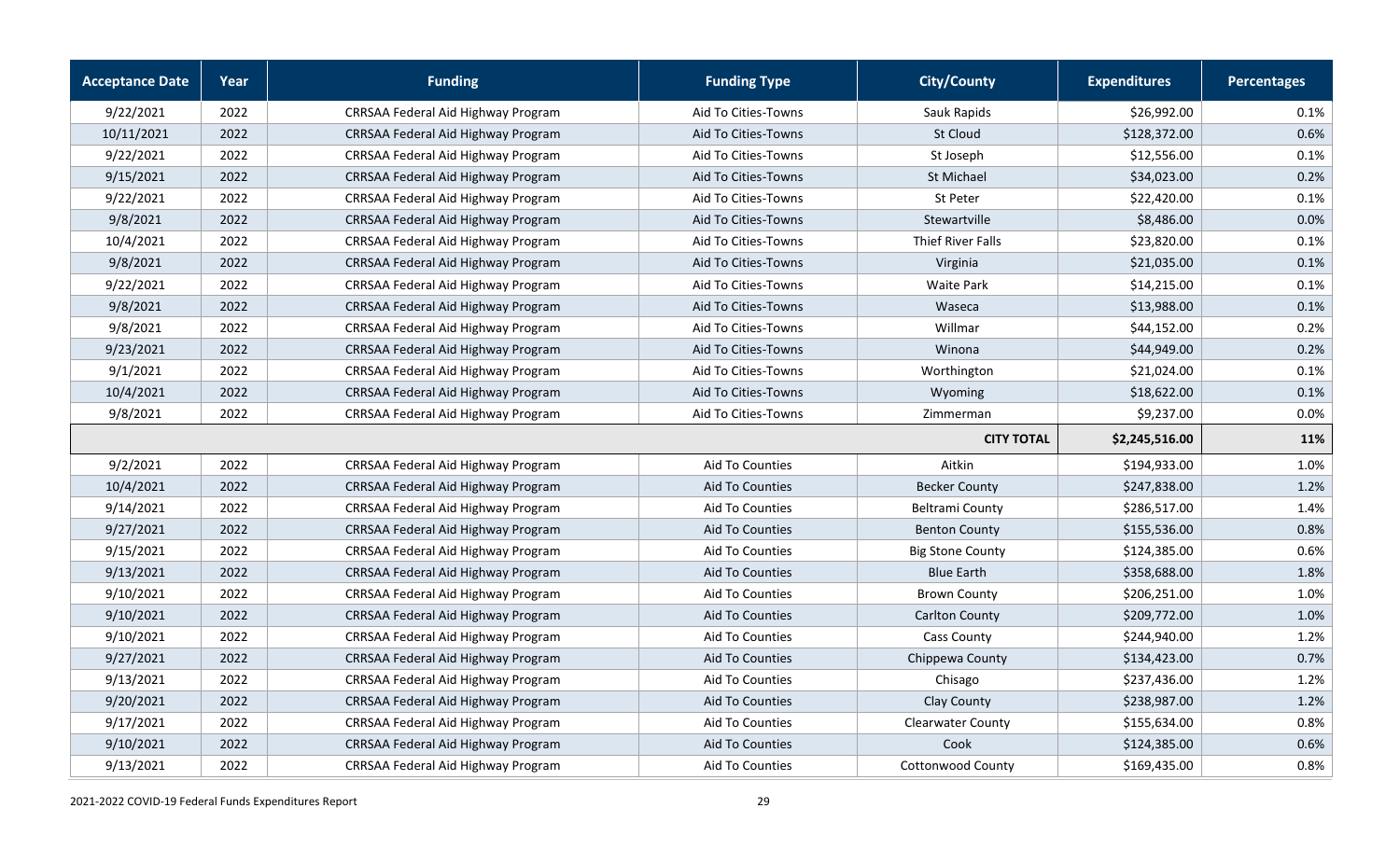| <b>Acceptance Date</b> | Year | <b>Funding</b>                     | <b>Funding Type</b>    | <b>City/County</b>       | <b>Expenditures</b> | <b>Percentages</b> |
|------------------------|------|------------------------------------|------------------------|--------------------------|---------------------|--------------------|
| 9/30/2021              | 2022 | CRRSAA Federal Aid Highway Program | Aid To Counties        | Crow Wing County         | \$257,397.00        | 1.3%               |
| 9/22/2021              | 2022 | CRRSAA Federal Aid Highway Program | Aid To Counties        | Dodge                    | \$173,732.00        | 0.9%               |
| 9/23/2021              | 2022 | CRRSAA Federal Aid Highway Program | Aid To Counties        | Douglas                  | \$269,189.00        | 1.3%               |
| 10/7/2021              | 2022 | CRRSAA Federal Aid Highway Program | Aid To Counties        | <b>Faribault County</b>  | \$234,031.00        | 1.2%               |
| 9/20/2021              | 2022 | CRRSAA Federal Aid Highway Program | Aid To Counties        | <b>Fillmore County</b>   | \$251,500.00        | 1.3%               |
| 9/30/2021              | 2022 | CRRSAA Federal Aid Highway Program | Aid To Counties        | Freeborn County          | \$270,877.00        | 1.4%               |
| 9/23/2021              | 2022 | CRRSAA Federal Aid Highway Program | <b>Aid To Counties</b> | Goodhue County           | \$243,194.00        | 1.2%               |
| 9/21/2021              | 2022 | CRRSAA Federal Aid Highway Program | Aid To Counties        | <b>Grant County</b>      | \$124,385.00        | 0.6%               |
| 9/10/2021              | 2022 | CRRSAA Federal Aid Highway Program | Aid To Counties        | <b>Houston County</b>    | \$171,154.00        | 0.9%               |
| 9/28/2021              | 2022 | CRRSAA Federal Aid Highway Program | Aid To Counties        | <b>Hubbard County</b>    | \$173,980.00        | 0.9%               |
| 9/27/2021              | 2022 | CRRSAA Federal Aid Highway Program | Aid To Counties        | Isanti County            | \$163,765.00        | 0.8%               |
| 9/15/2021              | 2022 | CRRSAA Federal Aid Highway Program | <b>Aid To Counties</b> | <b>Itasca County</b>     | \$367,636.00        | 1.8%               |
| 9/28/2021              | 2022 | CRRSAA Federal Aid Highway Program | Aid To Counties        | Jackson County           | \$241,377.00        | 1.2%               |
| 9/30/2021              | 2022 | CRRSAA Federal Aid Highway Program | Aid To Counties        | Kanabec County Of        | \$134,859.00        | 0.7%               |
| 9/27/2021              | 2022 | CRRSAA Federal Aid Highway Program | Aid To Counties        | Kandiyohi County         | \$269,169.00        | 1.3%               |
| 10/7/2021              | 2022 | CRRSAA Federal Aid Highway Program | Aid To Counties        | <b>Kittson County</b>    | \$144,094.00        | 0.7%               |
| 9/10/2021              | 2022 | CRRSAA Federal Aid Highway Program | Aid To Counties        | Koochiching              | \$214,893.00        | 1.1%               |
| 9/22/2021              | 2022 | CRRSAA Federal Aid Highway Program | Aid To Counties        | Lac Qui Parle            | \$172,186.00        | 0.9%               |
| 9/22/2021              | 2022 | CRRSAA Federal Aid Highway Program | Aid To Counties        | Lake                     | \$159,400.00        | 0.8%               |
| 9/22/2021              | 2022 | CRRSAA Federal Aid Highway Program | Aid To Counties        | Lake Of the Woods County | \$134,923.00        | 0.7%               |
| 10/14/2021             | 2022 | CRRSAA Federal Aid Highway Program | Aid To Counties        | Le Sueur County          | \$235,195.00        | 1.2%               |
| 9/10/2021              | 2022 | CRRSAA Federal Aid Highway Program | Aid To Counties        | Lincoln                  | \$133,484.00        | 0.7%               |
| 9/30/2021              | 2022 | CRRSAA Federal Aid Highway Program | Aid To Counties        | Lyon County              | \$185,790.00        | 0.9%               |
| 9/28/2021              | 2022 | CRRSAA Federal Aid Highway Program | Aid To Counties        | Mahnomen County          | \$124,385.00        | 0.6%               |
| 10/7/2021              | 2022 | CRRSAA Federal Aid Highway Program | Aid To Counties        | <b>Marshall County</b>   | \$227,854.00        | 1.1%               |
| 9/30/2021              | 2022 | CRRSAA Federal Aid Highway Program | Aid To Counties        | <b>Martin County</b>     | \$241,161.00        | 1.2%               |
| 9/10/2021              | 2022 | CRRSAA Federal Aid Highway Program | <b>Aid To Counties</b> | <b>Mcleod County</b>     | \$208,511.00        | 1.0%               |
| 9/10/2021              | 2022 | CRRSAA Federal Aid Highway Program | <b>Aid To Counties</b> | Meeker County            | \$163,788.00        | 0.8%               |
| 9/16/2021              | 2022 | CRRSAA Federal Aid Highway Program | Aid To Counties        | Mille Lacs County        | \$173,386.00        | 0.9%               |
| 9/21/2021              | 2022 | CRRSAA Federal Aid Highway Program | Aid To Counties        | Morrison                 | \$242,619.00        | 1.2%               |
| 9/20/2021              | 2022 | CRRSAA Federal Aid Highway Program | Aid To Counties        | <b>Mower County</b>      | \$250,236.00        | 1.3%               |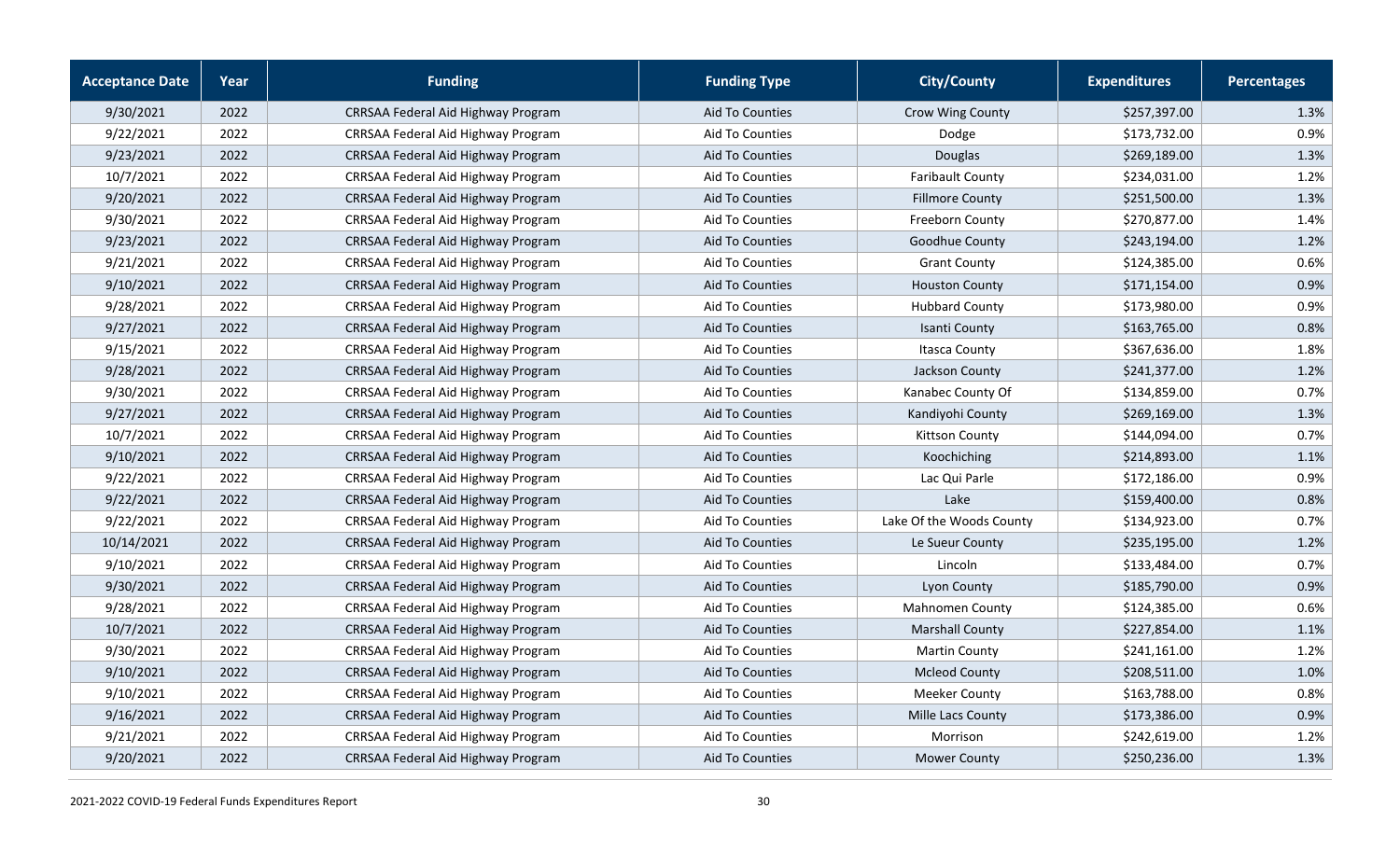| <b>Acceptance Date</b> | Year | <b>Funding</b>                     | <b>Funding Type</b>    | <b>City/County</b>       | <b>Expenditures</b> | Percentages |
|------------------------|------|------------------------------------|------------------------|--------------------------|---------------------|-------------|
| 9/22/2021              | 2022 | CRRSAA Federal Aid Highway Program | Aid To Counties        | Murray                   | \$181,747.00        | 0.9%        |
| 9/23/2021              | 2022 | CRRSAA Federal Aid Highway Program | Aid To Counties        | <b>Nicollet</b>          | \$171,323.00        | 0.9%        |
| 11/2/2021              | 2022 | CRRSAA Federal Aid Highway Program | Aid To Counties        | <b>Nobles</b>            | \$241,947.00        | 1.2%        |
| 9/22/2021              | 2022 | CRRSAA Federal Aid Highway Program | Aid To Counties        | Norman County            | \$164,090.00        | 0.8%        |
| 9/10/2021              | 2022 | CRRSAA Federal Aid Highway Program | Aid To Counties        | <b>Olmsted County</b>    | \$315,672.00        | 1.6%        |
| 9/10/2021              | 2022 | CRRSAA Federal Aid Highway Program | Aid To Counties        | <b>Otter Tail County</b> | \$510,126.00        | 2.6%        |
| 9/22/2021              | 2022 | CRRSAA Federal Aid Highway Program | Aid To Counties        | Pennington County        | \$124,385.00        | 0.6%        |
| 9/10/2021              | 2022 | CRRSAA Federal Aid Highway Program | Aid To Counties        | Pine County              | \$290,717.00        | 1.5%        |
| 9/10/2021              | 2022 | CRRSAA Federal Aid Highway Program | Aid To Counties        | Pipestone                | \$140,664.00        | 0.7%        |
| 9/9/2021               | 2022 | CRRSAA Federal Aid Highway Program | Aid To Counties        | Polk County              | \$329,858.00        | 1.6%        |
| 9/10/2021              | 2022 | CRRSAA Federal Aid Highway Program | Aid To Counties        | Pope County              | \$159,089.00        | 0.8%        |
| 9/10/2021              | 2022 | CRRSAA Federal Aid Highway Program | Aid To Counties        | Red Lake County          | \$124,385.00        | 0.6%        |
| 9/20/2021              | 2022 | CRRSAA Federal Aid Highway Program | Aid To Counties        | Redwood                  | \$213,462.00        | 1.1%        |
| 9/22/2021              | 2022 | CRRSAA Federal Aid Highway Program | Aid To Counties        | Renville County          | \$252,267.00        | 1.3%        |
| 10/7/2021              | 2022 | CRRSAA Federal Aid Highway Program | Aid To Counties        | <b>Rice County</b>       | \$238,893.00        | 1.2%        |
| 9/10/2021              | 2022 | CRRSAA Federal Aid Highway Program | Aid To Counties        | <b>Rock County</b>       | \$167,944.00        | 0.8%        |
| 9/27/2021              | 2022 | CRRSAA Federal Aid Highway Program | Aid To Counties        | Roseau County            | \$209,615.00        | 1.0%        |
| 10/4/2021              | 2022 | CRRSAA Federal Aid Highway Program | Aid To Counties        | <b>Sherburne County</b>  | \$221,660.00        | 1.1%        |
| 9/10/2021              | 2022 | CRRSAA Federal Aid Highway Program | Aid To Counties        | Sibley County            | \$187,873.00        | 0.9%        |
| 9/21/2021              | 2022 | CRRSAA Federal Aid Highway Program | Aid To Counties        | St Louis County          | \$1,068,287.00      | 5.3%        |
| 9/10/2021              | 2022 | CRRSAA Federal Aid Highway Program | Aid To Counties        | <b>Stearns</b>           | \$495,140.00        | 2.5%        |
| 9/20/2021              | 2022 | CRRSAA Federal Aid Highway Program | Aid To Counties        | <b>Steele County</b>     | \$223,984.00        | 1.1%        |
| 9/16/2021              | 2022 | CRRSAA Federal Aid Highway Program | Aid To Counties        | <b>Stevens County</b>    | \$127,654.00        | 0.6%        |
| 9/28/2021              | 2022 | CRRSAA Federal Aid Highway Program | Aid To Counties        | <b>Swift County</b>      | \$163,751.00        | 0.8%        |
| 9/21/2021              | 2022 | CRRSAA Federal Aid Highway Program | Aid To Counties        | <b>Todd County</b>       | \$202,918.00        | 1.0%        |
| 9/21/2021              | 2022 | CRRSAA Federal Aid Highway Program | Aid To Counties        | <b>Traverse County</b>   | \$124,385.00        | 0.6%        |
| 9/10/2021              | 2022 | CRRSAA Federal Aid Highway Program | Aid To Counties        | Wabasha County           | \$186,028.00        | 0.9%        |
| 9/27/2021              | 2022 | CRRSAA Federal Aid Highway Program | <b>Aid To Counties</b> | Wadena                   | \$138,188.00        | 0.7%        |
| 9/10/2021              | 2022 | CRRSAA Federal Aid Highway Program | Aid To Counties        | <b>Waseca County</b>     | \$183,002.00        | 0.9%        |
| 9/22/2021              | 2022 | CRRSAA Federal Aid Highway Program | Aid To Counties        | Watonwan                 | \$164,806.00        | 0.8%        |
| 9/10/2021              | 2022 | CRRSAA Federal Aid Highway Program | Aid To Counties        | <b>Wilkin County</b>     | \$159,128.00        | 0.8%        |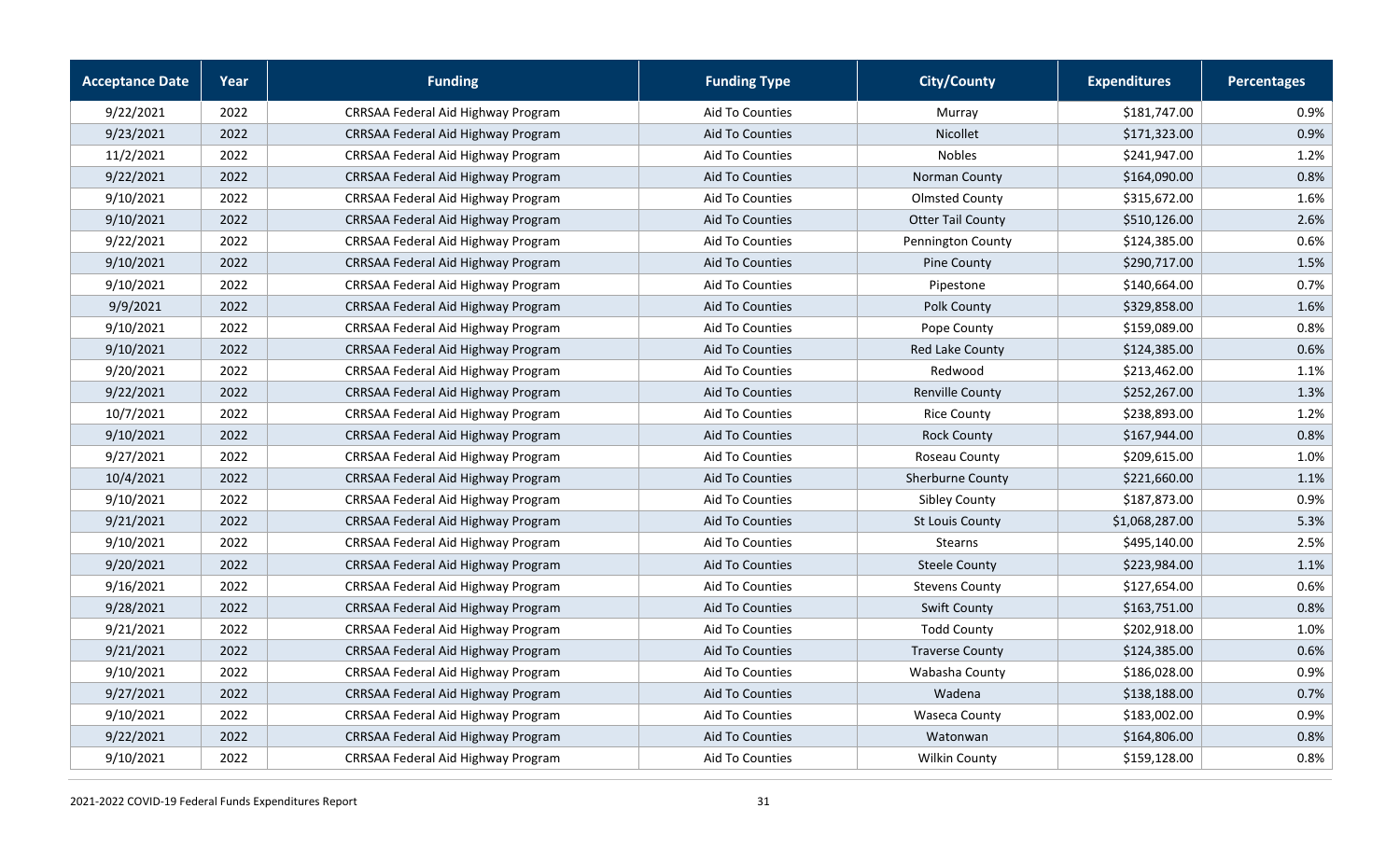| <b>Acceptance Date</b> | Year | <b>Funding</b>                     | <b>Funding Type</b>    | <b>City/County</b>     | <b>Expenditures</b> | Percentages |
|------------------------|------|------------------------------------|------------------------|------------------------|---------------------|-------------|
| 9/21/2021              | 2022 | CRRSAA Federal Aid Highway Program | <b>Aid To Counties</b> | Winona County          | \$230,518.00        | 1.2%        |
| 9/27/2021              | 2022 | CRRSAA Federal Aid Highway Program | Aid To Counties        | Wright                 | \$415,002.00        | 2.1%        |
| 9/28/2021              | 2022 | CRRSAA Federal Aid Highway Program | Aid To Counties        | Yellow Medicine County | \$178,666.00        | 0.9%        |
|                        |      |                                    |                        | <b>COUNTY TOTAL</b>    | \$17,754,484.00     | 88.77%      |

| <b>GRAND CITY &amp; COUNTY TOTAL</b> | \$20,000,000.00 | 100% |
|--------------------------------------|-----------------|------|
|                                      |                 |      |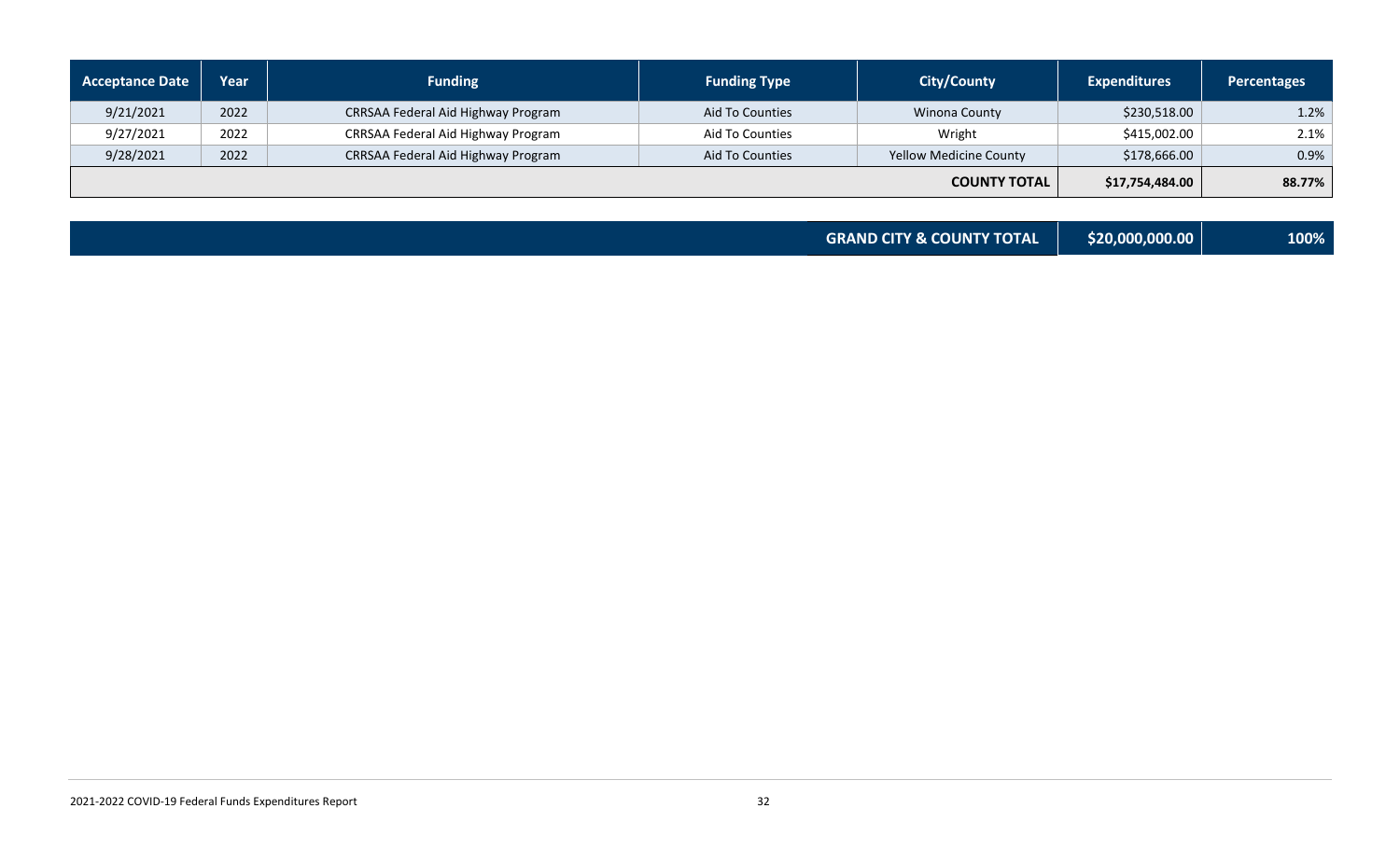## **Minnesota Department of Transportation (MnDOT)**

**CRSSA Expenditures – Federal Aid Highway Program: Aid to MnDOT**

| Acceptance<br><b>Date</b> | Year | <b>Funding</b>                     | <b>Project Description</b>           | <b>Funding Type</b> | <b>District</b>             | <b>Expenditures</b> | <b>Percentages</b> |
|---------------------------|------|------------------------------------|--------------------------------------|---------------------|-----------------------------|---------------------|--------------------|
|                           | 2022 | CRRSAA Federal Aid Highway Program | $3rd$ Ave Bridge, Mpls. - SP 2710-47 | Aid To MnDOT        | <b>MnDOT Metro District</b> | \$15,910,840.00     | 100%               |
|                           |      |                                    |                                      |                     | <b>TOTAL</b>                | \$15,910,840.00     | 100%               |

<span id="page-32-0"></span>

| <b>TOTAL AVAILABLE CRSSA FHWA FUNDS</b> |  | 122,000,000   TOTAL REMAINING CRSSA FHWA FUNDS MINUS TOTAL EXPENDITURES |  | 106,089,160   PERCENT REMAINING   87% |  |
|-----------------------------------------|--|-------------------------------------------------------------------------|--|---------------------------------------|--|
|-----------------------------------------|--|-------------------------------------------------------------------------|--|---------------------------------------|--|